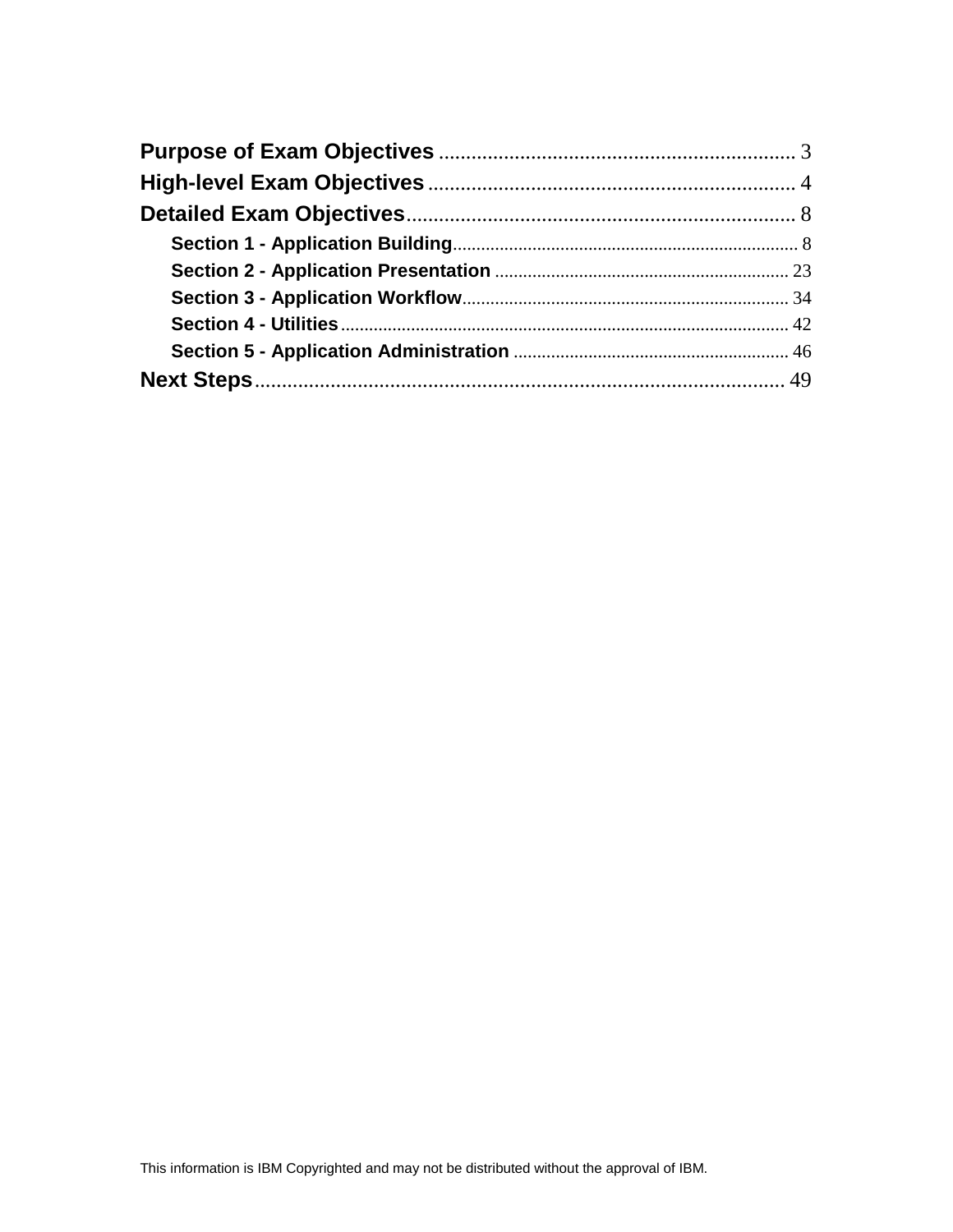# **Purpose of Exam Objectives**

When an exam is being developed, the Subject Matter Experts work together to define the role the certified individual will fill. They define all of the tasks and knowledge that an individual would need to have in order to successfully implement the product. This creates the foundation for the objectives and measurement criteria, which are the basis for the certification exam.

The Tivoli Certification item writers use these objectives to develop the questions that they write and which will appear on the exam.

It is recommended that you review these objectives. Do you know how to complete the task in the objective? Do you know why that task needs to be done? Do you know what will happen if you do it incorrectly? If you are not familiar with a task, then go through the objective and perform that task in your own environment. Read more information on the task. If there is an objective on a task there is about a 95% chance that you WILL see a question about it on the actual exam.

After you have reviewed the objectives and completed your own research, then take the assessment exam. While the assessment exam will not tell you which question you answered incorrectly, it will tell you how you did by section. This will give you a good indication as to whether you are ready to take the actual exam or if you need to further review the materials.

Note: This is the high-level list of objectives. As you review these objectives, click for a more detailed level of how to perform the task.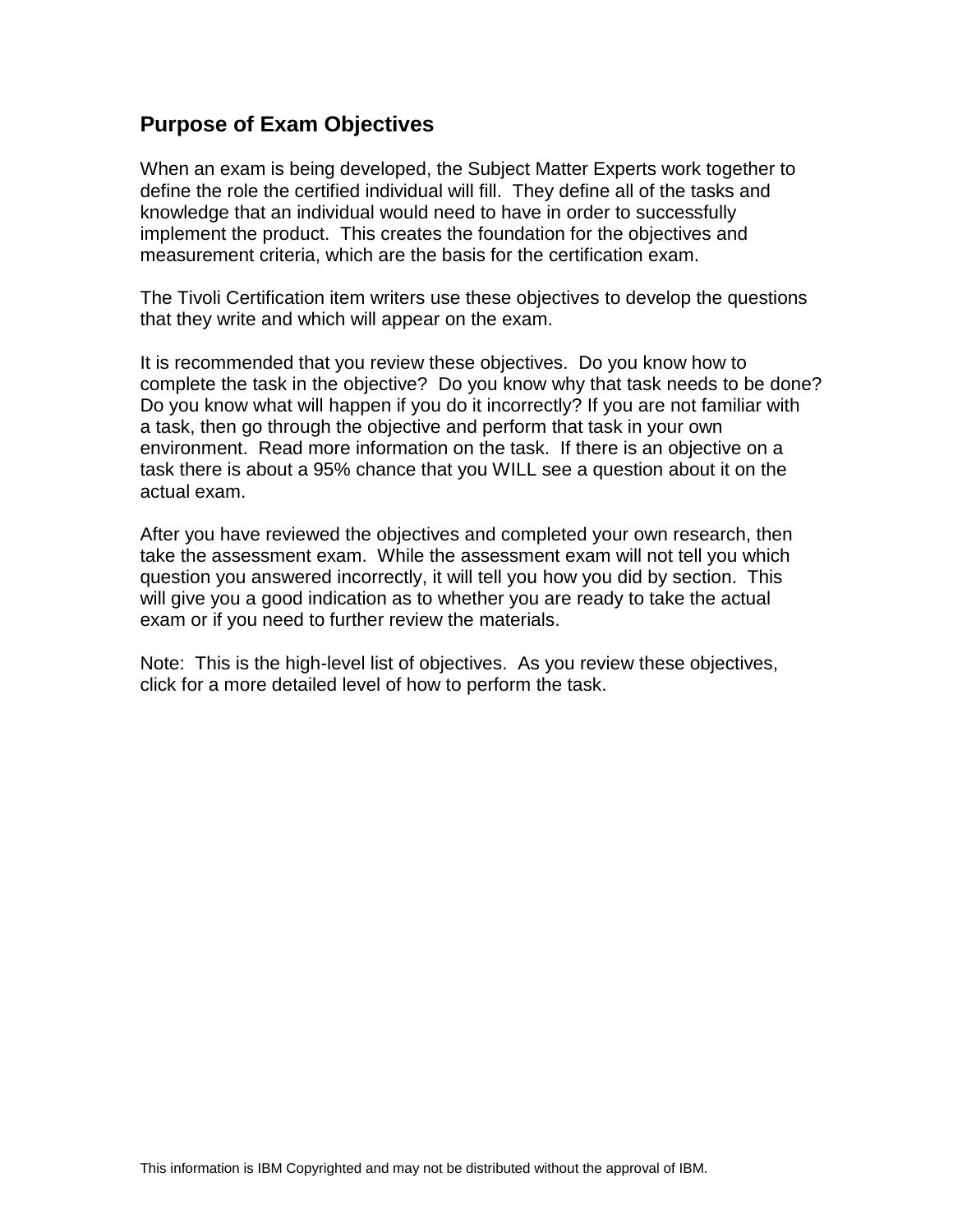# **High-level Exam Objectives**

|      | <b>Section 1 - Application Building</b>                                                                                                                                                                                                                                                                                                        |
|------|------------------------------------------------------------------------------------------------------------------------------------------------------------------------------------------------------------------------------------------------------------------------------------------------------------------------------------------------|
| 1.1  | Given that IBM TRIRIGA application and platform are installed and the user<br>has an application builder license, create a module using the Data Modeler<br>tool so that business objects can now be created under the new module.                                                                                                             |
| 1.2  | Given that IBM TRIRIGA application and platform are installed, the user has<br>an application builder license, and a module is created, create a business<br>object by using the Data Modeler tool so that fields, data sections, forms, and<br>a state family can now be created for the new business object.                                 |
| 1.3  | Given that IBM TRIRIGA application and platform are installed, the user has<br>an application builder license, and a business object exists, find/add a field to<br>the business object by using the Data Modeler tool so that the field is<br>available in the creation and modification of records of that business object<br>type.          |
| 1.4  | Given that IBM TRIRIGA application and platform are installed and the user<br>has an application builder license, create a list by using the Lists tool so that<br>a new list is now available for selection by a list field.                                                                                                                  |
| 1.5  | Given that IBM TRIRIGA application and platform are installed and the user<br>has an application builder license, create a custom field in Business Object<br>so that data is accepted in accordance with stated requirements.                                                                                                                 |
| 1.6  | Given that IBM TRIRIGA application and platform are installed, the user has<br>an application builder license, a module is created, a business object is<br>created, and there are fields defined for this business object, create a publish<br>name using the Data Modeler tool so that the business object may be<br>published successfully. |
| 1.7  | Given that IBM TRIRIGA application and platform are installed, the user has<br>an application builder license, and a business object has been created,<br>create a state family in Data Modeler so that the records of that business<br>object type conform to a lifecycle consistent with business requirements.                              |
| 1.8  | Given that IBM TRIRIGA application and platform are installed and the user<br>has an application builder license, an applicable module, business object,<br>and state transition saved; create a new sub action to perform the specified<br>logic when the state transition is triggered.                                                      |
| 1.9  | Given the IBM TRIRIGA application and platform are installed and the user<br>has an application builder license, create an association between two<br>business objects so that an association has been created between two<br>business objects and may be used during the creation of record level<br>associations.                            |
| 1.10 | Given that IBM TRIRIGA application and platform are installed, the user has<br>an application builder license, a module is created, a business object is<br>created, create a smart section by using the Data Modeler tool so that the<br>business object may reference data from an associated business object.                               |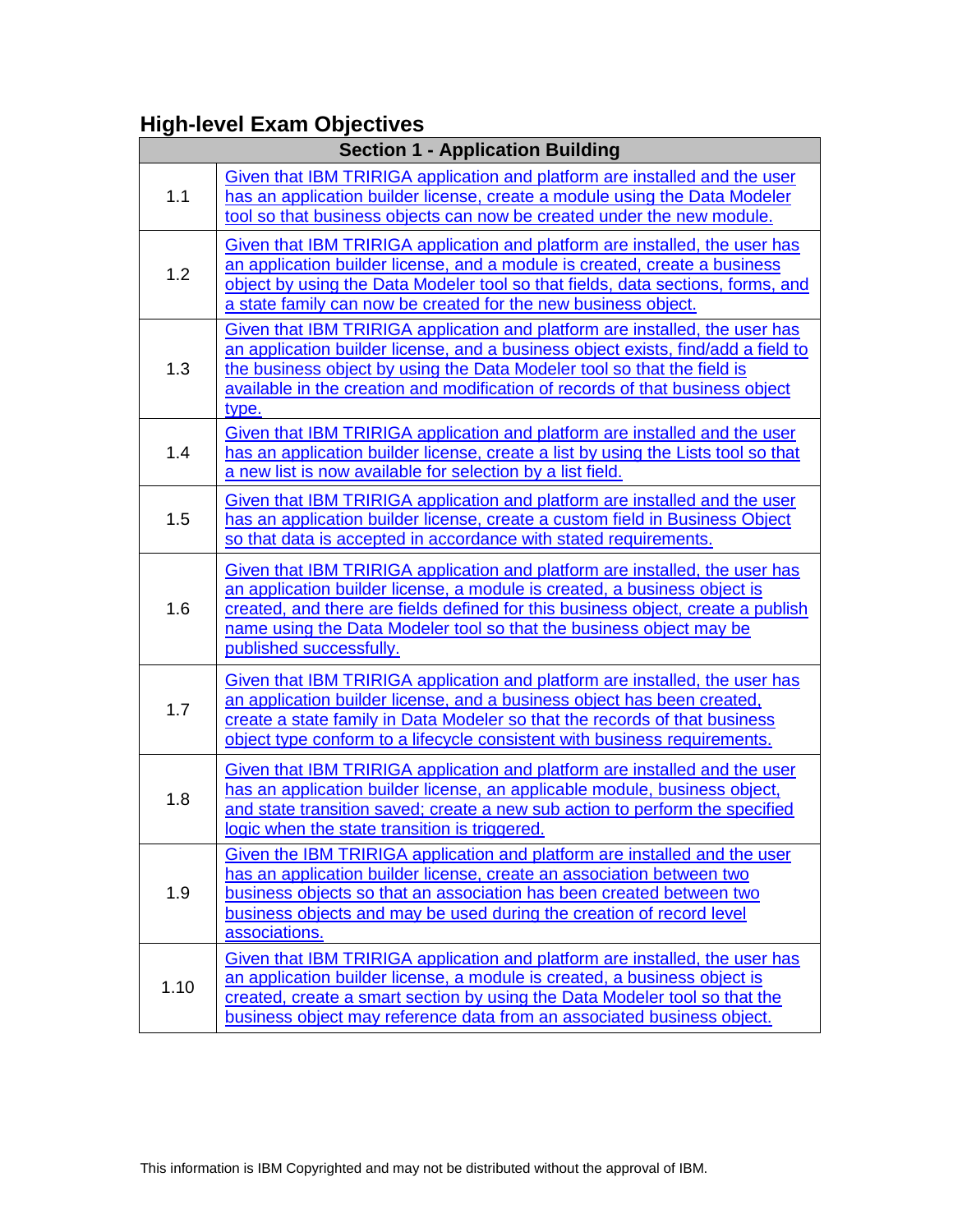| 1.11                                        | Given that IBM TRIRIGA application and platform are installed, the user has<br>an application builder license, and a business object has been created, and<br>a published name defined, and the business object remains in a Created or a<br>Revision In Progress state, publish the business object in Data Modeler so<br>that forms and subsequently records, may be created and so that records<br>can reflect any changes made in the newly published version of the business<br>object. |  |
|---------------------------------------------|----------------------------------------------------------------------------------------------------------------------------------------------------------------------------------------------------------------------------------------------------------------------------------------------------------------------------------------------------------------------------------------------------------------------------------------------------------------------------------------------|--|
| 1.12                                        | Given that IBM TRIRIGA application and platform are installed, the user has<br>an application builder license and an association has been created, add a<br>Locator field so that the field creates an association to that record.                                                                                                                                                                                                                                                           |  |
| 1.13                                        | Given that IBM TRIRIGA application and platform are installed, the user has<br>an application builder license, a list is created, modify an existing list using<br>the Lists tool so that any previously configured list fields linking to a modified<br>list will display the updated list data.                                                                                                                                                                                            |  |
| 1.14                                        | Given that IBM TRIRIGA application and platform are installed, the user has<br>an application builder license, and a business object has been published, and<br>one or more forms published, create a query so that a set of records may be<br>returned to fulfill a specific business requirement.                                                                                                                                                                                          |  |
| 1.15                                        | Given that IBM TRIRIGA application and platform are installed and the user<br>has an application builder license and the extended formula agent has been<br>started; create an extended formula field so that the system will trigger the<br>calculation whenever one of the inputs changes.                                                                                                                                                                                                 |  |
| 1.16                                        | Given that IBM TRIRIGA application and platform are installed, the user has<br>an application builder license and an association has been created between<br>two business objects, create an association filter on a query so that data<br>returned by that query is filtered based on criteria define in business case.                                                                                                                                                                     |  |
| 1.17                                        | Given that IBM TRIRIGA application and platform are installed, the user has<br>access to Report Manager, a report is created with fields selected to display,<br>create one or more field filter so that you may filter the result set of the report<br>based on a pre-specified value or a user defined value at runtime of the<br>report.                                                                                                                                                  |  |
| <b>Section 2 - Application Presentation</b> |                                                                                                                                                                                                                                                                                                                                                                                                                                                                                              |  |
| 2.1                                         | Given that IBM TRIRIGA application and platform are installed, the user has<br>an application builder license, and a business object has been published,<br>and a form created to support the business object, create a tab on the form<br>and sort it in the manner desired for record presentation so that after<br>publishing the form the new tab and/or tab order will be available throughout<br>the application.                                                                      |  |
| 2.2                                         | Given that IBM TRIRIGA application and platform are installed and the user<br>has an application builder license, an applicable module, business object,<br>form, and tab exist; create and sort form sections so that a new form section<br>has been created and/or the sections are sorted in the desired order.                                                                                                                                                                           |  |
| 2.3                                         | Given that TRIRIGA application and platform are installed, the user has<br>access to Form Builder, a form is created with one or more tabs, and one or<br>more form sections are created, create a section action so that this is<br>available as a live action button for the end user at runtime.                                                                                                                                                                                          |  |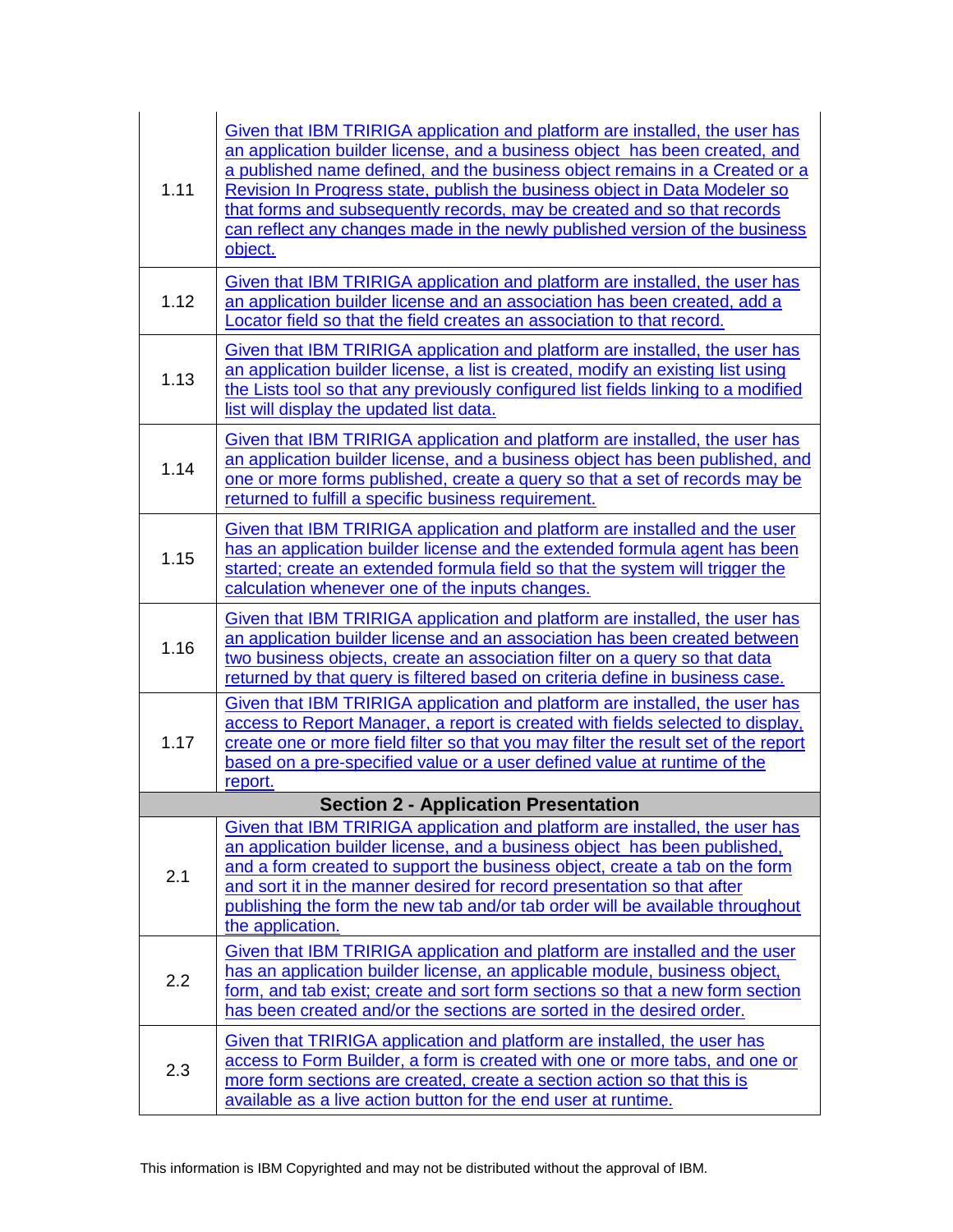| 2.4                          | Given that IBM TRIRIGA application and platform are installed and the user<br>has an application builder license, configure an on change event within a<br>form so that on change events can trigger application related processes as<br>required when data is modified in a field.                                                                                                    |  |
|------------------------------|----------------------------------------------------------------------------------------------------------------------------------------------------------------------------------------------------------------------------------------------------------------------------------------------------------------------------------------------------------------------------------------|--|
| 2.5                          | Given that IBM TRIRIGA application and platform are installed, the user has<br>access to Form Builder, a form is created with one or more tabs, one or more<br>form sections are created, and one or more fields of type Form Action are<br>created, configure an on-click event for a Form Action field so that this is<br>available as an action button for the end user at runtime. |  |
| 2.6                          | Given that IBM TRIRIGA application and platform are installed, the user has<br>an application builder license, and a business object has been published,<br>and a form created to support the business object, modify the label or name<br>of the form so that after publishing the form the new label and/or name will be<br>available throughout the application.                    |  |
| 2.7                          | Given that IBM TRIRIGA application and platform are installed, the user has<br>access to Form Builder, a form is created with one or more tabs, import the<br>state transition family into the form so that the form can operate through its<br>designed state transition life cycle at runtime.                                                                                       |  |
| 2.8                          | Given that IBM TRIRIGA application and platform are installed, the user has<br>an application builder license, and a business object, form, and any<br>necessary queries have been published/created, create navigation items and<br>collections to be available for menus and/or portals to enable a user to them.                                                                    |  |
| 2.9                          | Given that IBM TRIRIGA application and platform are installed and the user<br>has an application builder license, and the applicable Portal exists; customize<br>a portal so that the desired portal has been customized.                                                                                                                                                              |  |
|                              | <b>Section 3 - Application Workflow</b>                                                                                                                                                                                                                                                                                                                                                |  |
| 3.1                          | Given a completed functional design document, explain different workflow<br>types so that the determination can be made on the type of workflow to be<br>used.                                                                                                                                                                                                                         |  |
| 3.2                          | Given a functional TRIRIGA system and a properly configured user for,<br>create a workflow so that the desired logic is performed.                                                                                                                                                                                                                                                     |  |
| 3.3                          | Given that IBM TRIRIGA application and platform are installed, the user has<br>an application builder license, review the design of helper objects so that the<br>user is able to perform repeatable processes without the need to design new<br>objects.                                                                                                                              |  |
| 3.4                          | Given that IBM TRIRIGA application and platform are installed and the user<br>has an application builder license, create a workflow with instance logging<br>turned on so that each time the workflow is run a history or instance of the<br>workflow is saved for investigative purposes.                                                                                             |  |
| <b>Section 4 - Utilities</b> |                                                                                                                                                                                                                                                                                                                                                                                        |  |
|                              |                                                                                                                                                                                                                                                                                                                                                                                        |  |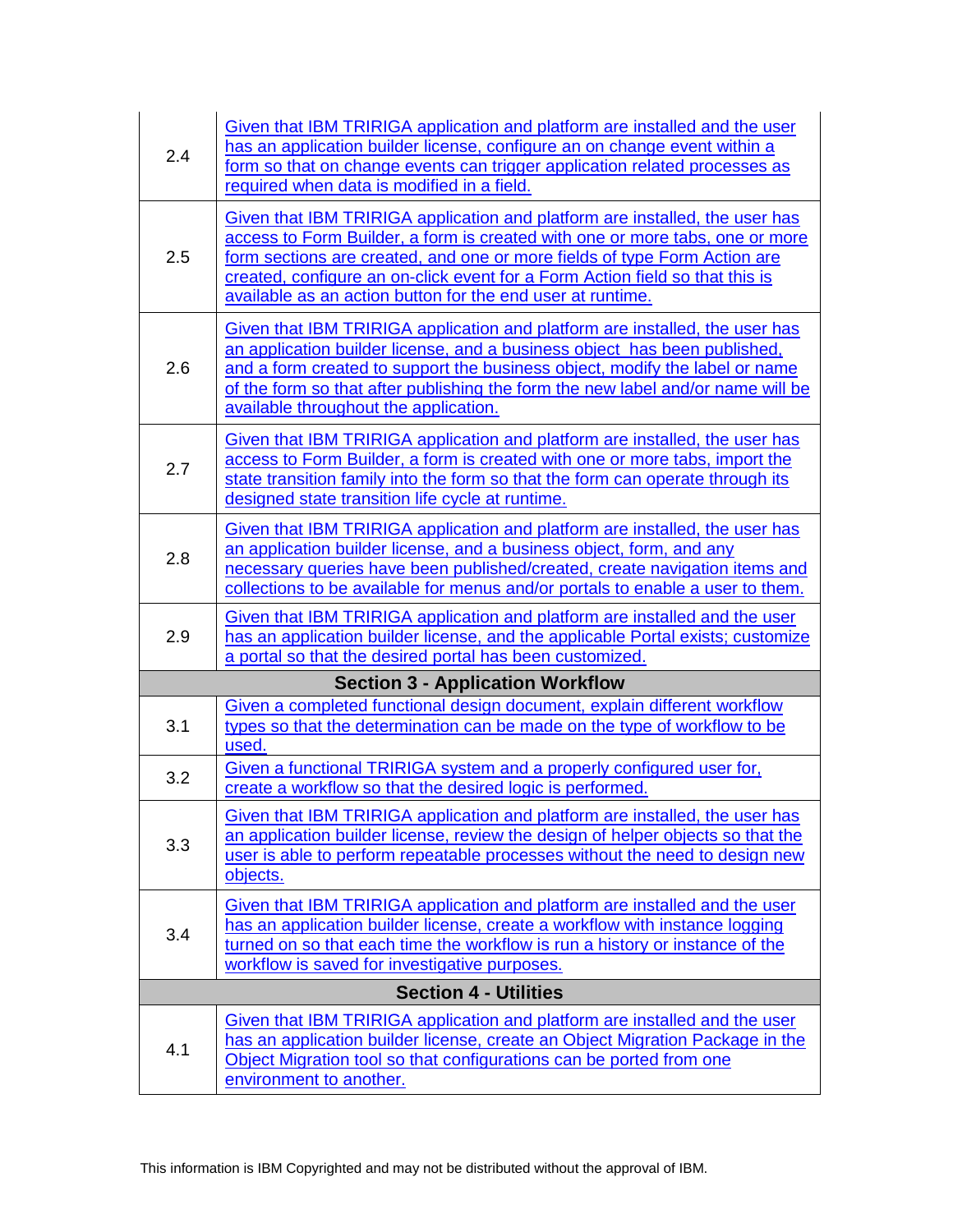| 4.2                                           | Given that IBM TRIRIGA application and platform are installed, the user has<br>an application builder license, and a business object and form has been<br>published, create a data integrator input file so that data can be loaded or<br>updated within the TRIRIGA system.                                        |  |
|-----------------------------------------------|---------------------------------------------------------------------------------------------------------------------------------------------------------------------------------------------------------------------------------------------------------------------------------------------------------------------|--|
| 4.3                                           | Given that IBM TRIRIGA application and platform are installed and the user<br>has an application builder license, and the target object and fields of the DI<br>file exist, import the DI file so that the specified DI file is processed and<br>records are created or modified.                                   |  |
| 4.4                                           | Given that IBM TRIRIGA application and platform are installed, the user has<br>access to the Document Manager, and proper permissions on the target<br>folder to create a document record, import a document from your local file<br>system so that the document is available for use in the TRIRIGA system.        |  |
| <b>Section 5 - Application Administration</b> |                                                                                                                                                                                                                                                                                                                     |  |
| 5.1                                           | Given that IBM TRIRIGA application and platform are installed, user with<br>adequate security to access the Security Manager tool, configure a security<br>group so that security group members have the desired level of access on a<br>form's sections and actions.                                               |  |
| 5.2                                           | Given that IBM TRIRIGA application and platform are installed, the user is a<br>part of the Admin group, and the user has access to Admin Console, use the<br>Cache Manager to clear cache for various platform components.                                                                                         |  |
| 5.3                                           | Given that IBM TRIRIGA application and platform are installed, the user has<br>admin console access, monitor workflow from within the admin console so<br>that Admin console user can utilize the admin console to monitor a variety of<br>workflow activities which can be critical in evaluating workflow issues. |  |
| 5.4                                           | Given that IBM TRIRIGA application and platform are installed, the user is a<br>part of the Admin group, and the user has access to Admin Console, use the<br>Platform Logging tool to enable debug logging for parts of or all platform<br>functionality.                                                          |  |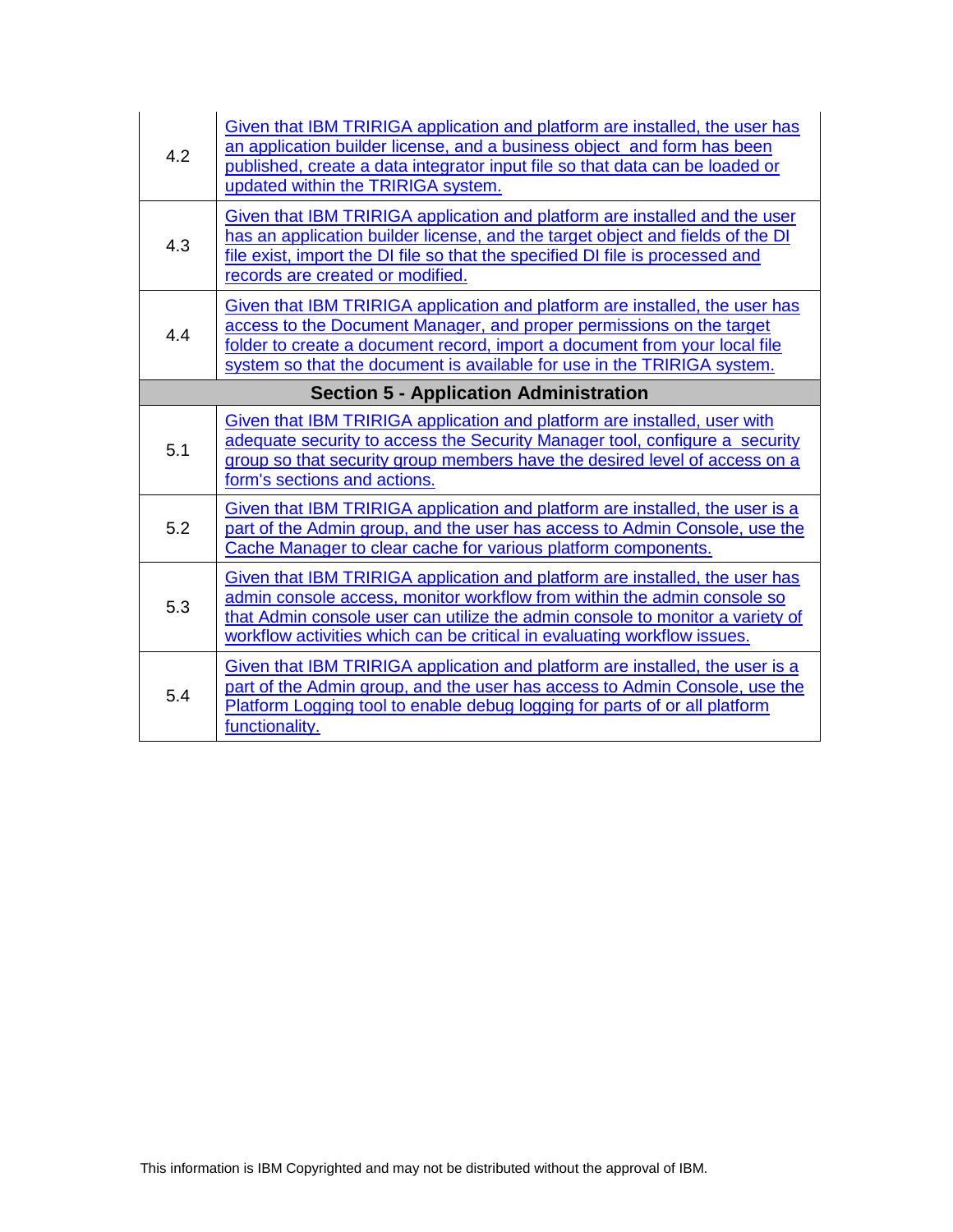# **Detailed Exam Objectives**

# **Section 1 - Application Building**

**1.1. Given that IBM TRIRIGA application and platform are installed and the user has an application builder license, create a module using the Data Modeler tool so that business objects can now be created under the new module.** 

SUBTASK(S):

- 1.1.1. Open the Data Modeler tool.
- 1.1.2. Click New.
- 1.1.3. Select New Module.
- 1.1.4. Enter a name for the module based upon the recommendations in the Application Building for IBM TRIRIGA Application Platform.
- 1.1.5. Select Hierarchical option depending on requirements. 1.1.5.1. Select Show Quantity if required.
- 1.1.6. Save module.
- **1.2. Given that IBM TRIRIGA application and platform are installed, the user has an application builder license, and a module is created, create a business object by using the Data Modeler tool so that fields, data sections, forms, and a state family can now be created for the new business object.**

- 1.2.1. Open the Data Modeler tool.
- 1.2.2. Hover over the Object Browser to expose the list of modules.
- 1.2.3. Click the folder for the module you wish to work with.
- 1.2.4. Click New.
- 1.2.5. Select New Business Object.
- 1.2.6. Enter a name for the module based upon the recommendations in the Application Building for IBM TRIRIGA Application Platform.
- 1.2.7. Select business object type depending on requirements. 1.2.7.1. Select Stand Alone, Embedded, Link, or Externally Managed
- 1.2.8. Select Has Staging Table option depending on requirements.
- 1.2.9. Select Has Calendar option depending on requirements.
- 1.2.10. Select Audit Actions option depending on requirements.
- 1.2.11. Select Audit Access option depending on requirements.
- 1.2.12. Select Audit type depending on requirements. 1.2.12.1. Select No Audit, Audit Interactive Data, or Audit All Data.
- 1.2.13. Select Require Explanation option depending on requirements.
- 1.2.14. Select Show Single Tab option depending on requirements.
- 1.2.15. Select Approval History option depending on requirements.
- 1.2.16. Click Save BO.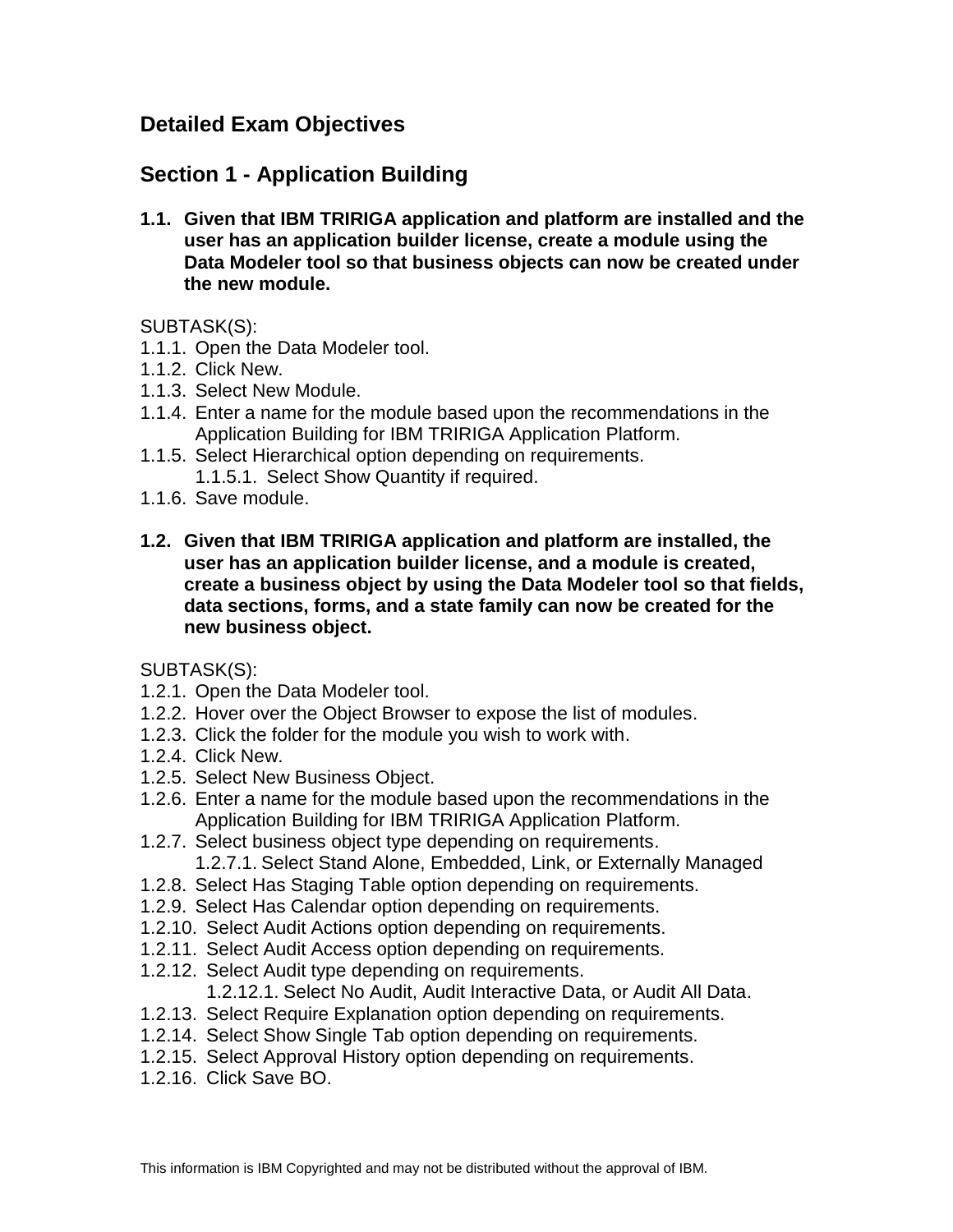**1.3. Given that IBM TRIRIGA application and platform are installed, the user has an application builder license, and a business object exists, find/add a field to the business object by using the Data Modeler tool so that the field is available in the creation and modification of records of that business object type.** 

SUBTASK(S):

- 1.3.1. Open the Data Modeler tool.
- 1.3.2. Hover over the Object Browser on the left.
- 1.3.3. Select module folder and business object of the BO to be modified.
- 1.3.4. If the business object is Published then click Revise BO.
- 1.3.5. If the field to be added already exists on another business object then:
	- 1.3.5.1. Click the Find link on the Field List panel (note: if the Field List panel is not available then select View and Field List to display).
	- 1.3.5.2. Use the filters at the top of the Field Search panel to find a list of field matches. For example, type the name of the field in the Name box and click Search.
	- 1.3.5.3. From the returned list of matching fields in the bottom of the Field Search panel box, check the selection box next to the field(s) to be added.
	- 1.3.5.4. Click the Accept link at the top of the Field List panel.
- 1.3.6. If the field to be added does not exist on another business object then:
	- 1.3.6.1. Click the Add link at the top of the Field List panel (note: if the Field List panel is not available then select View and Field List to display).
	- 1.3.6.2. In the Field Properties panel select the Field Type and then type a name and field. (note: Name should be named in accordance with the recommendations listed in the Application Building for IBM TRIRIGA Application Platform guide.)
	- 1.3.6.3. In the Field Properties panel modify any of the remaining optional settings in accordance with the requirements for the field to be added.
	- 1.3.6.4. Click Save Field.
- **1.4. Given that IBM TRIRIGA application and platform are installed and the user has an application builder license, create a list by using the Lists tool so that a new list is now available for selection by a list field.**

- 1.4.1. Open the Lists tool.
- 1.4.2. Click New.
- 1.4.3. Give list a name.
- 1.4.4. Set the language.
- 1.4.5. Select the module.
- 1.4.6. Check Dependent list check box if applicable.
- 1.4.7. Select Source Type.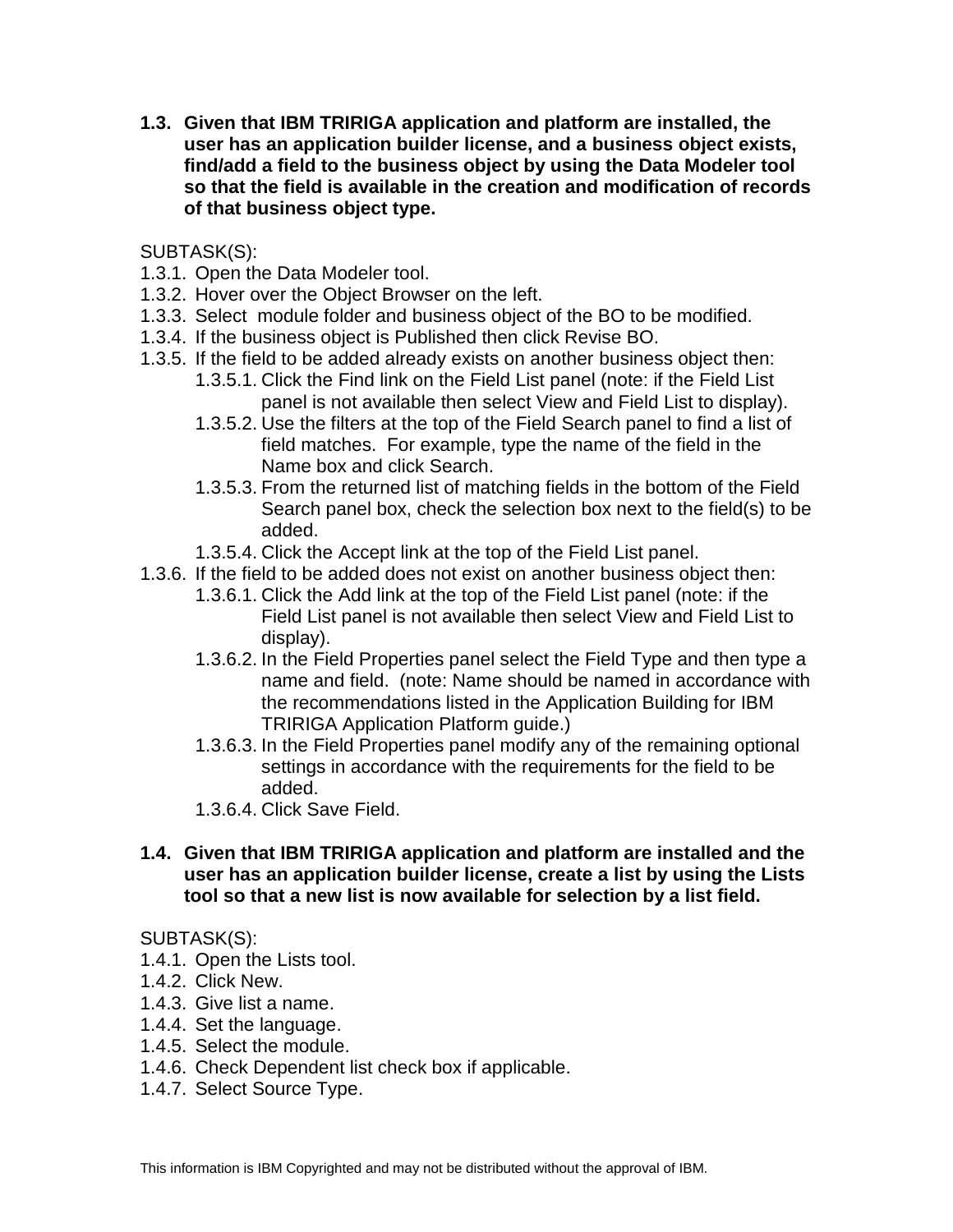- 1.4.8. Click OK to save.
- 1.4.9. Select the newly created list.
- 1.4.10. Add entries to list in Value field.
- 1.4.11. Click Save Entries after entering all fields.
- 1.4.12. If desired to sort the list items
	- 1.4.12.1. Click Sort Entries.
	- 1.4.12.2. Click up or down arrows next to entries to move them up or down one position.
	- 1.4.12.3. Click Save Sequence when satisfied with the order.

#### **1.5. Given that IBM TRIRIGA application and platform are installed and the user has an application builder license, create a custom field in Business Object so that data is accepted in accordance with stated requirements.**

- 1.5.1. Open the Data Modeler tool.
- 1.5.2. Hover over the Object Browser Bar.
- 1.5.3. Click on the Folder Icon of the Module containing the business object you wish to work in.
- 1.5.4. Click on the Name of the business object you wish to work in.
- 1.5.5. If business object is in Published status, Click Revise.
- 1.5.6. If the Field List pane is not visible click on View and then Field List.
- 1.5.7. In the Field List pane, click Add
- 1.5.8. The Field Properties pane will display with mostly blank details.
- 1.5.9. Select the required Field Type from the drop-down list.
- 1.5.10. Enter a Name in accordance with the Application Building for IBM TRIRIGA Application Platform guide.
- 1.5.11. Enter a Label for the field.
- 1.5.12. Enter a description of the field, if desired.
- 1.5.13. Enter a Purpose, if desired.
- 1.5.14. Select the Required check box, if the field is to be required. (Note: if this parameter is selected at the business object level, all forms using this field will have this field as required)
- 1.5.15. Check the Do Not Auto-Populate check box unless auto-populate is required.
- 1.5.16. Select Results Column check box if required.
- 1.5.17. Select Mobile Field check box, if required.
- 1.5.18. Select Staging table Field check box, if required.
- 1.5.19. Select Ready Only check Box, if required. (Note: if this parameter is selected at the business object level, all forms using this field will have this field as read only)
- 1.5.20. Enter a Default Value if required.
- 1.5.21. Select a validation method, if desired.
- 1.5.22. Enter a size for the field.
- 1.5.23. Set any additional parameters as required.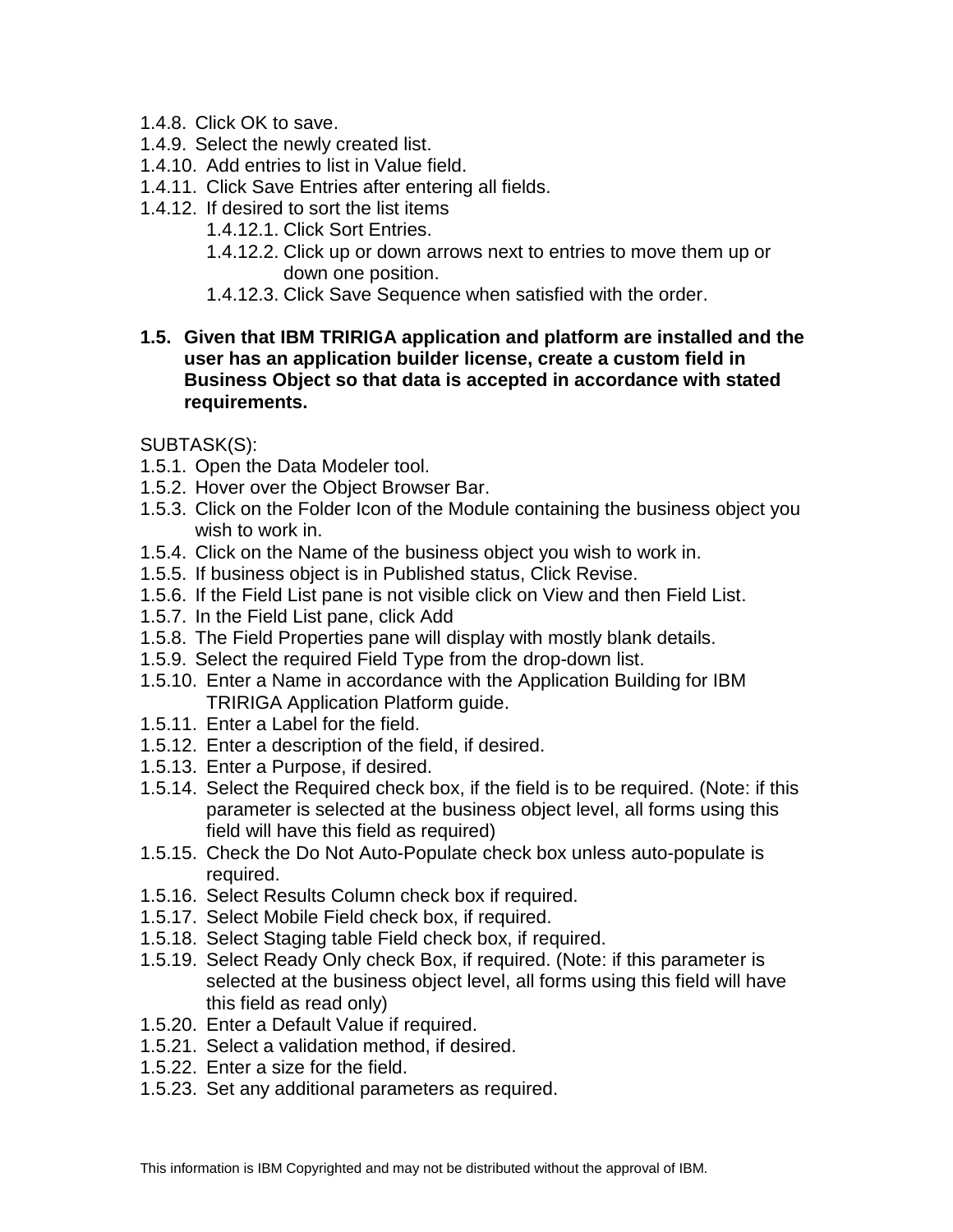#### 1.5.24. Click Save Field

**1.6. Given that IBM TRIRIGA application and platform are installed, the user has an application builder license, a module is created, a business object is created, and there are fields defined for this business object, create a publish name using the Data Modeler tool so that the business object may be published successfully.**

#### SUBTASK(S):

- 1.6.1. Open the Data Modeler tool.
- 1.6.2. Hover over the Object Browser to expose the list of modules.
- 1.6.3. Click the folder for the module where your business object is located in.
- 1.6.4. Click the title of the business object you wish to work with.
- 1.6.5. Click Tools.
- 1.6.6. Select BO Mapping.
- 1.6.7. In the Name row, click Find.
- 1.6.8. In the Section Name list, select the section where the field you wish to work with is created.
- 1.6.9. In the Field Name list, select the field for your business object mapping depending on requirements.
- 1.6.10. Click Ok.
- 1.6.11. If required, in the Name row, click Add to add additional fields to your business object mapping depending on requirements.
	- 1.6.11.1. Select the type of delimiter for your business object mapping in the drop-down list.
	- 1.6.11.2. Repeat steps above to select a field for the business object mapping.
- 1.6.12. Click Save Mapping.
- **1.7. Given that IBM TRIRIGA application and platform are installed, the user has an application builder license, and a business object has been created, create a state family in Data Modeler so that the records of that business object type conform to a lifecycle consistent with business requirements.**

## SUBTASK(S):

- 1.7.1. Open the Data Modeler tool.
- 1.7.2. Hover over the Object Browser on the left.
- 1.7.3. Select Module folder and business object of the BO to be modified.
- 1.7.4. If the business object is not the first created (and therefore not the Base business object) then the state family will be inherited from the Base Business Object and no creation is required.
- 1.7.5. If the business object is the first created or the state family was previously deleted then:

1.7.5.1. Click the Tools link and the BO State Transition drop-down item.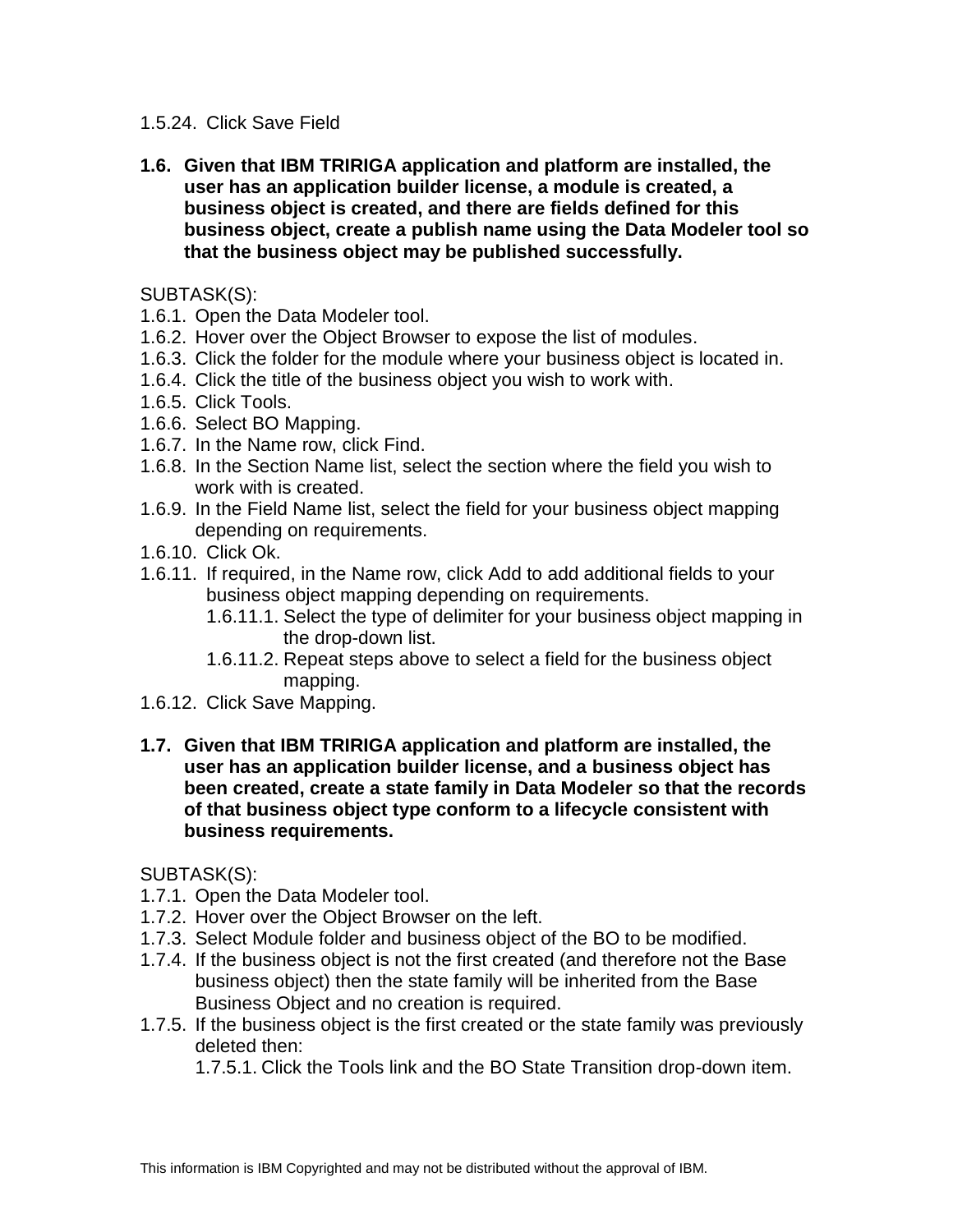- 1.7.5.2. From the State Transitions tool add states by clicking the Add State link.
	- 1.7.5.2.1. Name the state and click Apply to display the state changes.
- 1.7.5.3. From the State Transitions tool add transitions (actions) by selecting on the originating state, click on the Add Transition link and then click on the destination state.
	- 1.7.5.3.1. Provide the transition a name (Action) and Label.
	- 1.7.5.3.2. Select the remaining options in accordance with business requirements (i.e. check the Default Display option if the action needs to be visible to the end user viewing the record from that state.)
	- 1.7.5.3.3. Click the Apply link to display the transition changes
- 1.7.5.4. Once all desired states and transitions are in place click the Save link to commit the changes to the state family. (Note: the Save link will do a state family validation and failure to conform to state family rules will result in the entire state family rolling back to the last saved valid state family if there was one or back to a null state family if there has not been a valid saved state family).
- 1.7.5.5. Sub Action may be added by clicking on the transition needing a sub action then clicking on the Add Sub Action link.
- 1.7.5.6. Click Save to commit the entire state family.
- **1.8. Given that IBM TRIRIGA application and platform are installed and the user has an application builder license, an applicable module, business object, and state transition saved; create a new sub action to perform the specified logic when the state transition is triggered.**

- 1.8.1. Open the Data Modeler tool.
- 1.8.2. Select the desired business object
- 1.8.3. Select Tools link and then BO State Transition in the drop-down menu.
- 1.8.4. Click on the desired state transition to select it.
- 1.8.5. Click on the Add Sub Action link in the Transition Properties window.
- 1.8.6. Type in the desired label in the label box.
- 1.8.7. If desired select a workflow to be executed by this sub action.
- 1.8.8. If desired place a check in the Log check box.
- 1.8.9. Click Ok.
- 1.8.10. If it is desired for the sub action to set field(s) value(s).
	- 1.8.10.1. Click on the rectangular portion of the state transition to select the sub action.
	- 1.8.10.2. Click Open.
	- 1.8.10.3. Click Add.
	- 1.8.10.4. Place a check next to the desired field(s).
	- 1.8.10.5. Enter the desired value in the Constant Value column for each field.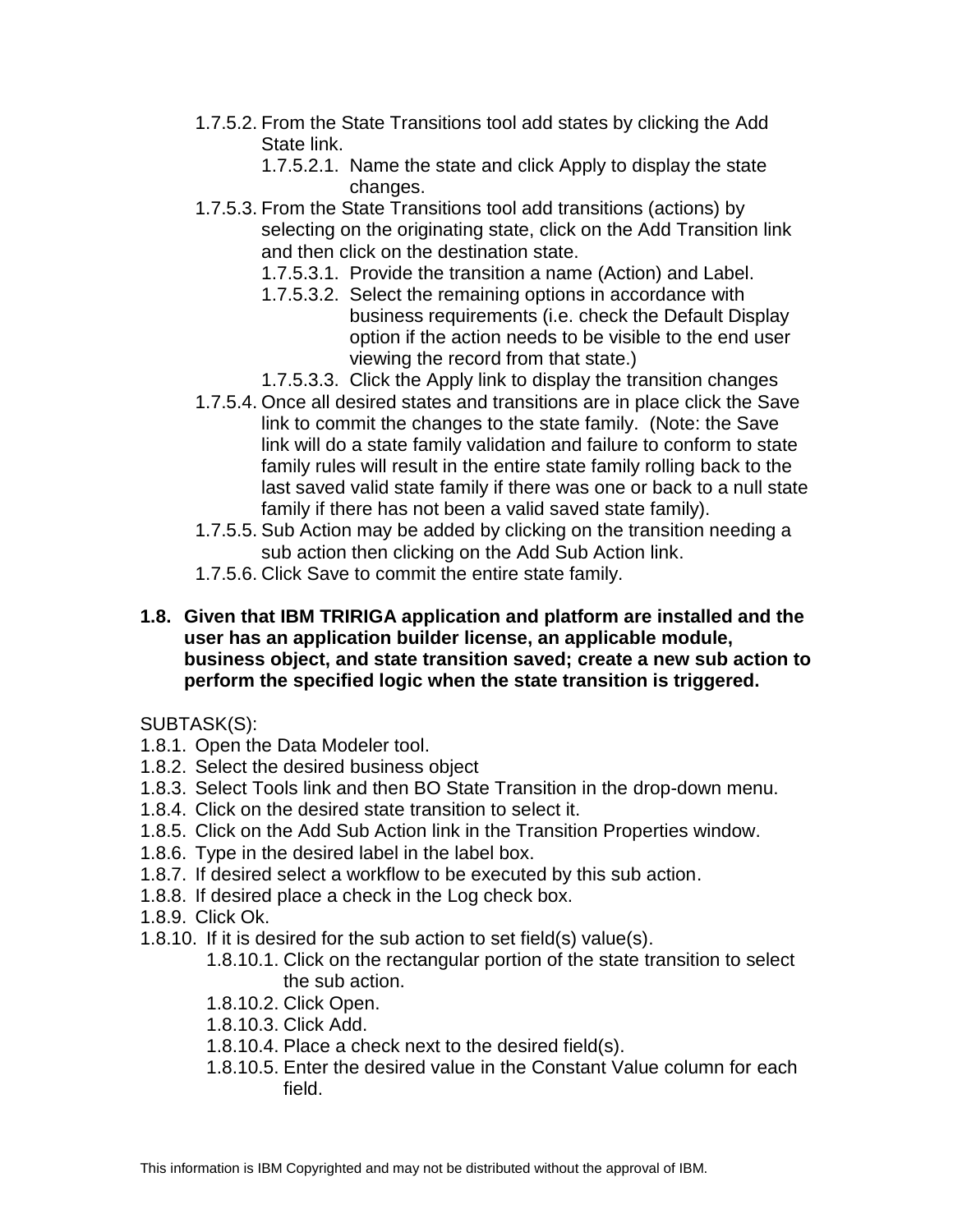- 1.8.11. Click Save to commit the State Family.
- **1.9. Given the IBM TRIRIGA application and platform are installed and the user has an application builder license, create an association between two business objects so that an association has been created between two business objects and may be used during the creation of record level associations.**

- 1.9.1. Business object level associations can be created in either the Data Modeler or the Association Manager.
- 1.9.2. Create the forward and reverse associations from the source business objects perspective.
	- 1.9.2.1. If using Data Modeler
		- 1.9.2.1.1. Open the Data Modeler tool.
		- 1.9.2.1.2. Hover over the Object Browser Bar.
		- 1.9.2.1.3. Click on the Folder Icon of the source Module containing the business object you wish to work in.
		- 1.9.2.1.4. Click on the Name of the source business object you wish to work in.
		- 1.9.2.1.5. At the top of the Data Modeler window, Click New.
		- 1.9.2.1.6. From the resulting popup, select New Association
		- 1.9.2.1.7. In the Association Properties pane, the Module and Business Object should be pre-populated with the information of the module and business object you are working within.
	- 1.9.2.2. If using the Association Manager
		- 1.9.2.2.1. Open the Association Manager tool
		- 1.9.2.2.2. Click on the radio button for the module containing the business object you wish to work in.
		- 1.9.2.2.3. Click Add
		- 1.9.2.2.4. In the pop-up window select the Source business object in the Business Object drop-down.
	- 1.9.2.3. Click the drop-down field arrow next to the field labeled Association.
	- 1.9.2.4. Select an appropriate association string.
		- 1.9.2.4.1. This is the forward association string from the source to the target
	- 1.9.2.5. Click the drop-down field arrow next to the field labeled Associate Module.
	- 1.9.2.6. Select the target module.
	- 1.9.2.7. Click the drop-down field arrow next to the field labeled Associate Business Object.
	- 1.9.2.8. Select the target business object that is to be referenced.
	- 1.9.2.9. Click the drop-down field arrow next to the field labeled Reverse Association.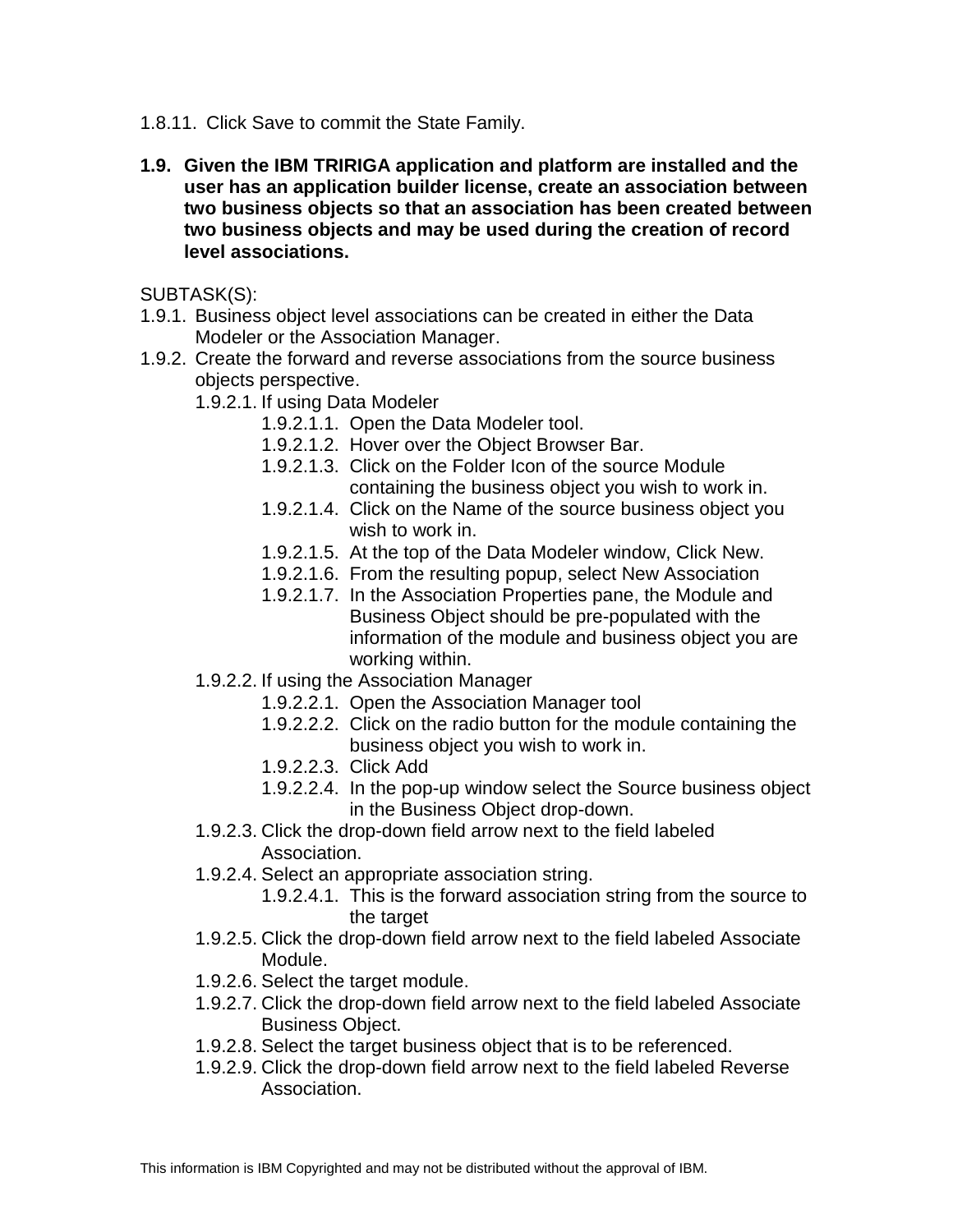- 1.9.2.10. Select an appropriate association string.
	- 1.9.2.10.1. This is the reverse association string from the source to the target.
- 1.9.2.11. Click Save Association.
- 1.9.3. Create the forward and reverse associations from the target business object's perspective
	- 1.9.3.1. If using Data Modeler
		- 1.9.3.1.1. Hover over the Object Browser Bar
		- 1.9.3.1.2. Click on the Folder Icon of the target module previously selected.
		- 1.9.3.1.3. Click on the Name of the target business object previously selected.
		- 1.9.3.1.4. At the top of the Data Modeler window, Click New.
		- 1.9.3.1.5. From the resulting popup, select New Association
		- 1.9.3.1.6. In the Association Properties pane, the module and business object should be pre-populated with the information of the module and business object you are working within.
	- 1.9.3.2. If using the Association Manager
		- 1.9.3.2.1. Open the Association Manager tool.
			- 1.9.3.2.2. Click on the radio button for the module containing the business object you wish to work in.
			- 1.9.3.2.3. Click Add
			- 1.9.3.2.4. In the pop-up window select the source business object in the Business Object drop-down.
	- 1.9.3.3. Click the drop-down field arrow next to the field labeled Association.
	- 1.9.3.4. Select an appropriate association string.
		- 1.9.3.4.1. This is the forward association string from the target to the source.
		- 1.9.3.4.2. It should match the string picked as the reverse association string from the source to the target business object.
	- 1.9.3.5. Click the drop-down field arrow next to the field labeled Associate Module.
	- 1.9.3.6. Select the module of the source business object.
	- 1.9.3.7. Click the drop-down field arrow next to the field labeled Associate Business Object.
	- 1.9.3.8. Click on the name of the source business object.
	- 1.9.3.9. Click the drop-down field arrow next to the field labeled Reverse Association.
		- 1.9.3.9.1. This is the reverse association string from the target to the source.
		- 1.9.3.9.2. It should match the string picked as the forward association string from the source to the target.
	- 1.9.3.10. Click Save Association.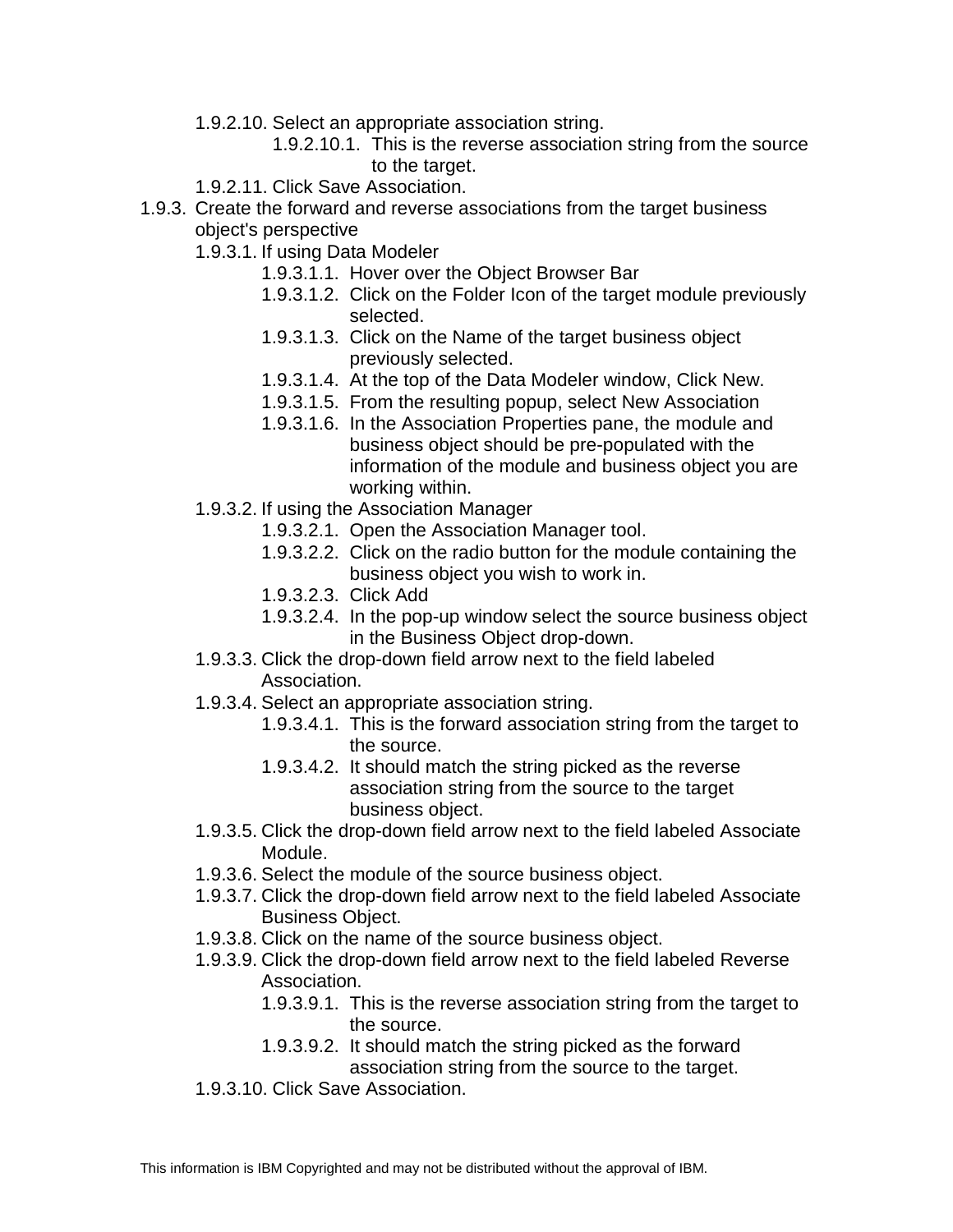**1.10.Given that IBM TRIRIGA application and platform are installed, the user has an application builder license, a module is created, a business object is created, create a smart section by using the Data Modeler tool so that the business object may reference data from an associated business object.**

- 1.10.1. Open the Data Modeler tool.
- 1.10.2. Hover over the Object Browser to expose the list of modules.
- 1.10.3. Click the folder for the module where your business object is located in.
- 1.10.4. Click the title of the business object you wish to work with.
- 1.10.5. Click New.
- 1.10.6. Select New Association.
- 1.10.7. Select the association string you wish to use from the Association dropdown list.
- 1.10.8. Select the module for the business object you wish to create the smart section for from the Associate Module drop-down list.
- 1.10.9. Select the business object you wish to create the smart section for from the Associate Business Object drop-down list.
- 1.10.10. Select the reverse association string you wish to use from the Reverse Association drop-down list.
- 1.10.11. Select Dependent Flag depending on requirements.
- 1.10.12. Click Save Association.
- 1.10.13. Click Create Section.
- 1.10.14. In the Section Name field, enter a name for the smart section.
- 1.10.15. In the Section Label field, enter a label for the smart section.
- 1.10.16. In the Temporary Association list, select the Temporary Association for your smart section depending on requirements.
- 1.10.17. Select the scope of smart associations depending on requirements. 1.10.17.1. Select Associate One Record or Associate Multiple Records.
- 1.10.18. If Associate Multiple Records was selected, select Vertical Section depending on requirements.
- 1.10.19. Select Dependent depending on requirements.
- 1.10.20. If Dependent was not selected, select the reference type
	- 1.10.20.1. Select Reference Only or Reference With Modify depending on requirements.
- 1.10.21. In the workflow to Initialize Record row, select a workflow from the search prompt depending on requirements.
- 1.10.22. Select Used By DataConnect depending on requirements.
- 1.10.23. Select Values Required depending on requirements.
- 1.10.24. In the Field List section, click the down arrow to expose the field list section.
- 1.10.25. Select one or more fields depending on requirements.
- 1.10.26. Click OK.
- 1.10.27. Click Save Section.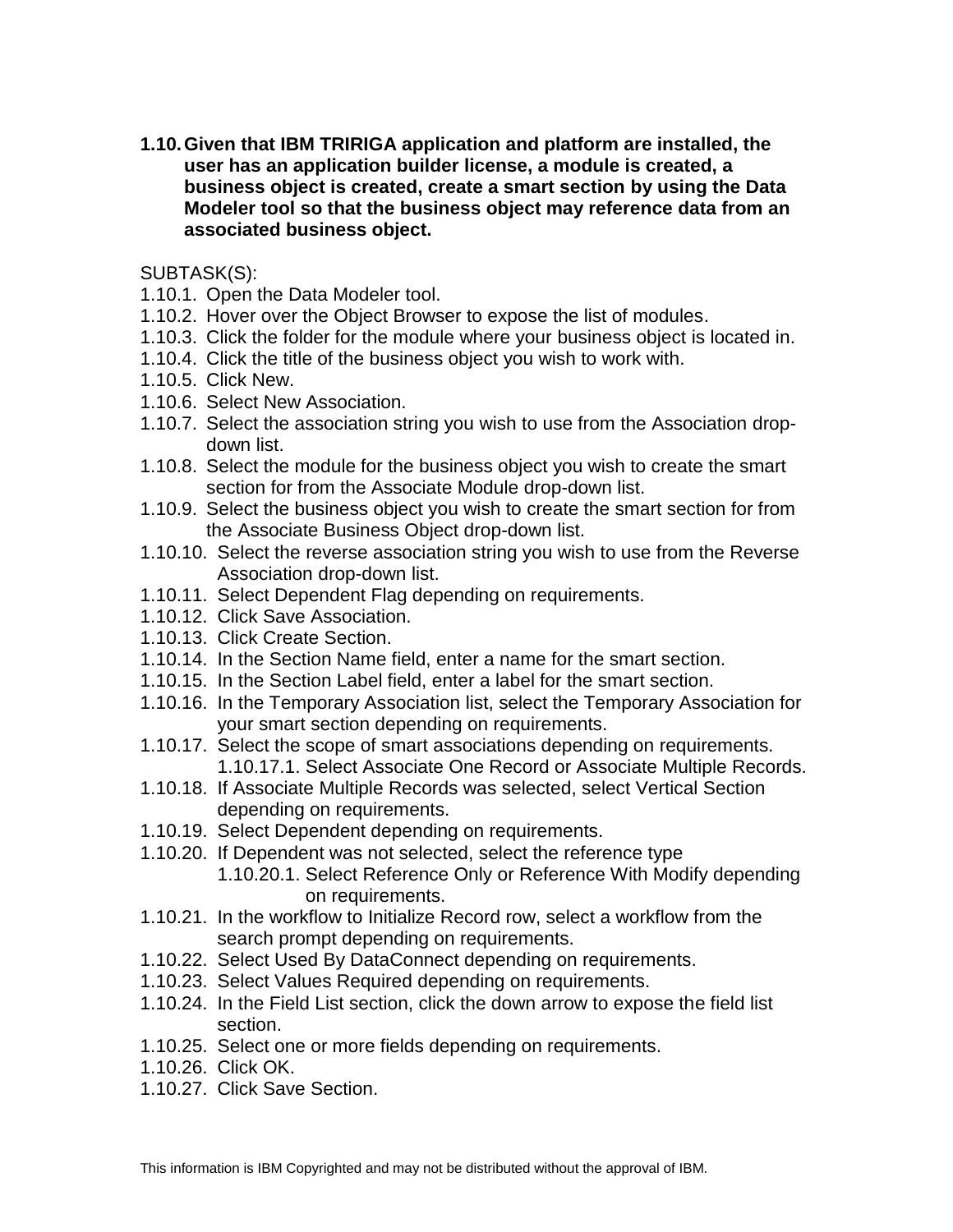**1.11.Given that IBM TRIRIGA application and platform are installed, the user has an application builder license, and a business object has been created, and a published name defined, and the business object remains in a Created or a Revision In Progress state, publish the business object in Data Modeler so that forms and subsequently records, may be created and so that records can reflect any changes made in the newly published version of the business object.** 

## SUBTASK(S):

- 1.11.1. Open the Data Modeler tool.
- 1.11.2. Hover over the Object Browser on the left.
- 1.11.3. Select module folder and business object of the BO to be published.
- 1.11.4. Click on the Publish BO link. (Note: if there is not a Publish BO link available then it may be accessed through the Tools drop-down link as long as the BO is in a Created or Revision In Progress state.)
- 1.11.5. Once the Publish BO link is clicked the business object will pass through a Pending Publication state. This state may be visible in the Business Object Properties panel if the screen is refreshed or the business object is immediately reselected.
- 1.11.6. Once the Publish BO process has completed a screen refresh or reselection of the business object will display a Published state. Additionally, once published the Publish BO links are replace with Revise BO links. Clicking the Revise BO link will move the business object back into an editable state so that fields, state family, smart sections, etc. may be modified. Modifications made in the Revision In Progress state are stored in the data modeler but the application behavior is not modified until the business object is published again.

## **1.12.Given that IBM TRIRIGA application and platform are installed, the user has an application builder license and an association has been created, add a Locator field so that the field creates an association to that record.**

- 1.12.1. Open the Data Modeler tool.
- 1.12.2. Hover over the Object Browser Bar.
- 1.12.3. Click on the Folder Icon of the Module containing the business object you wish to work in.
- 1.12.4. Click on the name of the business object you wish to work in.
- 1.12.5. Ensure the business object is in a non published state.
- 1.12.6. In the Field List Pane, Click Add.
- 1.12.7. The Field Properties pane will display with mostly blank details.
- 1.12.8. Select the Field Type of Text from the drop-down list.
- 1.12.9. Enter a name in accordance with Application Building for IBM TRIRIGA Application Platform guide.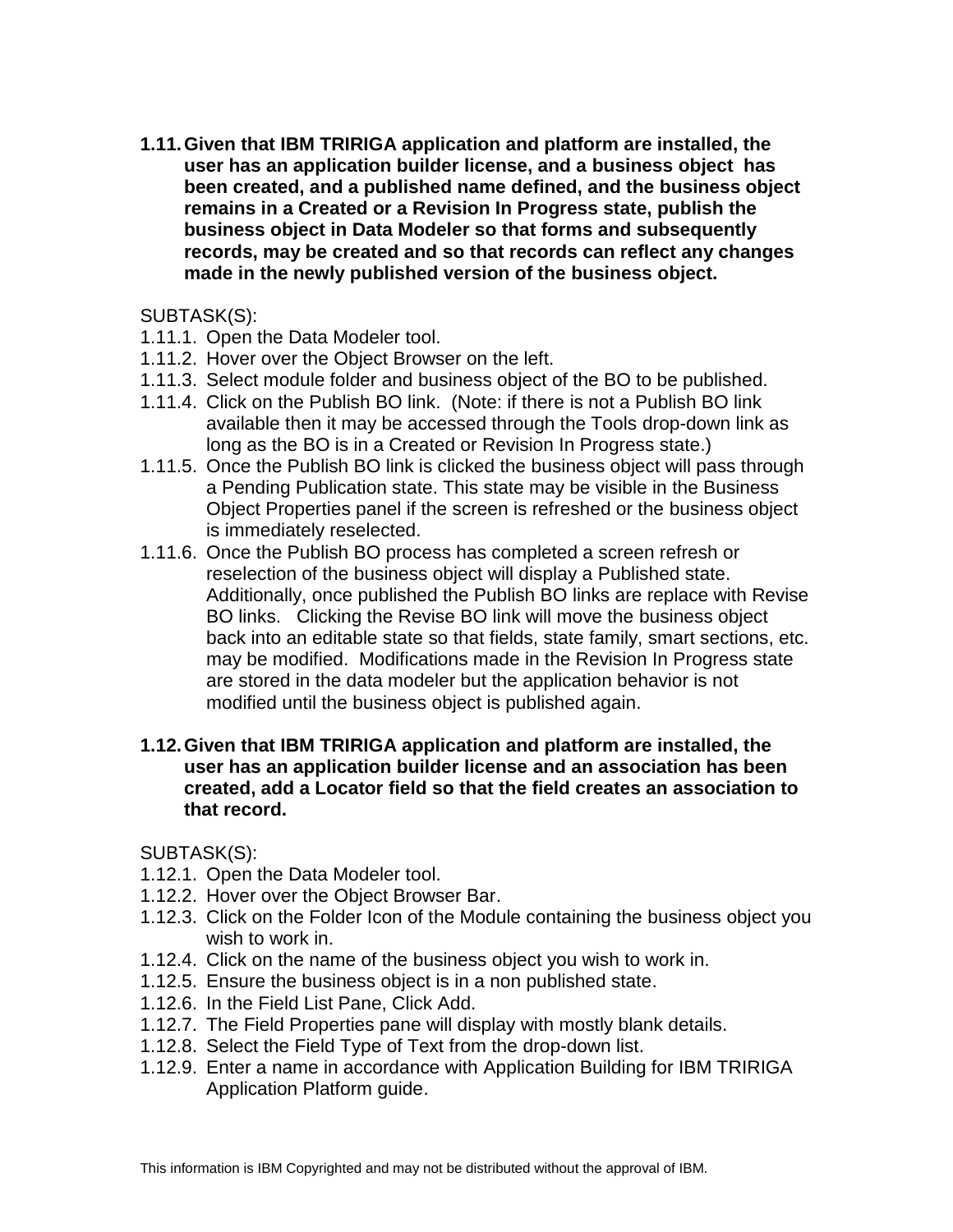- 1.12.10. Enter a Label for the field.
- 1.12.11. Enter a description of the field, if desired.
- 1.12.12. Enter a Purpose, if desired.
- 1.12.13. Select the Required Check box, if the field is to be required. (Note: if this parameter is selected at the business object level, all forms using this field will have this field as required)
- 1.12.14. Select Do Not auto-populate unless required.
- 1.12.15. Select Results Column check Box if required.
- 1.12.16. Select Mobile Field check box, if required.
- 1.12.17. Select Staging table Field check box, if required.
- 1.12.18. Enter a size for the field.
- 1.12.19. Click the Check Box next to the Parameter labeled Locator Field..
- 1.12.20. A new parameter appears, (Locator Module).
- 1.12.21. Click the arrow next to the drop-down list.
- 1.12.22. Select the module that contains the business object you wish to create the Locator field reference too.
- 1.12.23. A New set of parameters appear, select a business object from the drop-down list labeled Business Object Name..
- 1.12.24. Select the appropriate Association string.
- 1.12.25. Click the arrow next to the drop-down list labeled Locator Field.
- 1.12.26. Select the field name to be mapped.
- 1.12.27. Click OK
- 1.12.28. Click Save Field.
- 1.12.29. If Additional fields from the target business Object are required to be mapped.
	- 1.12.29.1. Click the field name from the Field List pane.
	- 1.12.29.2. In the Field Properties pane, scroll towards the bottom, to the Locate Using parameter.
	- 1.12.29.3. Click the Hyperlink labeled Edit Mapping.
	- 1.12.29.4. In the Locator Mapping pane, select the Magnifying glass next to the field being mapped too.
	- 1.12.29.5. In the resulting popup, select the field the data is coming from.
	- 1.12.29.6. Repeat as necessary for all additional required fields.
- 1.12.30. Click Save Field.
- 1.12.31. Ensure business object is published in order to install the changes.
- **1.13.Given that IBM TRIRIGA application and platform are installed, the user has an application builder license, a list is created, modify an existing list using the Lists tool so that any previously configured list fields linking to a modified list will display the updated list data.**

- 1.13.1. Open the Lists tool.
- 1.13.2. If necessary, select the filter criteria by clicking on one or more items in the Filter By section.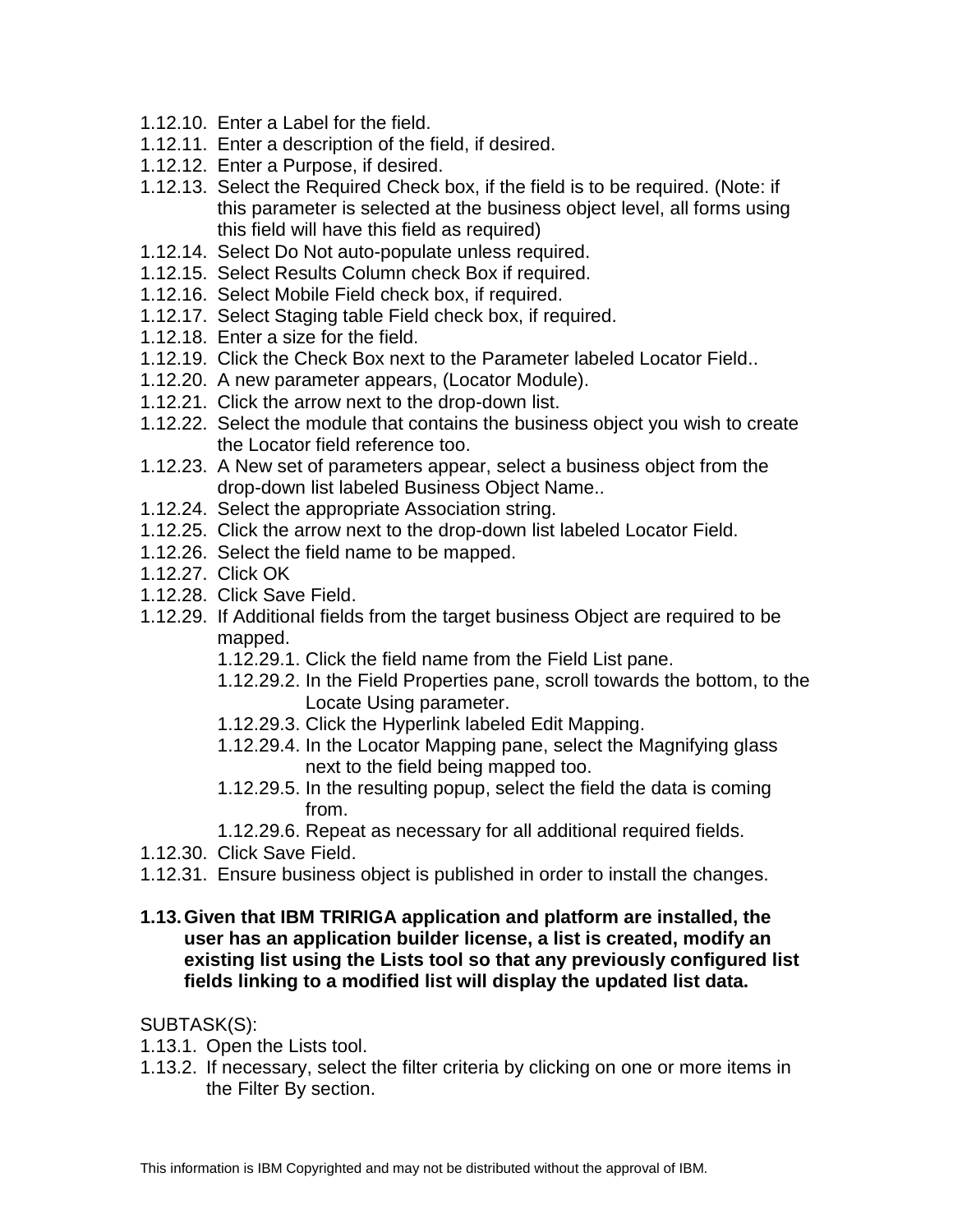- 1.13.3. Select the list you wish to work with in the section underneath the Manage By drop-down.
- 1.13.4. If removal of a list is necessary, click Delete List.
- 1.13.5. Enter in a new value in the Value field depending on requirements and type Enter to create an additional value entry.
- 1.13.6. Repeat step 5 for any additional new list values you wish to add to the list.
- 1.13.7. Click Save Entries to commit the new values to the list.
- 1.13.8. Select on one or more existing list values you wish to delete depending on requirements and select Delete Entries.
- 1.13.9. If you wish to sort the list values alphabetically, click Sort List.
- 1.13.10. If you wish to sort the list values manually, click the up or down arrows to change the sort sequence for one or more list values depending on requirements.
- 1.13.11. Click Save Sequence.
- 1.13.12. If you wish to edit the label, description, type, system list parameter, and/or module assignment, click View/Edit List.
	- 1.13.12.1. Modify values for label, description, type, system list parameter, and/or module assignment.
	- 1.13.12.2. Click OK.
- 1.13.13. If you wish to edit the translated versions per list value, click Label List.
	- 1.13.13.1. Select a language from the Select Language drop-down list.
		- 1.13.13.2. Modify one or more list values in the Label field beside each list value.
		- 1.13.13.3. Click Save.
- 1.13.14. Click OK
- **1.14.Given that IBM TRIRIGA application and platform are installed, the user has an application builder license, and a business object has been published, and one or more forms published, create a query so that a set of records may be returned to fulfill a specific business requirement.**

- 1.14.1. Open the Report Manager tool.
- 1.14.2. Select on the System Reports tab. (This same process could be used in the creation of a My Reports report or a Community report.)
- 1.14.3. Click on the New link.
- 1.14.4. On the pop-up complete the name in accordance with the Application Building for IBM TRIRIGA Application Platform guide.
- 1.14.5. Complete the optional ID, Header, Tag, and Description fields as needed.
- 1.14.6. In the Type field use the selector to choose the desired query type from the drop-down. (Note: Report/Query will be addressed here in this breakdown.)
- 1.14.7. When choosing between Report and Query, Query should be selected if the results are to be used solely by the system to support functionality (i.e. a filter for a selection icon).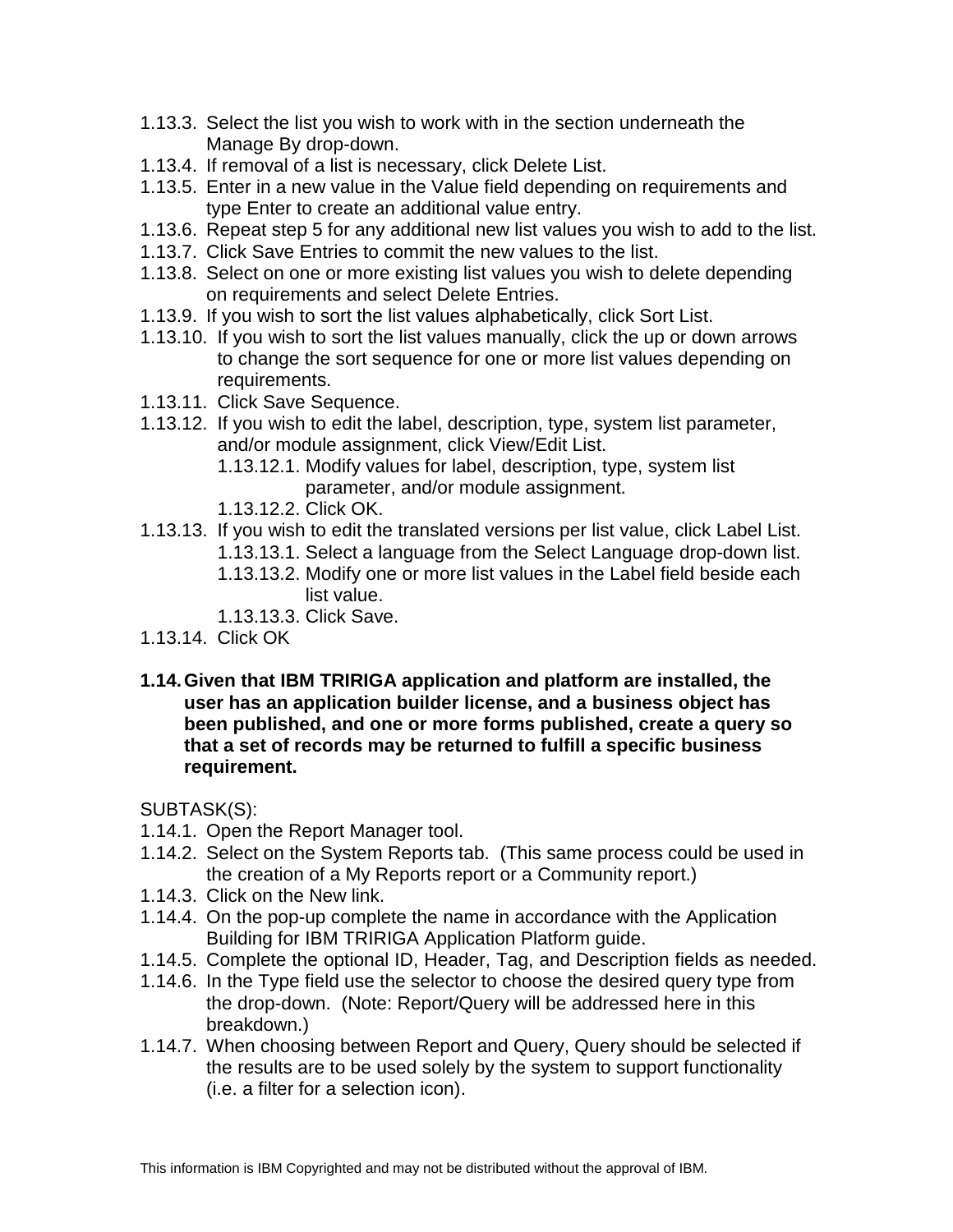- 1.14.8. Select Data Scope in accordance with business requirements
- 1.14.9. Select the Show As Community Report check box if it is the query should also be available from the Community tab.
- 1.14.10. On the Business Objects sub-tab click the Add Business Object link.
- 1.14.11. On the Business Object popup select the Module, Business Object(s) and Form(s) that the query should return records for and click OK to commit. (Note: a business object must be selected before choosing a specific form, and a single form must be selected if the query is to be set as an editable query.).
- 1.14.12. Optional: With a business object selected on the Business Objects sub tab additional business objects can be added with the same Add Business Object link. This time on the popup, Specify the Module, Business Object(s) and choose the connecting association in the Asoociated Options drop-down. (Note: the Show only Associations defined in Data Modeler check box allows the user to limit selection options in the drop-down to only valid business object level associations.) Still in the popup checking the Primary Associated Business Object designates the newly added business object as the primary associated object. (Note: the system will automatically designate it if it is the first additional object added.).
- 1.14.13. Designate the Random Result Count, Fixed Column Count, Result Size and Prompt Before Query selections as required per business requirements.
- 1.14.14. If a single form was designated on the Business Objects sub tab, then the Editable selection criteria will be available. Set as required. If set to yes set the State filter to the appropriate state.
- 1.14.15. On the Related Reports sub tab use the Add link to add reports that should be accessible to the user when the query is rendered.
- 1.14.16. On the Security sub tab, use the Add link to identify security groups with permission to run the report. (Note: if no security group is added then all security groups will have view access.).
- 1.14.17. On the Columns tab, select the business object that fields should be added from. Then in the Columns section select the check box of each field that should be rendered on the report. Repeat for each associated business object with fields to display.
- 1.14.18. In the Display Columns section, modify the order and field labels as required.
- 1.14.19. Width % can be set as desired, however leaving blank will allow the system to adapt the column widths as necessary.
- 1.14.20. Check the Editable box for each field that is to be designated as changeable when the query is rendered by an individual with adequate security access. (Note: this option is only available if Editable was selected on the General tab.)
- 1.14.21. On the Order & Group tab select fields on the left and then move them to the right with the blue arrows to designate Group By and Order By criteria for rendering the query.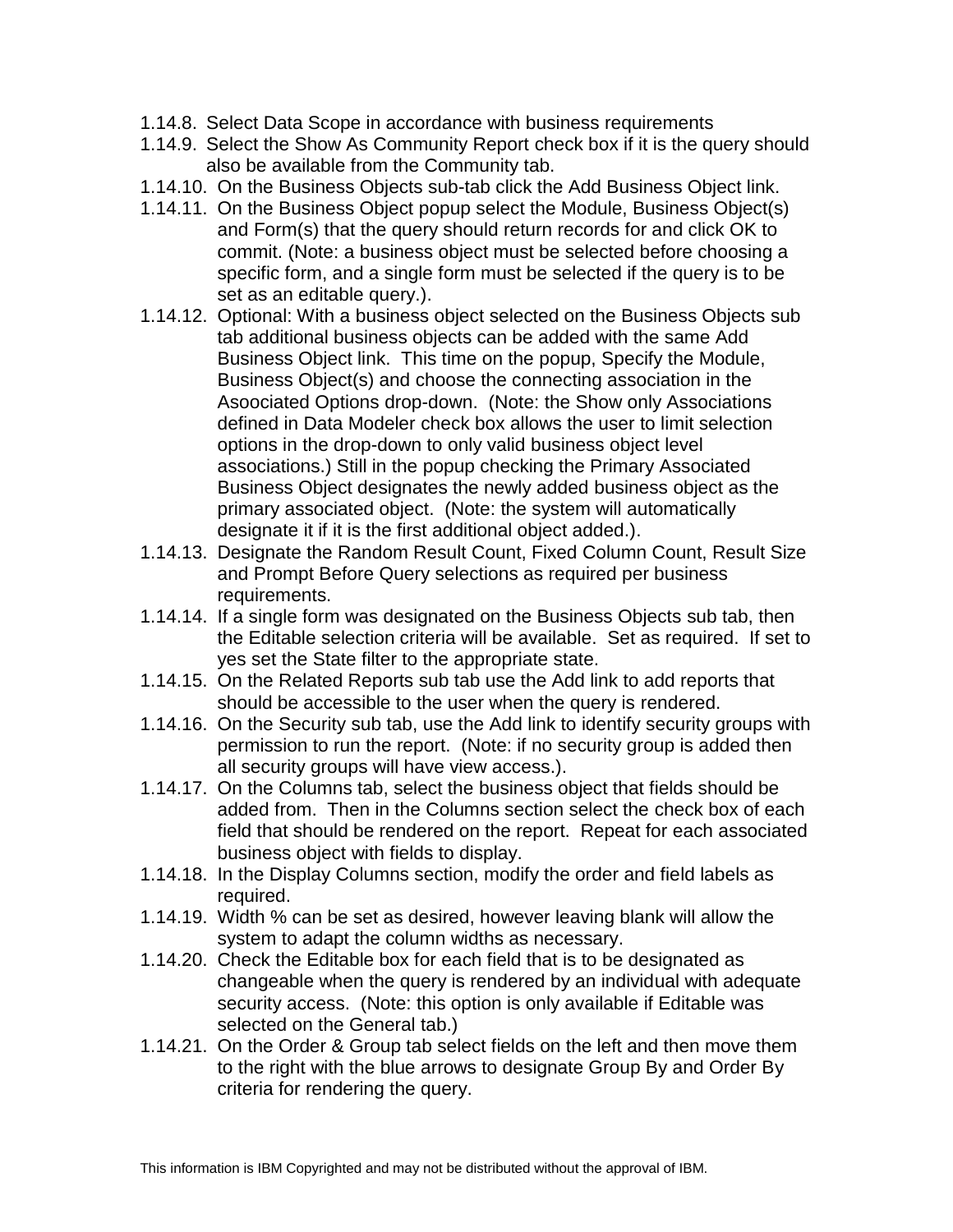- 1.14.22. For number fields check the sum check box at the bottom if numeric sums (totals) should be rendered on the query.
- 1.14.23. Add field filters to the query (objective to follow).
- 1.14.24. Add association filters to the query (objective to follow).
- 1.14.25. On the Advanced tab, use the Import State Actions button to set state family actions that should be available when the query is rendered. (Note: only applicable if the query is designated as editable.)
- 1.14.26. In the Actions section click Add to set other actions that should be available when the report is to be rendered.
- 1.14.27. Click the Save or the Save & Close button to commit the query.

**1.15.Given that IBM TRIRIGA application and platform are installed and the user has an application builder license and the extended formula agent has been started; create an extended formula field so that the system will trigger the calculation whenever one of the inputs changes.**

- 1.15.1. Find or Create a new number field on the desired business object BO.
	- 1.15.1.1. NOTE: See task Find/add a field to a BO for details on adding a field to a business object.
- 1.15.2. Select the Formula check box to indicate the field is a formula field.
- 1.15.3. Select the radio button for Extended.
- 1.15.4. Click Enter link under the Extended radio button.
- 1.15.5. Set the Inputs.
	- 1.15.5.1. Click Add on the Inputs section.
	- 1.15.5.2. Name the input.
		- 1.15.5.2.1. NOTE: the name is what will be used in the formula section.
	- 1.15.5.3. Set the Input Type drop-down to Field or Query.
	- 1.15.5.4. If Query:
		- 1.15.5.4.1. Set the Assign as drop-down to either Total or Values.
		- 1.15.5.4.2. Click Select.
		- 1.15.5.4.3. In the Pick Element window select and expand the module of the desired query.
		- 1.15.5.4.4. Click the plus next to the query name to show the available fields.
		- 1.15.5.4.5. Select the desired field.
	- 1.15.5.5. If Field:
		- 1.15.5.5.1. Click Select.
		- 1.15.5.5.2. Click the plus next to the desired section.
		- 1.15.5.5.3. Click the desired field.
- 1.15.6. Repeat the above step for each desired Input.
- 1.15.7. Set the formula.
	- 1.15.7.1. Use the names of the inputs created above.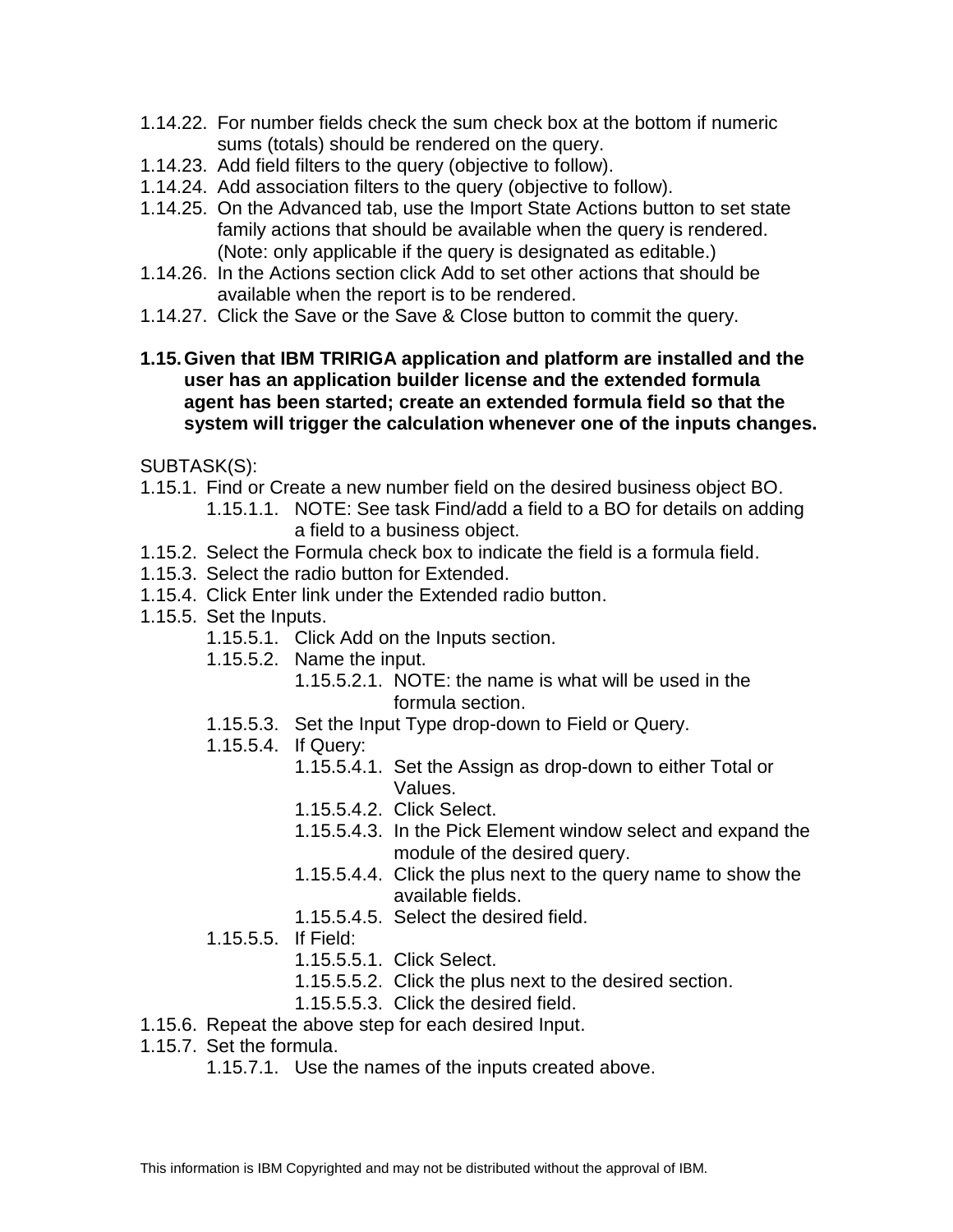- 1.15.7.1.1. NOTE: These are case sensitive so they must match exactly.
- 1.15.7.2. Use any of the System or User Defined Formulas or basic mathematical operators.
- 1.15.8. Click Ok to save and exit the Extended Formula Window.
- 1.15.9. Click on Save field.
- 1.15.10. Publish the business object.
- **1.16.Given that IBM TRIRIGA application and platform are installed, the user has an application builder license and an association has been created between two business objects, create an association filter on a query so that data returned by that query is filtered based on criteria define in business case.**

- 1.16.1. Open the Report Manager tool.
- 1.16.2. Click on the System Reports tab.
- 1.16.3. Enter the name of the query you will be amending in the Name runtime filter. Click Apply filters.
- 1.16.4. Click on the Query name to open.
- 1.16.5. Click on the Advanced tab.
- 1.16.6. In the Association Filters section bar click the Add action.
- 1.16.7. Select the Module. If it necessary to include all modules, select -Any-
- 1.16.8. Select the business object, if it is necessary to include all business objects in the selected module, select All.
- 1.16.9. From the drop-down box, select the Association Type. (NOTE: this is the association type from the perspective of the known object to the object type of the query.).
- 1.16.10. To restrict query results to those with the specified association type on the context record, select No in the Reverse Association.
	- 1.16.10.1. To allow records with the association type on either end of the association, select Yes. (Note: Use a reverse association ONLY when absolutely functionally necessary. Selected Yes may return more records, and take much more time to process).
- 1.16.11. Specify the Filter Type to use to filter the result of the query for which the association is defined.

1.16.11.1. Select Record

- 1.16.11.1.1. Enter the required criteria in the Record/Query Field.
- 1.16.11.2. Or Select Query.
	- 1.16.11.2.1. Click the Magnifying glass.
	- 1.16.11.2.2. Find the query required to be used as a filter.
	- 1.16.11.2.3. Click the radio button next to it.
	- 1.16.11.2.4. Click OK.
- 1.16.11.3. Or system keyword such as \$\$USERID\$\$.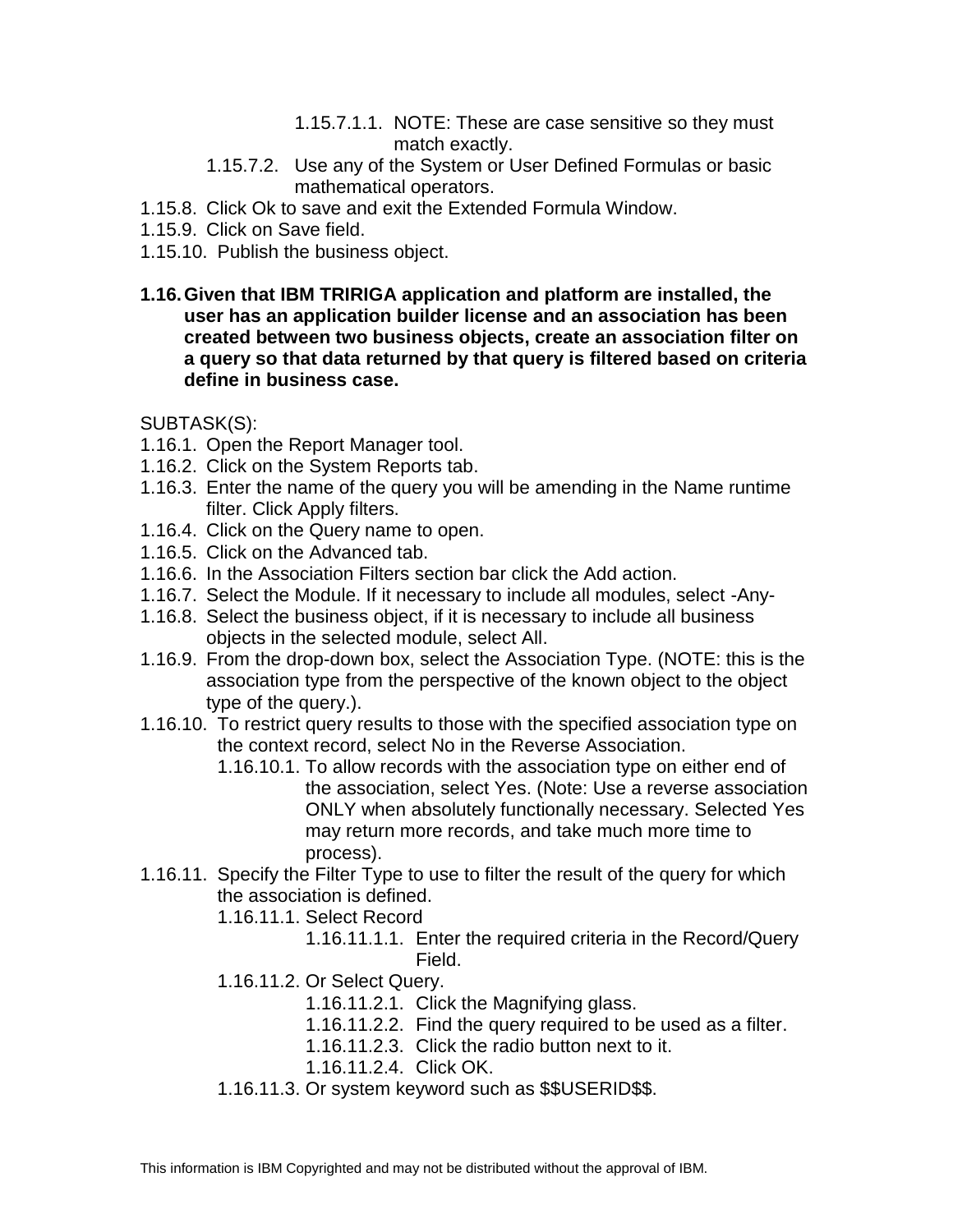1.16.12. Click OK.

- 1.16.13. Click Save on the report/query.
- **1.17.Given that IBM TRIRIGA application and platform are installed, the user has access to Report Manager, a report is created with fields selected to display, create one or more field filter so that you may filter the result set of the report based on a pre-specified value or a user defined value at runtime of the report.**

- 1.17.1. Open the Report Manager tool.
- 1.17.2. Select a tab section where the report you wish to modify exists.
	- 1.17.2.1. Select the My Reports, Community, System Reports, or Administration tab.
- 1.17.3. If necessary, filter the result set of report templates by entering a search string in one or more of the columns and type Enter to start the filter process.
- 1.17.4. Click the hyperlinked text on the report template you wish to modify.
- 1.17.5. Click the Filters tab.
- 1.17.6. If you wish to define a pre-determined field filter, click the check box in the System column next to one or more fields in the Columns section, depending on requirements.
	- 1.17.6.1. In the System Filter Columns section, select the Join Operation to define the filter criteria for more than one field filter, depending on requirements.
	- 1.17.6.2. Modify the label for the field filter depending on requirements.
	- 1.17.6.3. Select the field operator depending on requirements.
	- 1.17.6.4. Enter the field value for your filter depending on requirements.
	- 1.17.6.5. Repeat steps a-d for all additional pre-defined field filters you wish to create.
- 1.17.7. If you wish to define a dynamic user defined runtime field filter, click the check box in the User column next to one or more fields in the Columns section, depending on requirements.
	- 1.17.7.1. In the User Filter Columns section, modify the label for the field filter depending on requirements.
	- 1.17.7.2. Select the field operator depending on requirements.
	- 1.17.7.3. Repeat above steps for all additional user defined runtime field filters you wish to create.
- 1.17.8. Click Save or Save & Close.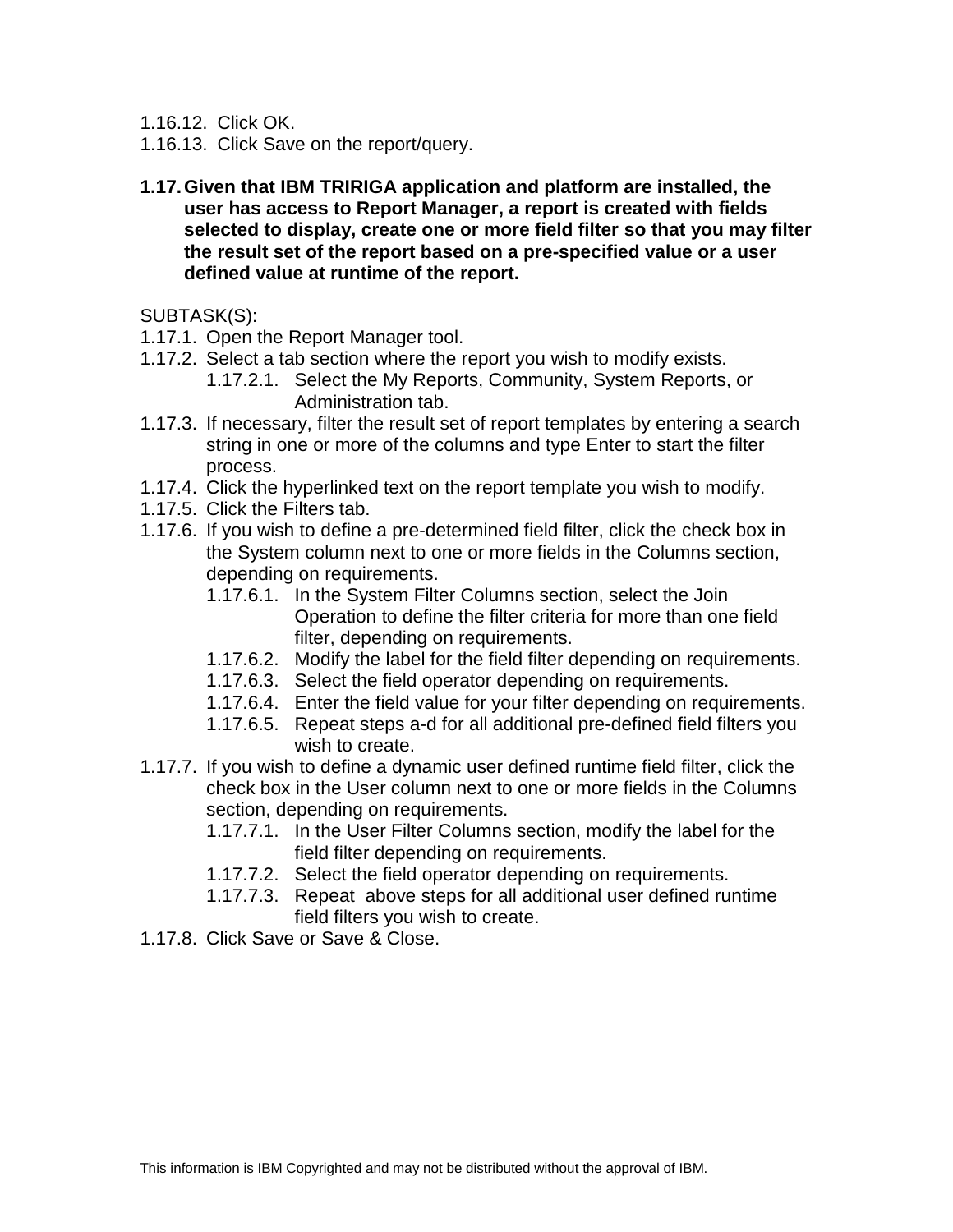# **Section 2 - Application Presentation**

**2.1. Given that IBM TRIRIGA application and platform are installed, the user has an application builder license, and a business object has been published, and a form created to support the business object, create a tab on the form and sort it in the manner desired for record presentation so that after publishing the form the new tab and/or tab order will be available throughout the application.**

## SUBTASK(S):

- 2.1.1. Open the Form Builder tool.
- 2.1.2. Select module containing the form from the Module panel on the left.
- 2.1.3. Click on the Name of the form to be modified.
- 2.1.4. If the form is in a Published state, then click the Revise link to make it editable.
- 2.1.5. In order to work with the tabs, the form itself most be selected. This is done by clicking on the form name in the Navigation panel. (Note: if the Navigation panel is not visible, it can be accessed by clicking View and then the Navigation drop-down choice. Once selected the form name should be highlighted in the Navigation panel.).
- 2.1.6. Click the Add Tab link to create a new tab.
- 2.1.7. In the Properties window designate the desired Name, Label, Tab Information and Instruction to be displayed.
- 2.1.8. Check the Visible box if the tab should default to visible when security permissions exist for a new record.
- 2.1.9. Type in a value for the Access Key if the user should have an access key stroke available to jump the navigation to the tab from another tab when the record is displayed.
- 2.1.10. Use the Style Class to designate alternate style classes for the tab label rendering. (Note: leaving the selection blank designates the default style class.)
- 2.1.11. If the tab is going to be a Custom Url tab, then check the Custom check box and then type in the Url to be rendered on the tab when the record is displayed.
- 2.1.12. Click the Apply link to commit the new tab.
- 2.1.13. Click the Sort Tab button to modify the order the tabs should be rendered on the records.
- 2.1.14. In the Properties box, use the arrows in the Order column to adjust the tab sequence. Once the desired order is set, click the Apply link to commit the new order.
- 2.1.15. Add sections, fields, actions, etc. as required.
- 2.1.16. Once all modifications are complete, click the Publish link to enable the use of the new form throughout the system.

## **2.2. Given that IBM TRIRIGA application and platform are installed and the user has an application builder license, an applicable module,**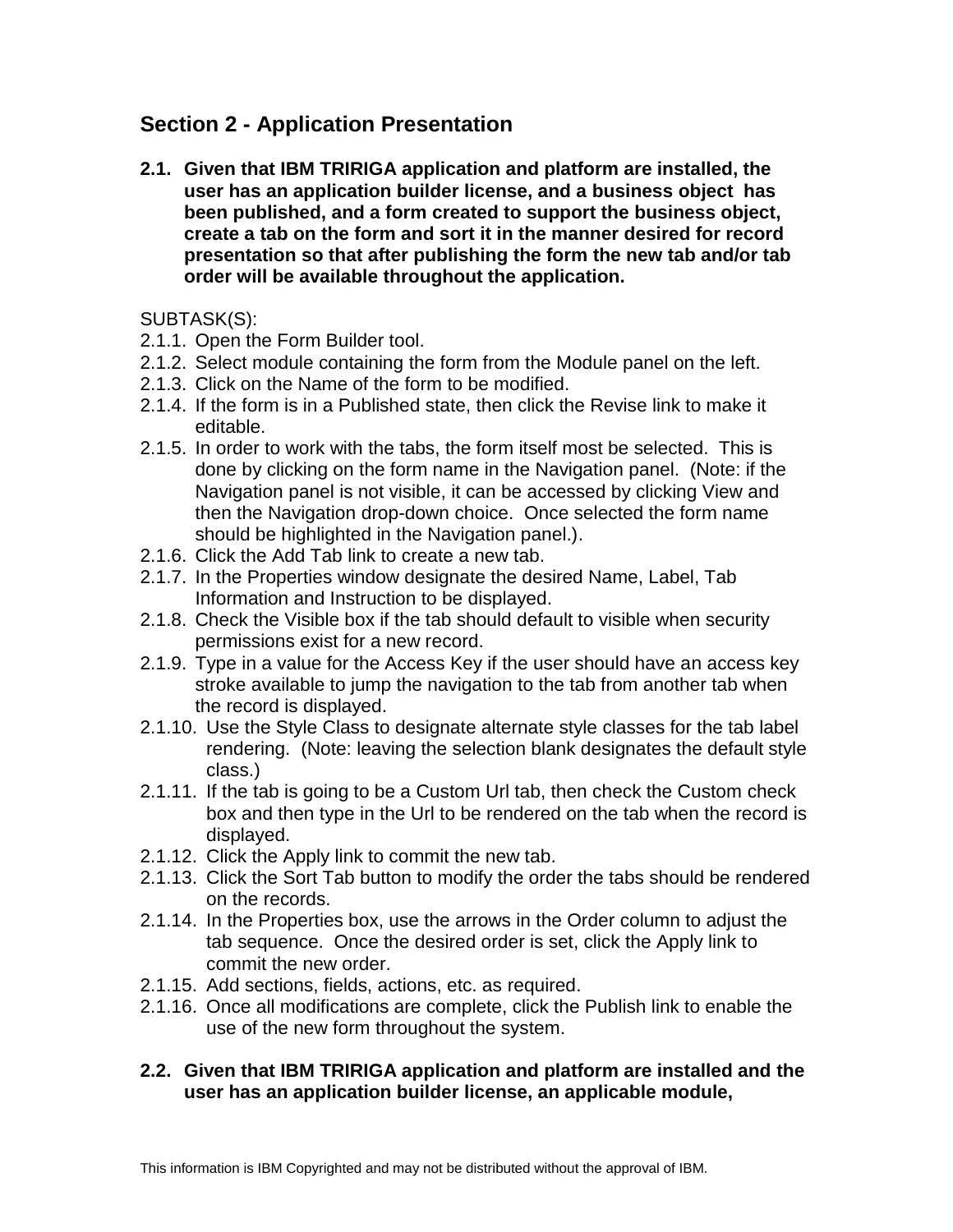**business object, form, and tab exist; create and sort form sections so that a new form section has been created and/or the sections are sorted in the desired order.**

- 2.2.1. Open the Form Builder tool.
- 2.2.2. Open the desired Form.
	- 2.2.2.1. Ensure that it is not in the published state.
- 2.2.3. Select the tab where the desired section is to be created or sorted.
- 2.2.4. If Creating a New section on the Form.
	- 2.2.4.1. Click Add Section.
	- 2.2.4.2. Select the type in the type drop-down box as appropriate for the section contents.
		- 2.2.4.2.1. Select Form Section for a section to place fields or buttons.
			- 2.2.4.2.1.1. Enter a value for Name.
			- 2.2.4.2.1.2. Enter a value for Label.
			- 2.2.4.2.1.3. Set the other properties for the section as appropriate.
			- 2.2.4.2.1.4. Click Apply to save the section.
		- 2.2.4.2.2. Select Smart Section for a smart section.
			- 2.2.4.2.2.1. NOTE: A Smart Section can also be added by selecting it in the Components window when on a tab and then clicking Add.
			- 2.2.4.2.2.2. Select the appropriate Smart Section from the Data Section drop-down menu.
			- 2.2.4.2.2.3. Enter a value for Name or keep default.
			- 2.2.4.2.2.4. Enter a value for Label or keep default.
			- 2.2.4.2.2.5. Set the remaining section attributes as appropriate.
			- 2.2.4.2.2.6. Click Apply to save the section.
		- 2.2.4.2.3. Select Multi-tab section to add a section that can contain other sections.
			- 2.2.4.2.3.1. NOTE: A tab section will behave just like a form tab in that it will allow you to add form sections to it.
			- 2.2.4.2.3.2. Enter a value for Name.
			- 2.2.4.2.3.3. Enter a value for Label.
			- 2.2.4.2.3.4. Set the remaining section attributes as appropriate.
			- 2.2.4.2.3.5. Click Apply to save the section.
		- 2.2.4.2.4. Select Query section for a section that displays the results of a specified query.
			- 2.2.4.2.4.1. Enter a value for Name.
			- 2.2.4.2.4.2. Enter a value for Label.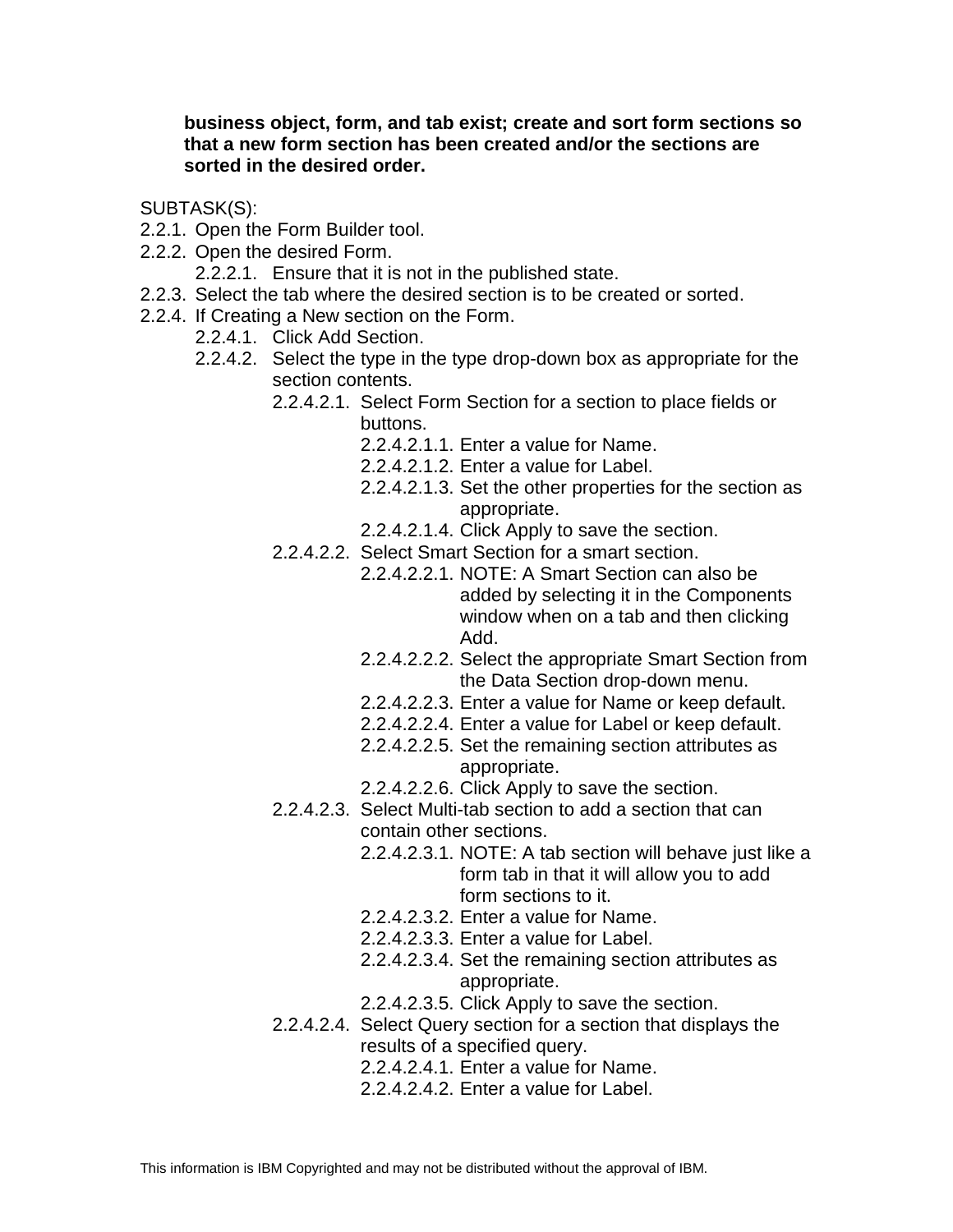2.2.4.2.4.3. Click on the Query picker to set the query that will be displayed in the section 2.2.4.2.4.3.1. Select the module where the query is located in the Module drop-down box. 2.2.4.2.4.3.2. Select the radio button next to the desired query. 2.2.4.2.4.3.3. Click OK 2.2.4.2.4.3.4. Set the remaining attributes in the Properties window as appropriate 2.2.4.2.4.3.5. If it is desired for the query section to refresh automatically, select the Auto Refresh property. .2.4.2.4.3.5.1. Enter the number of seconds the platform should wait between automatic refreshes of the query section in the Refresh Time in secs. box. 2.2.4.2.4.3.6. If a workflow needs to run against records selected on the find action. .2.4.2.4.3.6.1. Click the workflow picker. .2.4.2.4.3.6.2. Select the radio button next to the desired workflow. .2.4.2.4.3.6.3. Click OK. 2.2.4.2.4.3.7. Select the name of the association this section will be based on. .2.4.2.4.3.7.1. The found records or newly created records with the Find or Add section action will become associated with the record that contains this section using the specified association name. 2.2.4.2.4.3.8. Set the Select Association Type Association String to use to associate records that have been selected in the query section with the record that contains this section. .2.4.2.4.3.8.1. Set the Temp Select Association if the Select Association Type is to be temporary 2.2.4.2.4.3.9. Set the Single Select check box if only one record at a time should be selectable within the displayed query. 2.2.4.2.4.3.10.Set the remaining section attributes as appropriate. 2.2.4.2.4.4. Click Apply to save the section.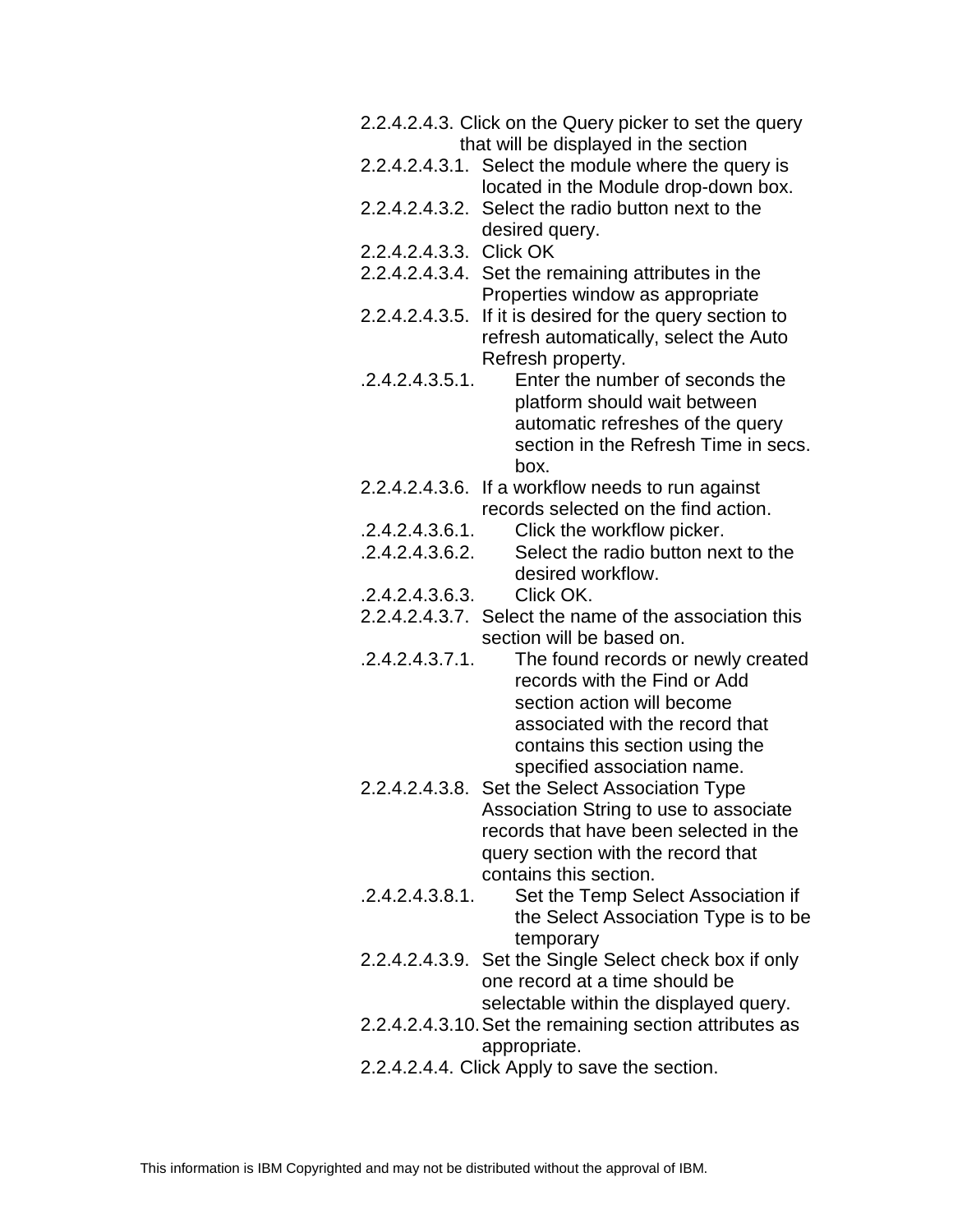- 2.2.4.2.5. Select Report, Graphics, Excel, Gantt, Availability, Stacking, or Group By section type if appropriate.
	- 2.2.4.2.5.1. Set the section attributes as appropriate for the section.
	- 2.2.4.2.5.2. Click Apply to save the section.
- 2.2.5. If sorting sections
	- 2.2.5.1. Click on the Tab or Multi-tab section that contains the sections that are desired to be sorted.
	- 2.2.5.2. Click Sort section.
	- 2.2.5.3. Click on the up or down arrow head next to the section that is desired to be moved to get it to move in the direction clicked. 2.2.5.3.1. Keep repeating step c for each section until all sections are in the desired order.
	- 2.2.5.4. Click Apply.
- **2.3. Given that TRIRIGA application and platform are installed, the user has access to Form Builder, a form is created with one or more tabs, and one or more form sections are created, create a section action so that this is available as a live action button for the end user at runtime.**

- 2.3.1. Open the Form Builder tool.
- 2.3.2. Select the module where the form you wish to modify exists.
- 2.3.3. Click the hyperlinked text on the form template you wish to modify.
- 2.3.4. If the form template is in a published state, click Revise.
- 2.3.5. In the Navigation panel, select the folder next to the Form tab where the form section you wish to modify exists.
- 2.3.6. Select the title of the form section you wish to modify.
- 2.3.7. In the Actions section of the Properties window, click Add.
- 2.3.8. Enter a label for your section action.
- 2.3.9. If there will be multiple section actions, enter a display sequence value.
- 2.3.10. Select Popup depending on requirements.
- 2.3.11. Enter the URL of the pop-up window depending on requirements.
- 2.3.12. Select Visible depending on requirements.
- 2.3.13. Select Active depending on requirements.
- 2.3.14. Select the workflow to fire on this section action from the drop-down list in the Workflow column as required.
- 2.3.15. Select the Association to be created from this section action depending on requirements.
- 2.3.16. Select Permanent Association depending on requirements.
- 2.3.17. Click OK in the Action Property section.
- 2.3.18. Click Apply at the top of the form template.
- 2.3.19. Click Publish.

## **2.4. Given that IBM TRIRIGA application and platform are installed and the user has an application builder license, configure an on change event**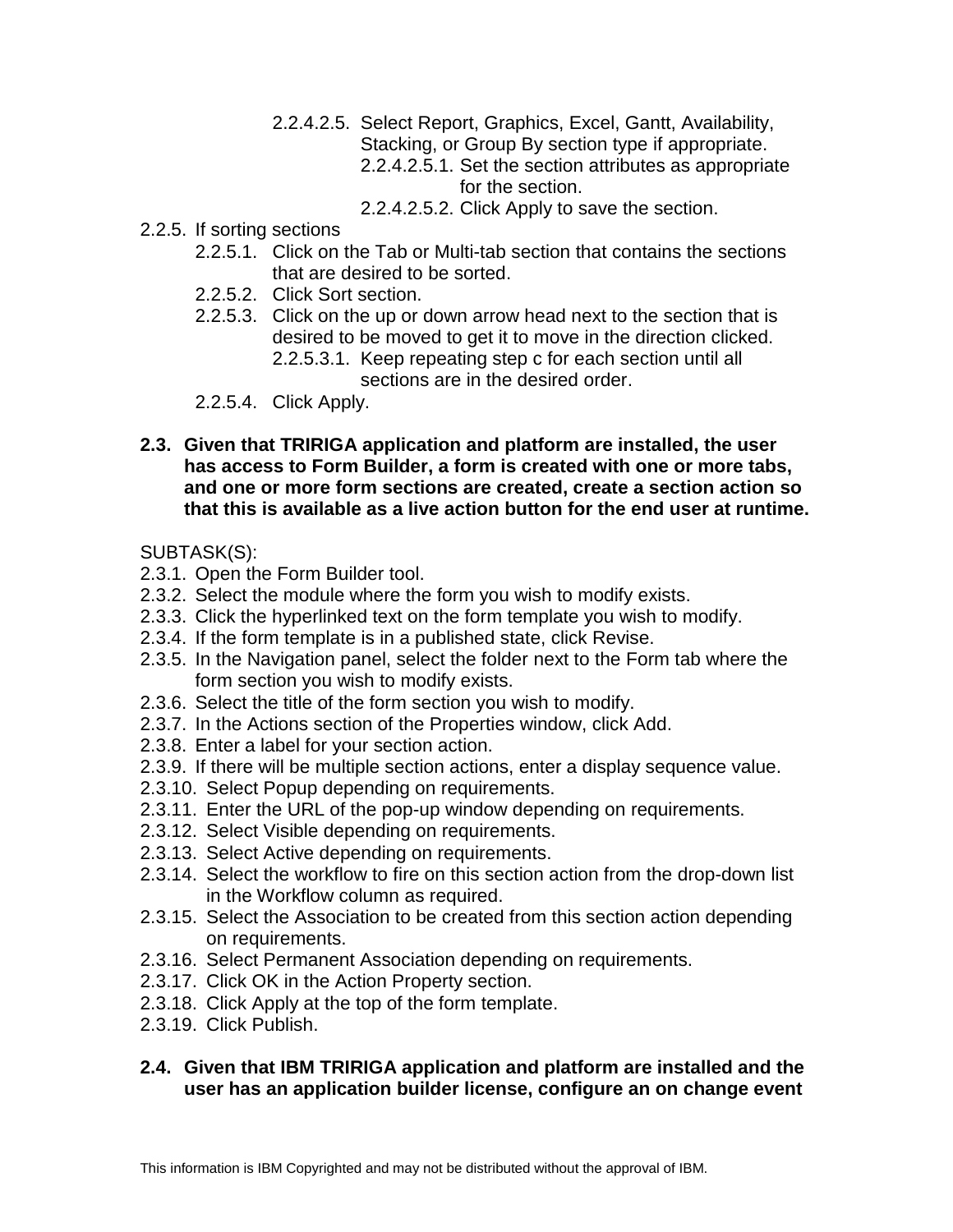#### **within a form so that on change events can trigger application related processes as required when data is modified in a field.**

- 2.4.1. Open the Form Builder tool.
- 2.4.2. Select the radio button next module name you wish to work in.
- 2.4.3. Select the radio button next to the Form you wish to work in.
- 2.4.4. Open the form and ensure that it is editable.
- 2.4.5. Navigate to the Tab::Section::Field to be enhanced.
- 2.4.6. Scroll to the bottom of the properties pane.
- 2.4.7. Click Add in the Actions section.
- 2.4.8. If on change event is to trigger a pop-up query, if No go to step 12.
	- 2.4.8.1. Select the Module from the Pop-up Module drop-down list that the required query resided in.
	- 2.4.8.2. Select the required Query in the Pop-up Query drop-down List.
	- 2.4.8.3. Select the Single Record Select box if required.
- 2.4.9. If on change event is to trigger a Workflow, select the necessary **SYNCHRONOUS** workflow from the Workflow drop-down list.
- 2.4.10. If a **Temporary** association is required, between the record or records selected in a pop-up query, select the association string in the Association drop-down list.
- 2.4.11. Check the Make Permanent Association check box if required.
- 2.4.12. Make Save on Form Popup Decision.
	- 2.4.12.1. If check box is checked, the system saves the underlying parent record as soon as the popup is rendered.
	- 2.4.12.2. If check box is not checked, the underlying parent record is not saved when the popup is rendered.
- 2.4.13. Make pop-up Form Decision.
	- 2.4.13.1. If a different record type is to be created as a result of this on change event, select the Module of the record to be created from the pop-up module drop-down list.
	- 2.4.13.2. If no record is to be created on this event, leave pop-up module drop-down list field blank.
- 2.4.14. Make Pre-Form Workflow decision.
	- 2.4.14.1. If a WF is required to run against the record being created:
		- 2.4.14.1.1. If yes, select the name of the SYNCHRONOUS workflow to be triggered by the event. **(Note: Pre-Form Workflows runs AFTER the record is physically created. Also, Workflows defined as Pre-Form workflows, will run instead of any workflows defined as Pre-Create workflows in the data modeler).**
		- 2.4.14.1.2. If, No, leave parameter blank.
- 2.4.15. Make Post Form Workflow decision.
	- 2.4.15.1. If a workflow is required to be run after the user is finished editing the record created as a result of the pop-up.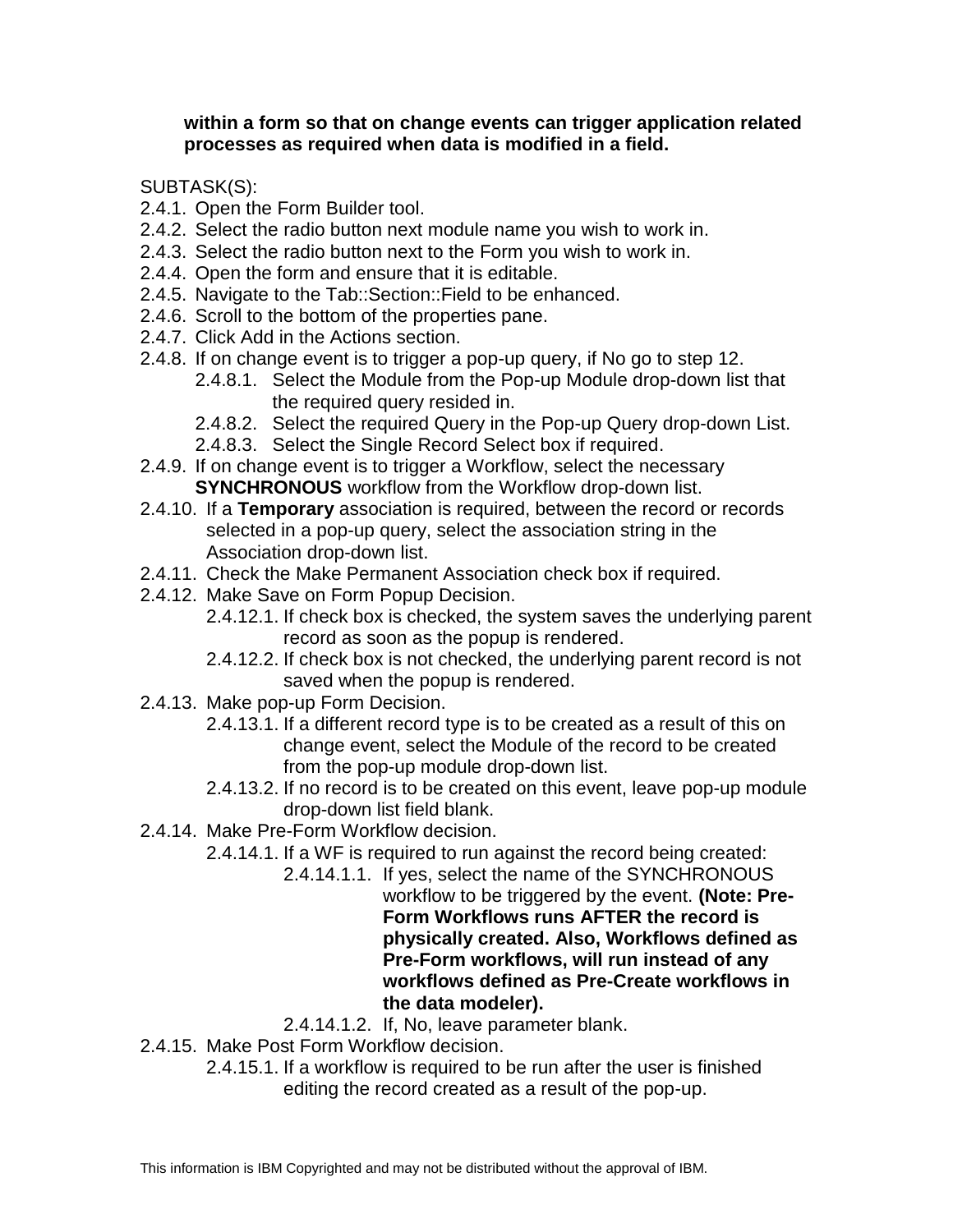2.4.15.1.1. If yes, select the name of the SYNCHRONOUS workflow to be triggered by the event. **(Note: This workflow is run after the user causes the newly created record to change to a state other than null and the window closes.)**

## 2.4.15.1.2. **If No, leave parameter blank.**

- 2.4.16. At top of Action Property section, Click OK.
- 2.4.17. Click Apply at top of Form.
- 2.4.18. Click Publish to commit the changes.
- **2.5. Given that IBM TRIRIGA application and platform are installed, the user has access to Form Builder, a form is created with one or more tabs, one or more form sections are created, and one or more fields of type Form Action are created, configure an on-click event for a Form Action field so that this is available as an action button for the end user at runtime.**

- 2.5.1. Open the Form Builder tool.
- 2.5.2. Select the module where the form you wish to modify exists.
- 2.5.3. Click the hyperlinked text on the form you wish to modify.
- 2.5.4. If the form is in a published state, click Revise.
- 2.5.5. Select the folder next to the form tab where the field you wish to modify exists.
- 2.5.6. Select the window icon of the form section where the field you wish to modify exists.
- 2.5.7. Select the name of the form action field you wish to modify.
- 2.5.8. In the Actions section of the Properties window, click Add.
- 2.5.9. If a pop-up query window is necessary, select the Popup Module from the drop-down list depending on requirements.
	- 2.5.9.1. Select the pop-up query from the drop-down list depending on requirements.
- 2.5.10. Select Single Record Select depending on requirements.
- 2.5.11. Select a Workflow from the drop-down list depending on requirements.
- 2.5.12. Select the Association to be created from this section action depending on requirements.
- 2.5.13. Select Permanent Association depending on requirements.
- 2.5.14. Select Save on Form Popup depending on requirements.
- 2.5.15. If a popup form window is necessary, select the Popup Form Module from the drop-down list depending on requirements.
	- 2.5.15.1. Select the Popup Form from the drop-down list depending on requirements.
	- 2.5.15.2. Select a Pre Form Workflow from the drop-down list depending on requirements.
	- 2.5.15.3. Select a Post Form Workflow from the drop-down list depending on requirements.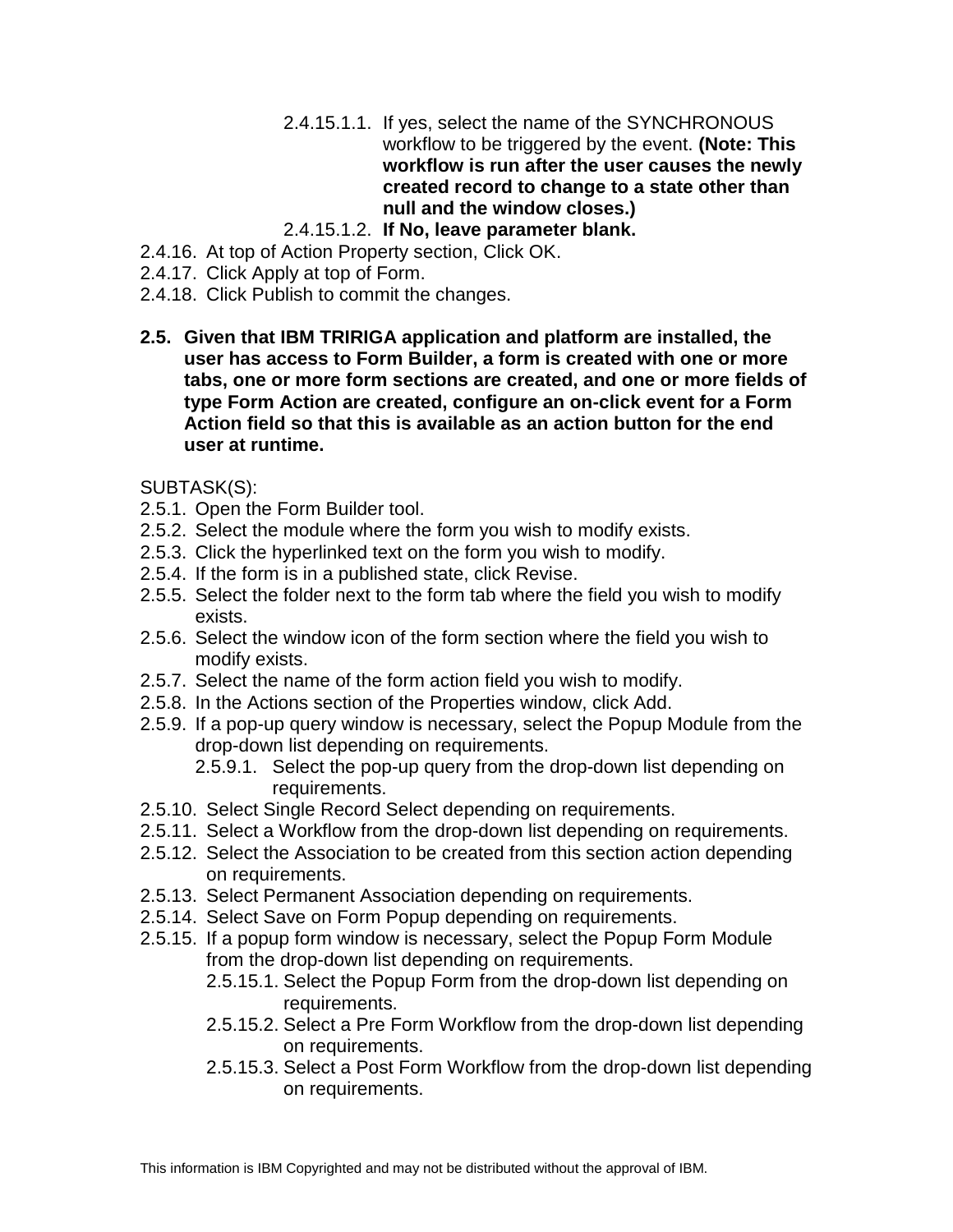- 2.5.16. Click OK in the Action Property section.
- 2.5.17. Click Apply at the top of the form template.
- 2.5.18. Click Publish.
- **2.6. Given that IBM TRIRIGA application and platform are installed, the user has an application builder license, and a business object has been published, and a form created to support the business object, modify the label or name of the form so that after publishing the form the new label and/or name will be available throughout the application.**

- 2.6.1. Open the Form Builder tool.
- 2.6.2. Select module containing the form from the Module panel on the left.
- 2.6.3. Click on the name of the form to be modified.
- 2.6.4. If the form is in a Published state, then click the Revise link to make it editable.
- 2.6.5. In order to modify the label or name of the form, the form itself most be selected. This is done by clicking on the form name in the Navigation panel. (Note: if the Navigation panel is not visible, it can be accessed by clicking View and then the Navigation drop-down choice. Once selected the form name should be highlighted in the Navigation panel.).
- 2.6.6. Warning: Special consideration should be taken when modifying the form name or label. Modifying the name or label could break functionality in other parts of the system that reference the form. All form touch points/dependencies should be thoroughly reviewed and understood before proceeding with a name or label change.
- 2.6.7. In the Properties panel change the form name and/or label as needed. (Note: if the Properties panel is not displayed it can be accessed by clicking the View link and selecting the Properties drop-down option.)
- 2.6.8. Click the Apply link to commit the changes.
- 2.6.9. Once all modifications are complete, click the Publish link to enable the use of the new form throughout the system.
- **2.7. Given that IBM TRIRIGA application and platform are installed, the user has access to Form Builder, a form is created with one or more tabs, import the state transition family into the form so that the form can operate through its designed state transition life cycle at runtime.**

- 2.7.1. Open the Form Builder tool.
- 2.7.2. Select the module where the form you wish to modify exists.
- 2.7.3. Click the hyperlinked text on the form you wish to modify.
- 2.7.4. If the form is in a published state, click Revise.
- 2.7.5. Click the State Transition tab.
- 2.7.6. Click Find.
- 2.7.7. Select one or more available transitions depending on requirements.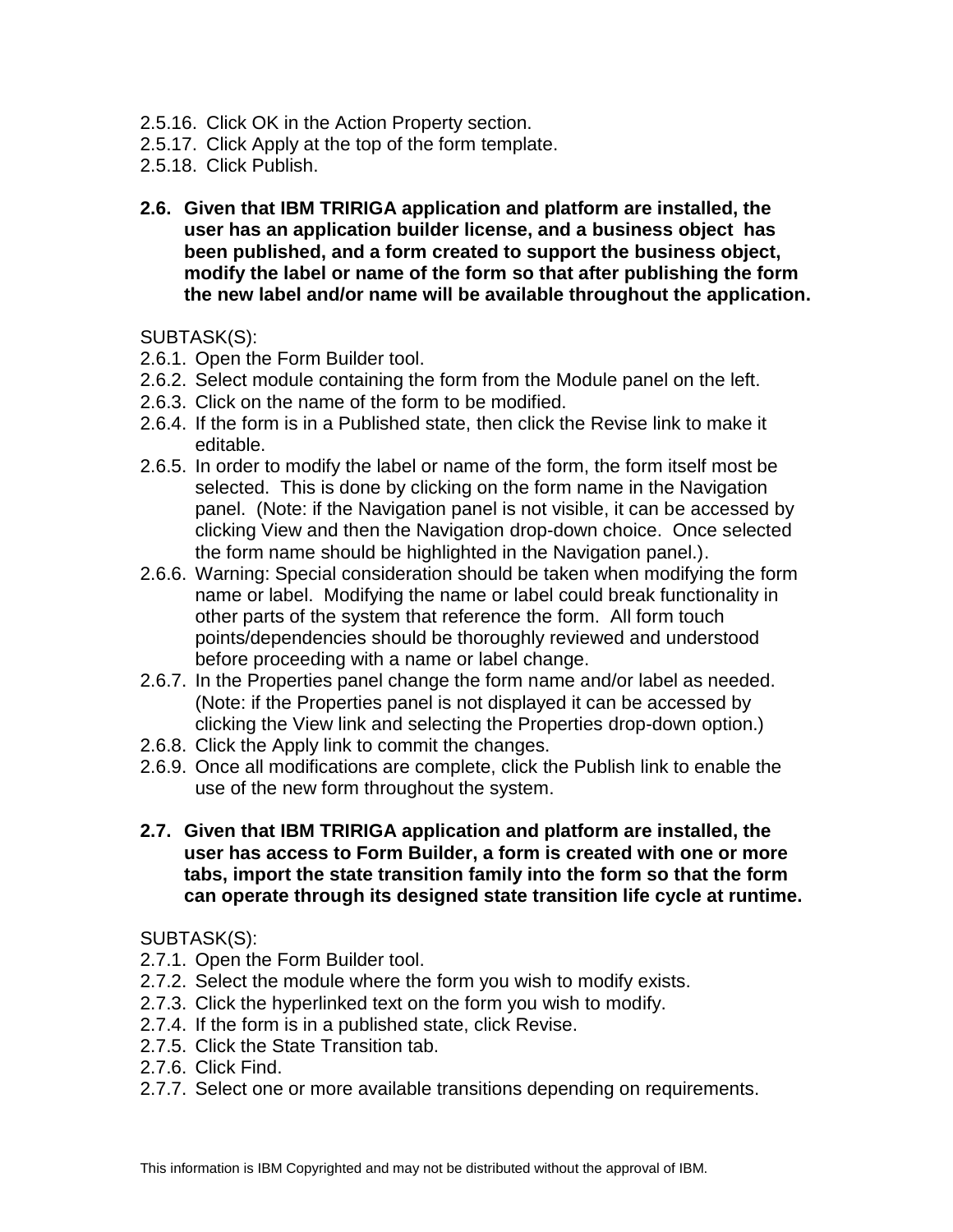- 2.7.8. Click OK.
- 2.7.9. If you wish to change the properties of a state transition action in the form, click on the transition in question in the state transition screen.
	- 2.7.9.1. Select Read Only to set the form to read only status at this transition depending on requirements.
	- 2.7.9.2. Select Default Display to allow the state transition action to be visible by default depending on requirements.
	- 2.7.9.3. Select Close Window to close the form at this transition depending on requirements.
	- 2.7.9.4. Select Secondary Action to display the action as a secondary item not immediately visible with other non-secondary actions depending on requirements.
	- 2.7.9.5. Repeat for all state transitions you wish to modify properties for.

2.7.10. Click Save.

- 2.7.11. Click the Layout tab.
- 2.7.12. Click Publish.
- **2.8. Given that IBM TRIRIGA application and platform are installed, the user has an application builder license, and a business object, form, and any necessary queries have been published/created, create navigation items and collections to be available for menus and/or portals to enable a user to them.**

SUBTASK(S):

- 2.8.1. Open the Navigation Builder tool.
- 2.8.2. Create a Navigation Collection by clicking the Add button.
	- 2.8.2.1. Provide the Navigation Collection with a Name and Label.
	- 2.8.2.2. Provide a Description and Help statement as needed.
	- 2.8.2.3. Designate the type of collection to be created such as Quick Links..
	- 2.8.2.4. Click the Save button to commit the collection.
- 2.8.3. To access the Navigation Items Library click on the Navigation Items Library header at the bottom left of the Navigation Builder tool.
- 2.8.4. Create a Navigation Item to add to the collection by clicking the Add button.
	- 2.8.4.1. Provide the item with a Name and Label.
	- 2.8.4.2. Complete the Help Text information and the Visible in Sitemap only check box as needed.
	- 2.8.4.3. If Dynamic Label are needed, check the check box and complete the Default Query Label information.
	- 2.8.4.4. If the Item will be displayed with an Icon, complete the Icon Details section.
	- 2.8.4.5. In the Target Details section select the Target Type.
	- 2.8.4.6. Complete the necessary details for the selected Target Type. For example if Master/Detail Query type is selected then complete:

2.8.4.6.1. Target Title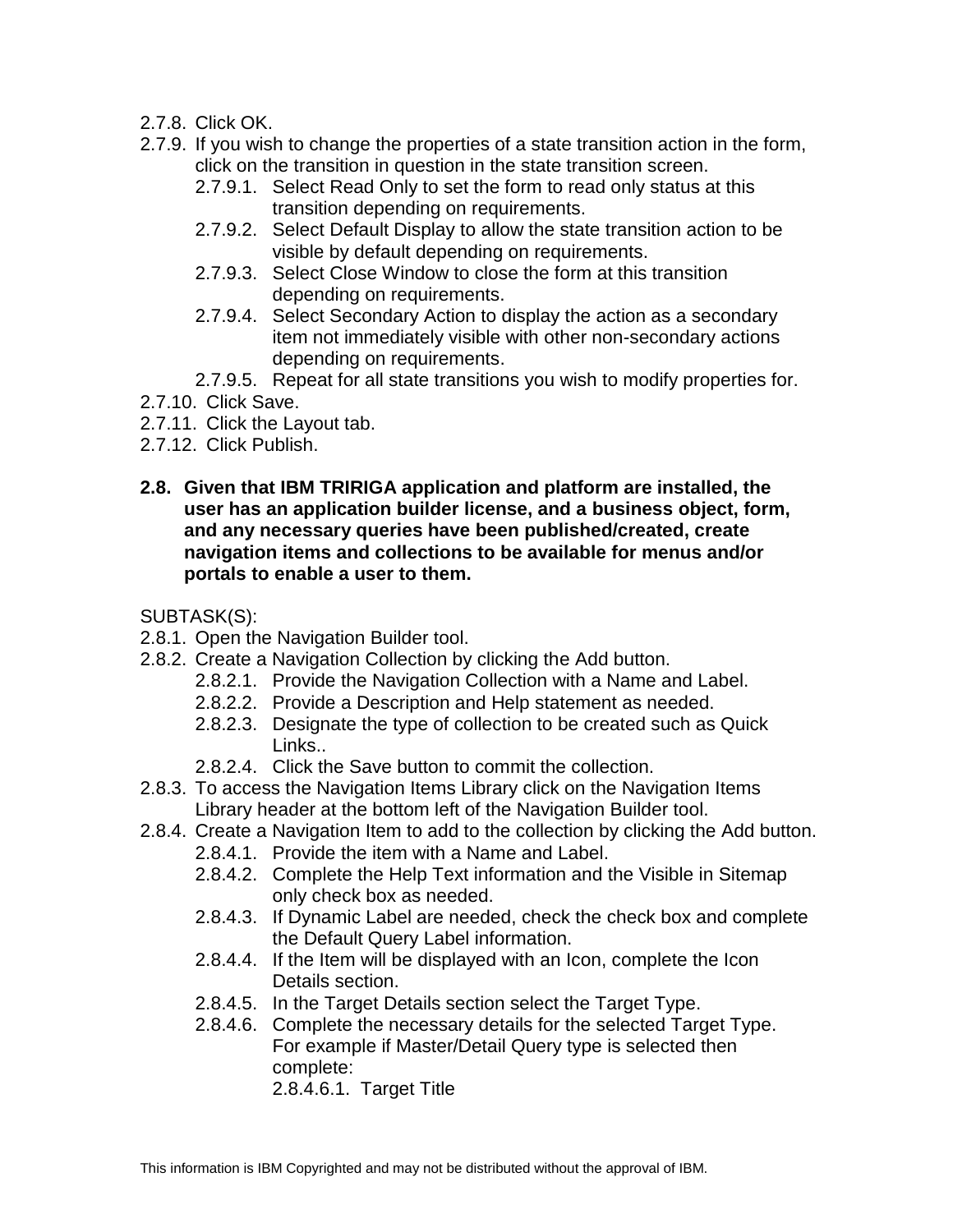- 2.8.4.6.2. Target Name Module, Business Object and Report
- 2.8.4.6.3. Form Module and Form (if records need to be created from the item)
- 2.8.4.6.4. Form Properties, check Show Related Reports as necessary
- 2.8.4.6.5. Actions click the Add button and configure as necessary to add system commands such as Add or Delete to the navigation item.
- 2.8.4.7. Click the Save & Close button to commit the navigation item.
- 2.8.5. Find the newly added Item in the Navigation Items Library, check the selection box for it and then click Add to Collection to add the navigation item to the navigation collection that was previously created/opened.
- 2.8.6. Modify the Navigation Items layout within the Navigation Collection as required.
- 2.8.7. Click the Save and Close button in the upper right to commit the modifications in the Navigation Collection.
- **2.9. Given that IBM TRIRIGA application and platform are installed and the user has an application builder license, and the applicable Portal exists; customize a portal so that the desired portal has been customized.**

- 2.9.1. Open the Portal Builder tool.
- 2.9.2. Select the desired portal to be customized.
- 2.9.3. Click the Edit button to open the Portal Layout screen.
- 2.9.4. Change the Portal Properties if desired.
	- 2.9.4.1. Change name if desired.
	- 2.9.4.2. Change the Label if desired.
	- 2.9.4.3. Change the Description if desired.
	- 2.9.4.4. Select the Layout drop-down and select the desired column layout for the portal.
- 2.9.5. Adjust the layout of the portal sections if desired
	- 2.9.5.1. Click on and drag-n-drop the desired portal section to the desired location.
		- 2.9.5.1.1. NOTE: A portal section must be adjacent to another portal section.
- 2.9.6. If desired Create and/or add an existing portal section to the portal.
	- 2.9.6.1. Click on the Portal Sections Library title bar to expand the Portal Sections Library.
	- 2.9.6.2. If create a new Portal Section
		- 2.9.6.2.1. Click on the New button.
		- 2.9.6.2.2. Enter a Name.
		- 2.9.6.2.3. Enter a Header.
		- 2.9.6.2.4. Enter a Tooltip if desired.
		- 2.9.6.2.5. Enter a Description if Desired.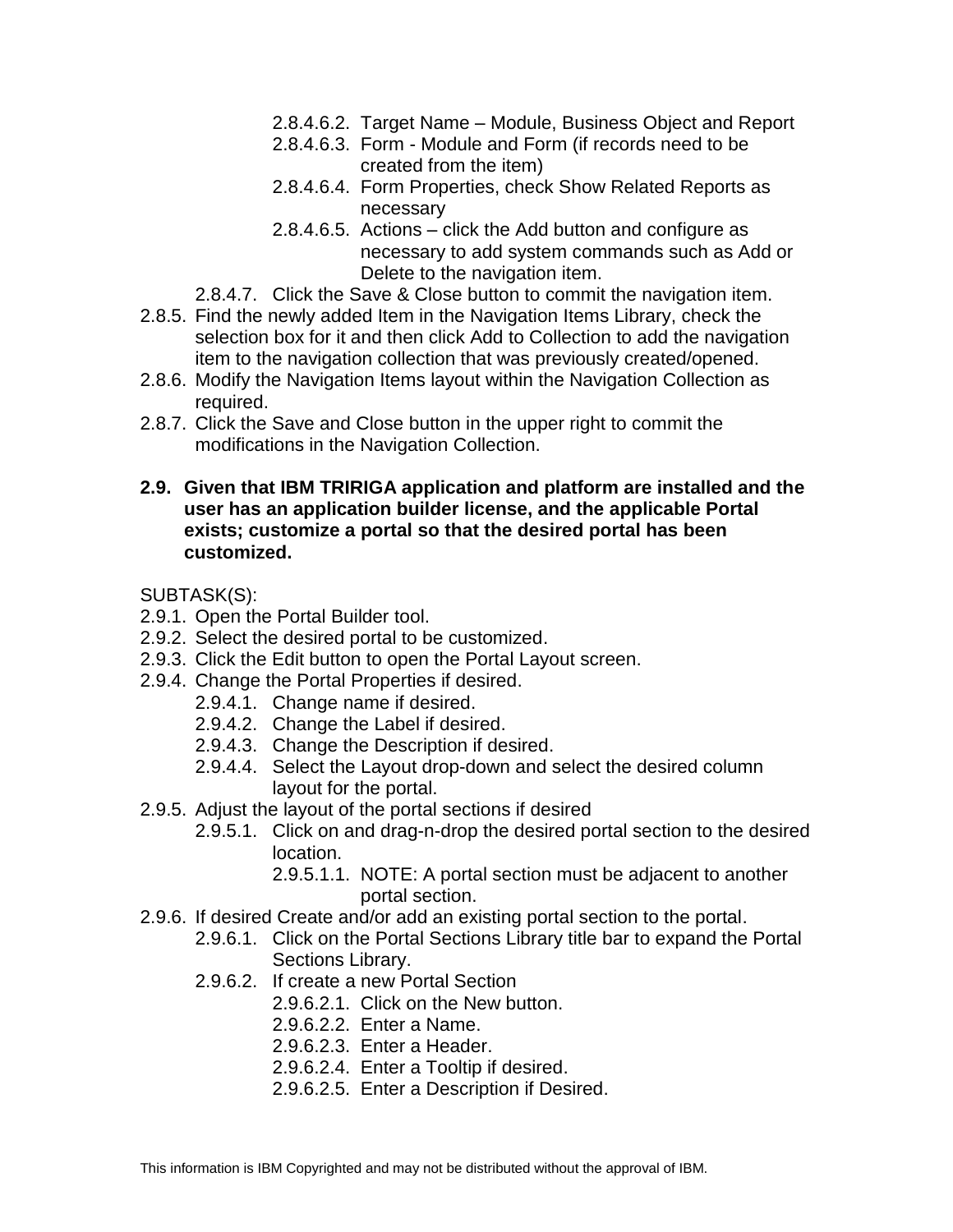- 2.9.6.2.6. Set the various Header properties if desired.
- 2.9.6.2.7. Set a border color if desired.
- 2.9.6.2.8. Set a background image if desired.
- 2.9.6.2.9. Select the Type.
	- 2.9.6.2.9.1. Report contains the results of any IBM TRIRIGA report.
		- 2.9.6.2.9.1.1.Select the report to be displayed with the Query picker.
		- 2.9.6.2.9.1.2.Set the remaining query properties.
		- 2.9.6.2.9.2. External shows the contents of a specified URL.
			- 2.9.6.2.9.2.1.Enter the specified URL in the Url field.
		- 2.9.6.2.9.3. Scorecard contains the result of a metric query measured against the data appropriate for the Workplace Performance Manager user role.
			- 2.9.6.2.9.3.1.Select the Scorecard with the Scorecard picker.
		- 2.9.6.2.9.4. Quick Links display a navigation collection of type Quick Links.
			- 2.9.6.2.9.4.1.Set the view type depending on icon preference.
			- 2.9.6.2.9.4.2.Select the quick links
				- navigation item in the Quick Links Collection drop-down box.
		- 2.9.6.2.9.5. Form Record Add shows a the specified form for creating a record of the specified type.
			- 2.9.6.2.9.5.1.Set the module in which the desired form exists.
			- 2.9.6.2.9.5.2.Select the Form.
			- 2.9.6.2.9.5.3.Specify a Pre-Create Workflow if desired.
		- 2.9.6.2.9.6. Form Record View displays an existing record using its form.
			- 2.9.6.2.9.6.1.Set the query to display the
				- records for the desired form.
- 2.9.6.2.10. Click OK to save the Portal Section.
- 2.9.6.2.11. Add the portal section to the portal.
- 2.9.6.3. If adding a portal section to the portal.
	- 2.9.6.3.1. Select the desired portal section.
		- 2.9.6.3.2. Click Add To Portal button.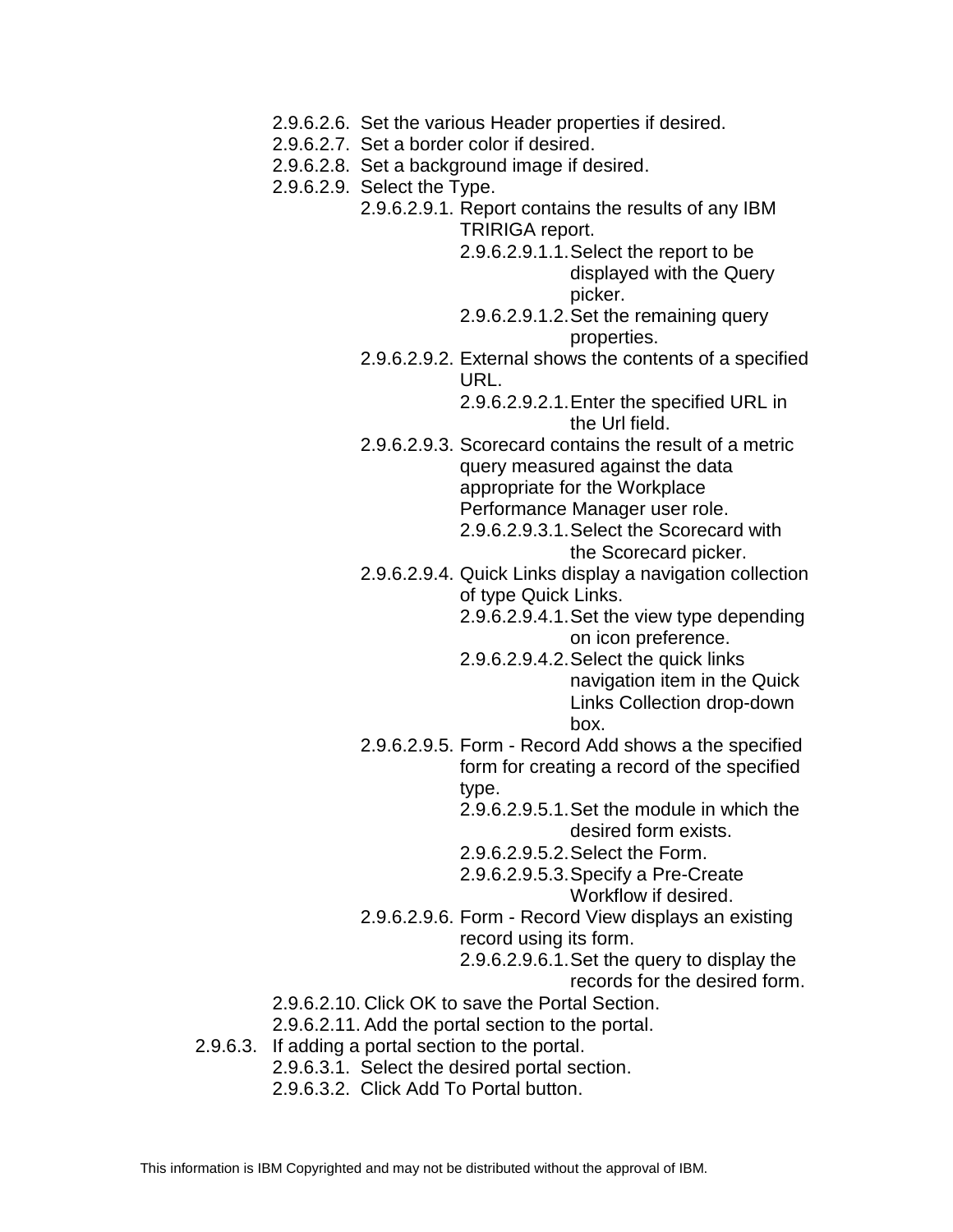2.9.6.3.3. Arrange portal section on portal as desired.

2.9.6.4. Click Save and Close button to save the customized portal.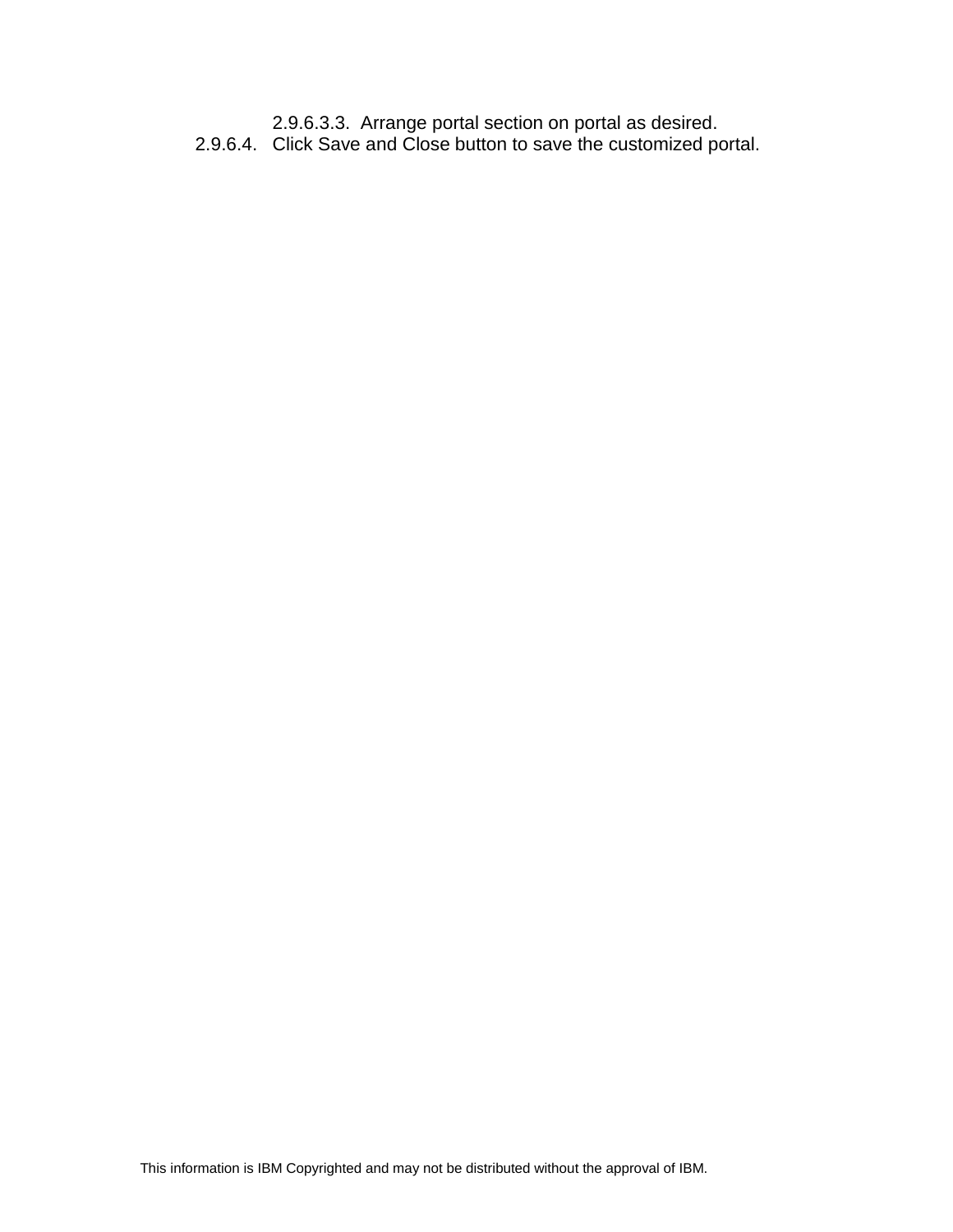# **Section 3 - Application Workflow**

**3.1. Given a completed functional design document, explain different workflow types so that the determination can be made on the type of workflow to be used.**

SUBTASK(S):

- 3.1.1. Identify a requirement that requires a workflow.
- 3.1.2. Synch vs. Asynch and the Temporary Data vs. Permanent Data.
- 3.1.3. What is the workflow trigger?
- 3.1.4. If the trigger is a System Event then the workflow must be asynchronous.
- 3.1.5. If the trigger is a Call WF then the workflow must be synchronous or sub flow (a variation of synch).
- 3.1.6. If the trigger is an Action then. . .
	- 3.1.6.1. Can the user wait for the results of the WF?
		- 3.1.6.1.1. Yes > may be asynchronous
		- 3.1.6.1.2. No > must be synchronous
		- 3.1.6.2. Is Temporary Data needed?
			- 3.1.6.2.1. Yes > must be synchronous
			- $3.1.6.2.2.$  No  $>$  then ...
				- 3.1.6.2.2.1. Is the state transition conditional?
					- 3.1.6.2.2.1.1.Yes > must use Temp Data
				- 3.1.6.2.2.2. Are Temporary Associations needed?
					- 3.1.6.2.2.2.1.Yes > must use Temp Data
				- 3.1.6.2.2.3. Do the changes to the data need to be temporary?
					- 3.1.6.2.2.3.1.Yes > must use Temp Data
			- 3.1.6.2.3. A key to remember is that permanent data will use and write directly to the database.

#### **3.2. Given a functional TRIRIGA system and a properly configured user for, create a workflow so that the desired logic is performed.**

- 3.2.1. Open Workflow Builder.
- 3.2.2. Click New.
- 3.2.3. Click on Start to set up the workflow.
	- 3.2.3.1. Name the workflow based on **Application Building for IBM TRIRIGA Application Platform guide**.
	- 3.2.3.2. Add an appropriate description.
	- 3.2.3.3. Choose the Concurrence based on the workflow type that has been determined.
		- 3.2.3.3.1. Requirements for an Asynchronous workflow include.
			- 3.2.3.3.1.1. Choosing the appropriate Module and Business Object along with the Event that triggers the workflow.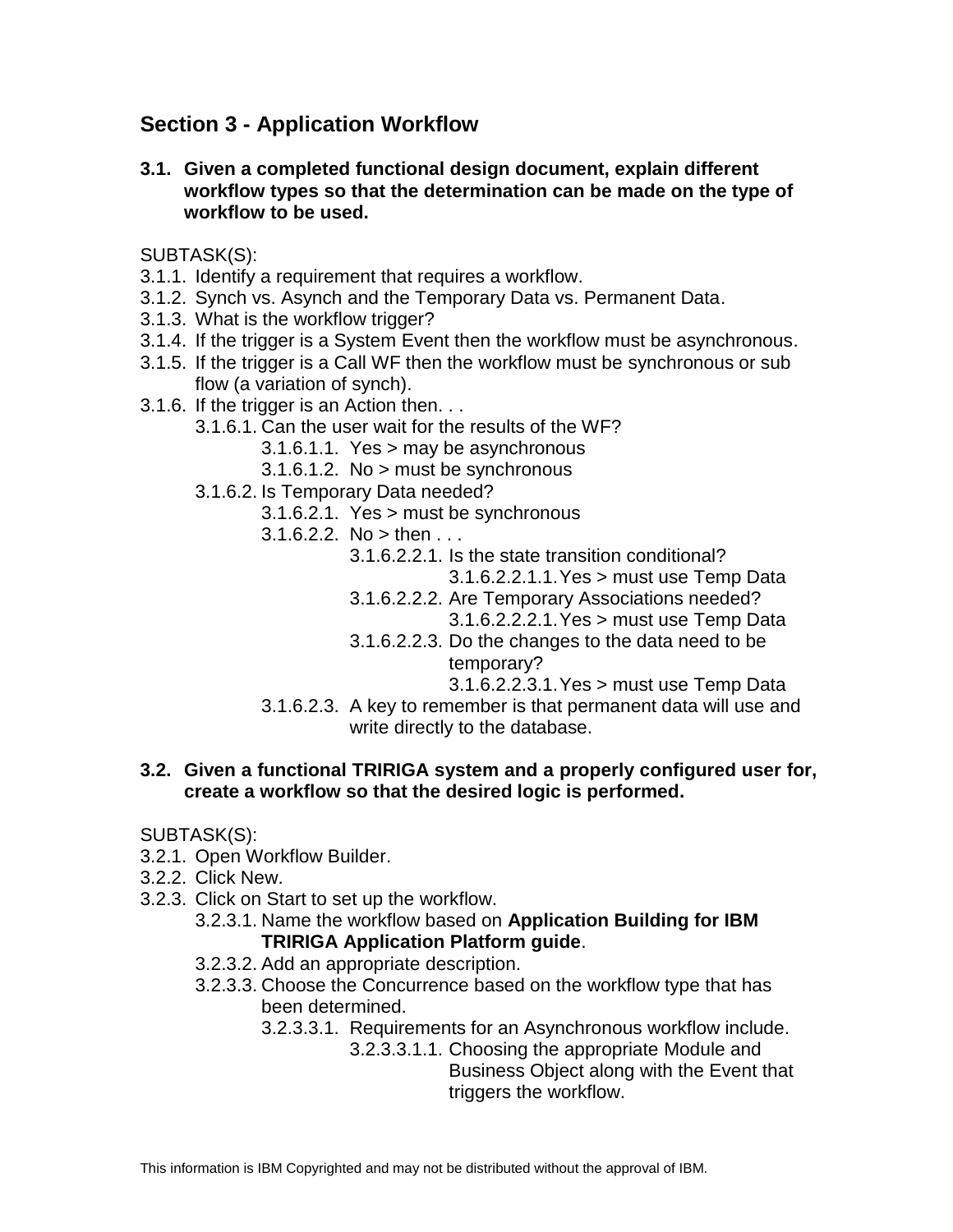- 3.2.3.3.1.1.1.Choosing Associate from the Event drop-down will require the Associated Module and Business Object along with the Association type.
- 3.2.3.3.2. Requirements for a Synchronous workflow include.
	- 3.2.3.3.2.1. Select either Temporary or Permanent data.
	- 3.2.3.3.2.2. Select the appropriate Module and Business Object.
- 3.2.3.4. Click on Save Workflow Instances for debugging purposes if required.
- 3.2.3.5. Enter an appropriate Start Condition if required.
	- 3.2.3.5.1. Expand the Module.
	- 3.2.3.5.2. Choose the appropriate field, Operand and Function needed to complete the formula.
- 3.2.4. From the New Task bar choose the appropriate tasks.
	- 3.2.4.1. Data retrieval tasks.
		- 3.2.4.1.1. Query task will allow the user to query for records
			- 3.2.4.1.1.1. Choose the appropriate query from the query link located in the Query Task Properties section.
		- 3.2.4.1.2. Retrieve task will allow the user to retrieve records based on an association.
			- 3.2.4.1.2.1. From the Retrieve section choose the type or record set to be retrieved.
				- 3.2.4.1.2.1.1.List will return the records as a list
				- 3.2.4.1.2.1.2.The record set can also be record(s) with the Greatest or Lease value.
				- .2.4.1.2.1.2.1. Choose the specific field to key on by clicking on Choose Field.
				- 3.2.4.1.2.1.3.The record set can also return a field sum by selecting Sum of Field.
				- .2.4.1.2.1.3.1. Choose the specific field to Sum by clicking on Choose Field.
			- 3.2.4.1.2.2. The From Records section allows you to
				- choose the type of record by an association.
				- 3.2.4.1.2.2.1.Use it will use associations created at the business object level.
				- 3.2.4.1.2.2.2.Use its Reference will use Smart Section associations.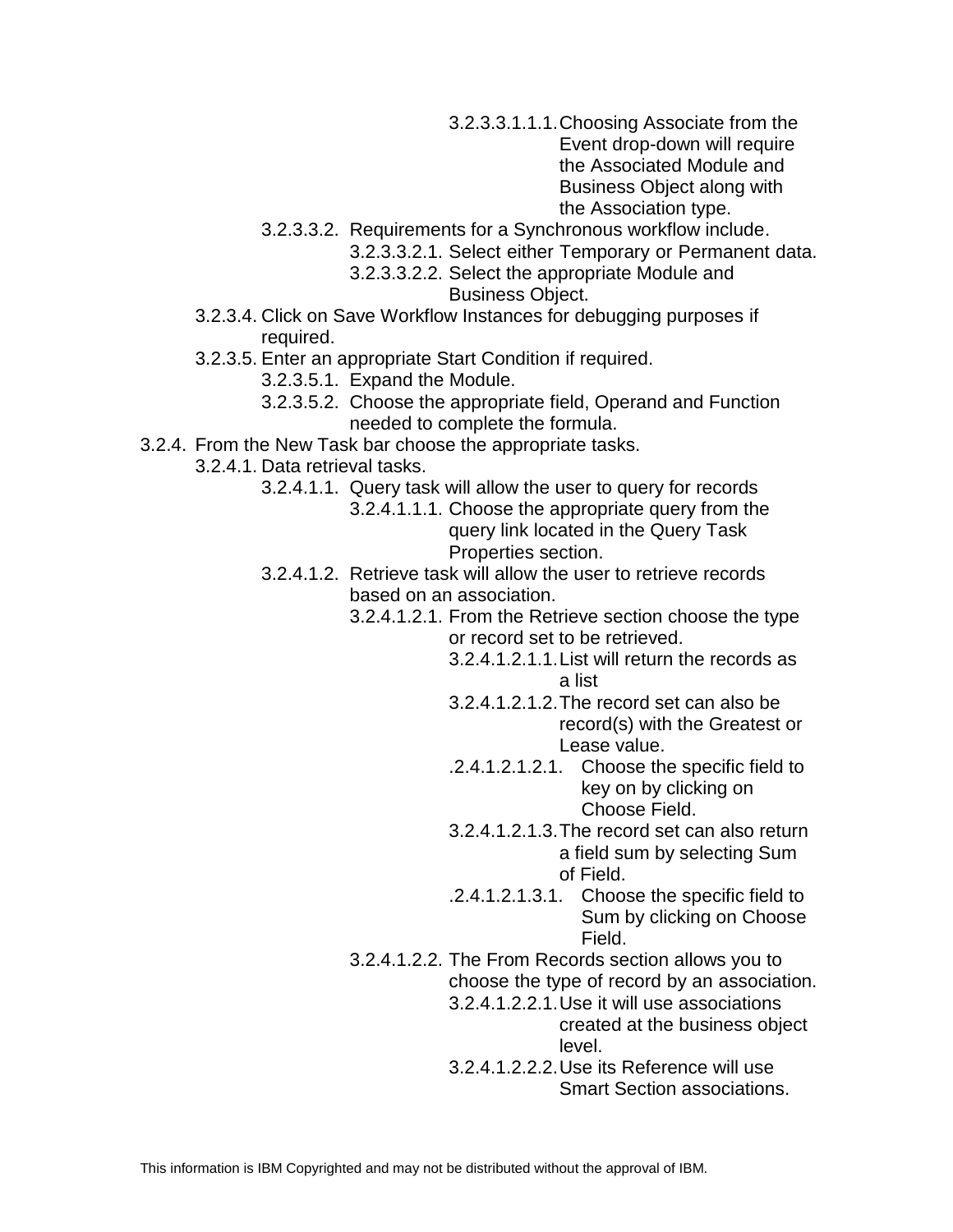- .2.4.1.2.2.2.1. Direct associations from records embedded into the current record.
- 3.2.4.1.2.2.3.Use Any Associated created at the record level.
- .2.4.1.2.2.3.1. Choose the appropriate Module, Business Object and Association.
- 3.2.4.1.2.2.4.Use its Parent for Hierarchical Data.
- .2.4.1.2.2.4.1. Select the appropriate Parent from the Pop Up.
- 3.2.4.1.2.3. To set a filter, select the appropriate Module and Task from the Filter Records section.
	- 3.2.4.1.2.3.1.Click on Add Filter.
	- .2.4.1.2.3.1.1. From the Left Side Data, select the appropriate Section and Field along with the Operator.
	- .2.4.1.2.3.1.1.1. The Left Side represents the Module and Task selected in the From Records section.
	- .2.4.1.2.3.1.2. From the Right Side Data select the appropriate Type, Section and Field Name.
	- .2.4.1.2.3.1.2.1. The Right Side represents the Module and Task selected in the Filter Records section.
	- .2.4.1.2.3.1.3. Click OK to save the filter.
	- 3.2.4.1.2.3.2.To Delete the filter, select the filter from the listing in Filter Using and click on Delete Filter.
- 3.2.4.1.3. Enter appropriate Labels and descriptions for each task. 3.2.4.2. Save Data Tasks.
	- 3.2.4.2.1. Workflow must be Synchronous for the following task to show.
		- 3.2.4.2.1.1. Get Temp Record is used to create a temporary data store.
			- 3.2.4.2.1.1.1.In the Record section the system will default to the Start task.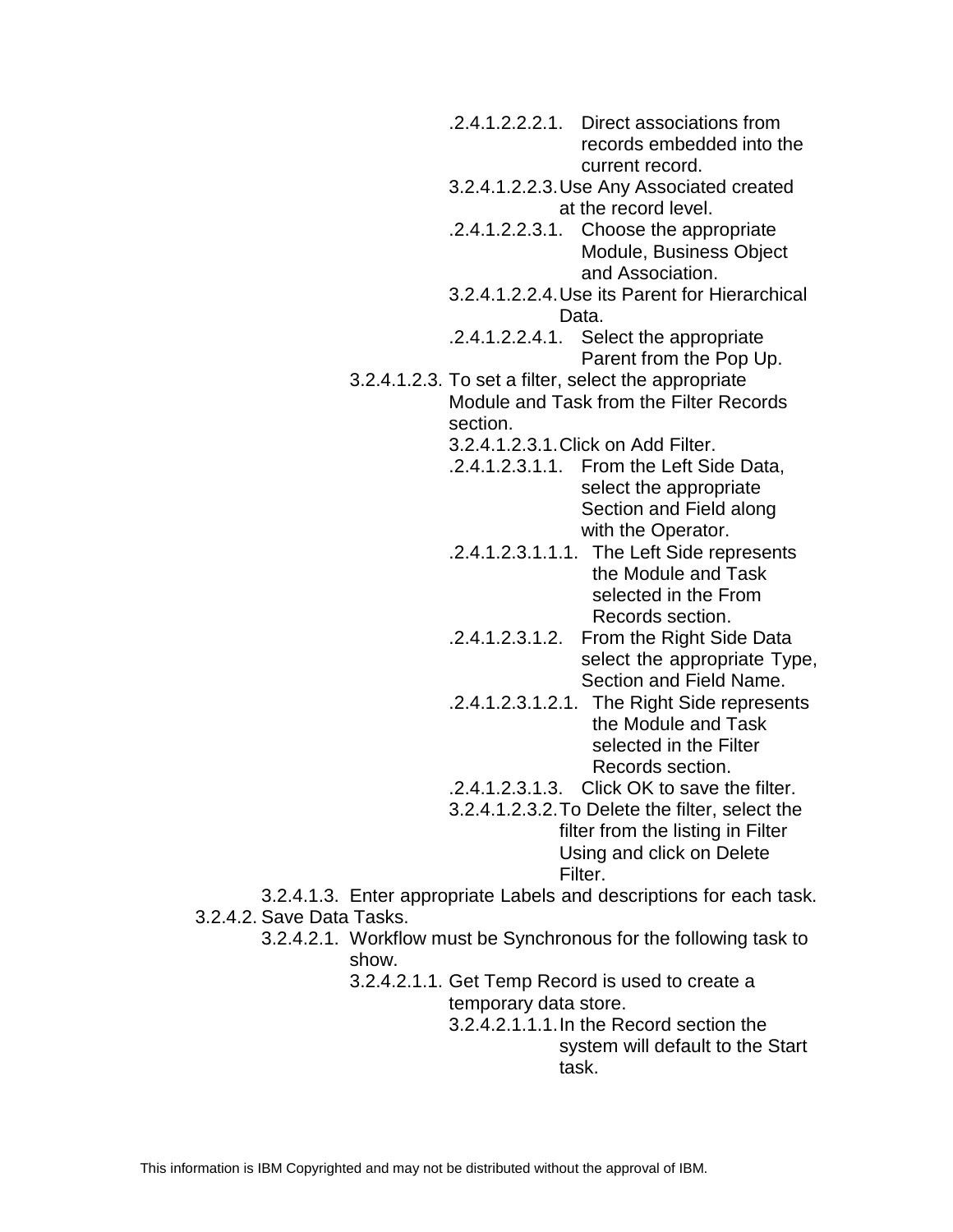- 3.2.4.2.1.2. Save Permanent Record is used to save a record.
	- 3.2.4.2.1.2.1.In the Record section the system will default to the Get

Temp Record task.

- 3.2.4.2.1.3. Enter appropriate Labels and descriptions for each task.
- 3.2.4.3. Create and Modifying Data Tasks.
	- 3.2.4.3.1. Create Record Task will create a record defined by the Create Task properties.
		- 3.2.4.3.1.1. Select the appropriate Module, Object, and Form.
		- 3.2.4.3.1.2. Select the appropriate Action which will create the Record in that Action's defined State.
		- 3.2.4.3.1.3. Determine the appropriate value for Formulas.
			- 3.2.4.3.1.3.1.Use the default if recalculation is not necessary. Improper use can result in performance issues.
		- 3.2.4.3.1.4. Choose the Appropriate Workflow Activity or Existing Record that will be used to initialize the record from the Initialize section.
		- 3.2.4.3.1.5. To choose a workflow task to initialize the new record select Workflow activity. 3.2.4.3.1.5.1.Select the appropriate

business object and task.

3.2.4.3.1.6. To choose an existing record to initialize the new record select Existing record.

3.2.4.3.1.6.1.Choose the appropriate module, business object ,and record.

- 3.2.4.3.1.7. Click on Edit Map and choose the appropriate mappings.
- 3.2.4.3.2. Modify Record Task will allow modification of a record
	- defined by the Modify Task properties.
		- 3.2.4.3.2.1. Determine the appropriate value for Formulas.
			- 3.2.4.3.2.1.1.Use the default if recalculation is not necessary. Improper use can result in performance issues.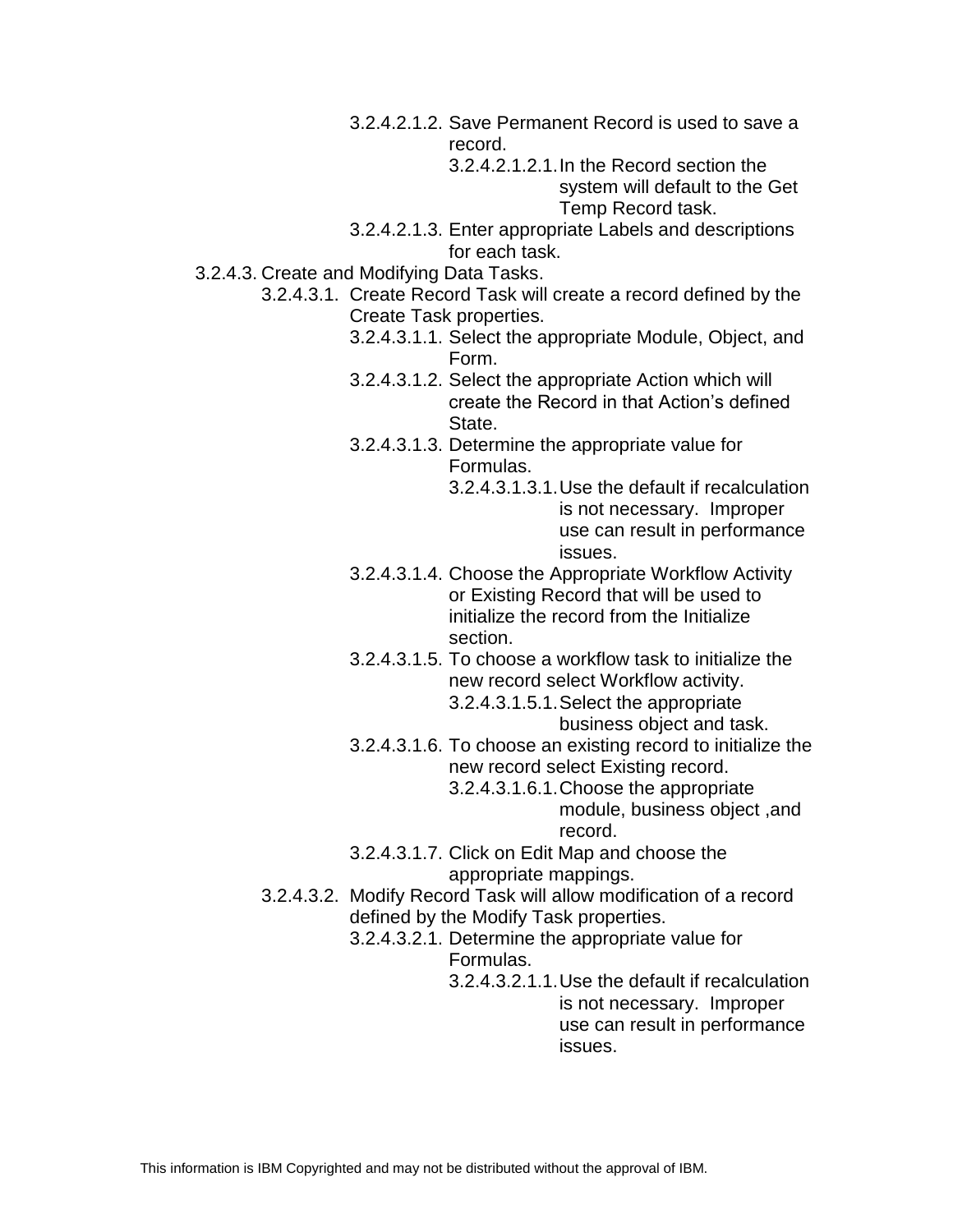- 3.2.4.3.2.2. Select the appropriate module and record workflow task as the target from the Map To Records section.
- 3.2.4.3.2.3. Select the appropriate module and record workflow task as the source from the Map From Records section.
- 3.2.4.3.2.4. Click on Edit Map and choose the appropriate mappings.
- 3.2.4.4. Miscellaneous Tasks
	- 3.2.4.4.1. To set/delete Associations select the Association Task.
		- 3.2.4.4.1.1. Select either to Associate or Delete an Association from the Associate Task properties.
			- 3.2.4.4.1.1.1.Selecting either one will require an association to be selected from the icon to the right of the selection.
		- 3.2.4.4.1.2. Determine the appropriate value for Formulas.
			- 3.2.4.4.1.2.1.Use the default if recalculation is not necessary. Improper use can result in performance issues.
		- 3.2.4.4.1.3. Select the appropriate Business Object and Task from the Remove the Association from section.
			- 3.2.4.4.1.3.1.This signifies the left side of the association
	- 3.2.4.4.2. To trigger Asynchronous workflows use the Trigger Action task.
		- 3.2.4.4.2.1. Select the appropriate action from the Trigger Action Task properties
		- 3.2.4.4.2.2. Select the appropriate Task to determine the source record(s) from the Records section.
	- 3.2.4.4.3. To modify metadata choose the Modify data task.
		- 3.2.4.4.3.1. Metadata is always permanent data so the system will default to the Start task.
		- 3.2.4.4.3.2. Select the appropriate Form.
			- 3.2.4.4.3.2.1.The default is commonly used.
		- 3.2.4.4.3.3. Click on Edit Map to select the modifications to the Metadata.
			- 3.2.4.4.3.3.1.Modifications include

hiding/displaying Tabs, Sections, Section Actions and

Fields.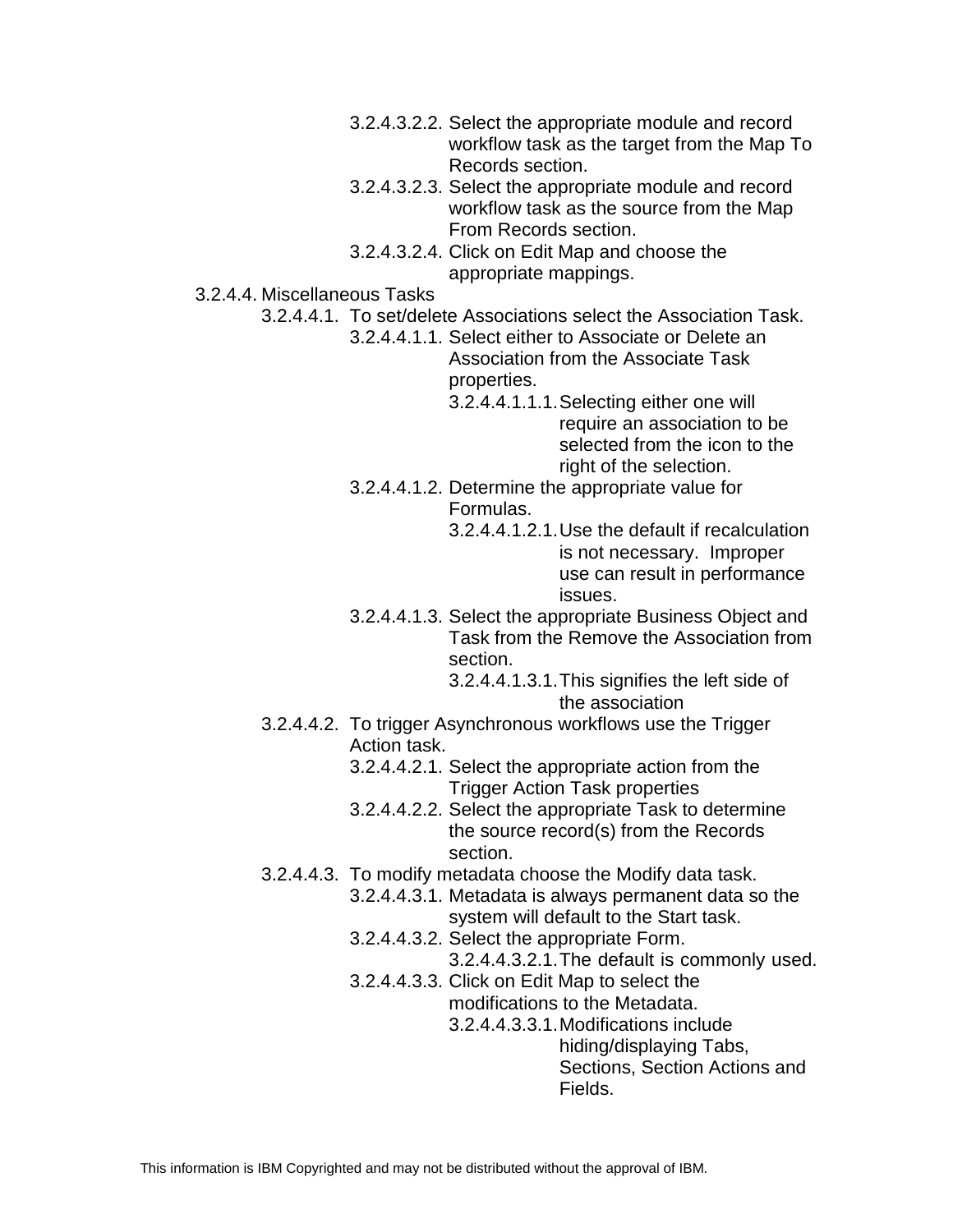3.2.4.4.4. To use IF/THEN logic select a Switch Task

3.2.4.4.4.1. Create a TRUE/FALSE condition by selecting the Tasks, Operand and appropriate function.

- 3.2.4.4.4.1.1.If the condition is TRUE then the workflow will travel on the true side of the switch indicated by a circle.
- 3.2.4.4.4.1.2.If the condition is FALSE then the workflow will travel on the false side of the switch indicated by a square.
- 3.2.4.4.4.1.3.In the event that the condition is very complex and needs to be swapped from right to left then click on Swap located at the top right of the Switch Condition section.
- 3.2.4.4.4.2. Select the appropriate workflow tasks and place them on the right and/or left side depending on the requirement.
- 3.2.4.5. Miscellaneous Workflow functions.
	- 3.2.4.5.1. To Publish/Revise a workflow from inside the workflow click on the Start Task and click on Publish.
		- 3.2.4.5.1.1. Publish/Revise can also be triggered from
			- the Workflow listing of the Workflow Builder
				- 3.2.4.5.1.1.1.Revising a Published workflow will copy the current workflow and increment its version.
				- .2.4.5.1.1.1.1. To access the previous version click on List All Versions from the Workflow Builder screen.
				- 3.2.4.5.1.1.2.Publishing an older version creates a new copy in the published state.
	- 3.2.4.5.2. To Copy/Retire select Copy or Retire from the Workflow Builder screen.
		- 3.2.4.5.2.1. Copy will create a copy in the background and append "copy of" to the name of the workflow.
		- 3.2.4.5.2.2. Retire will change the status of the workflow to Retired.
	- 3.2.4.5.3. To view where workflows are used click on Where used from the Workflow Builder screen.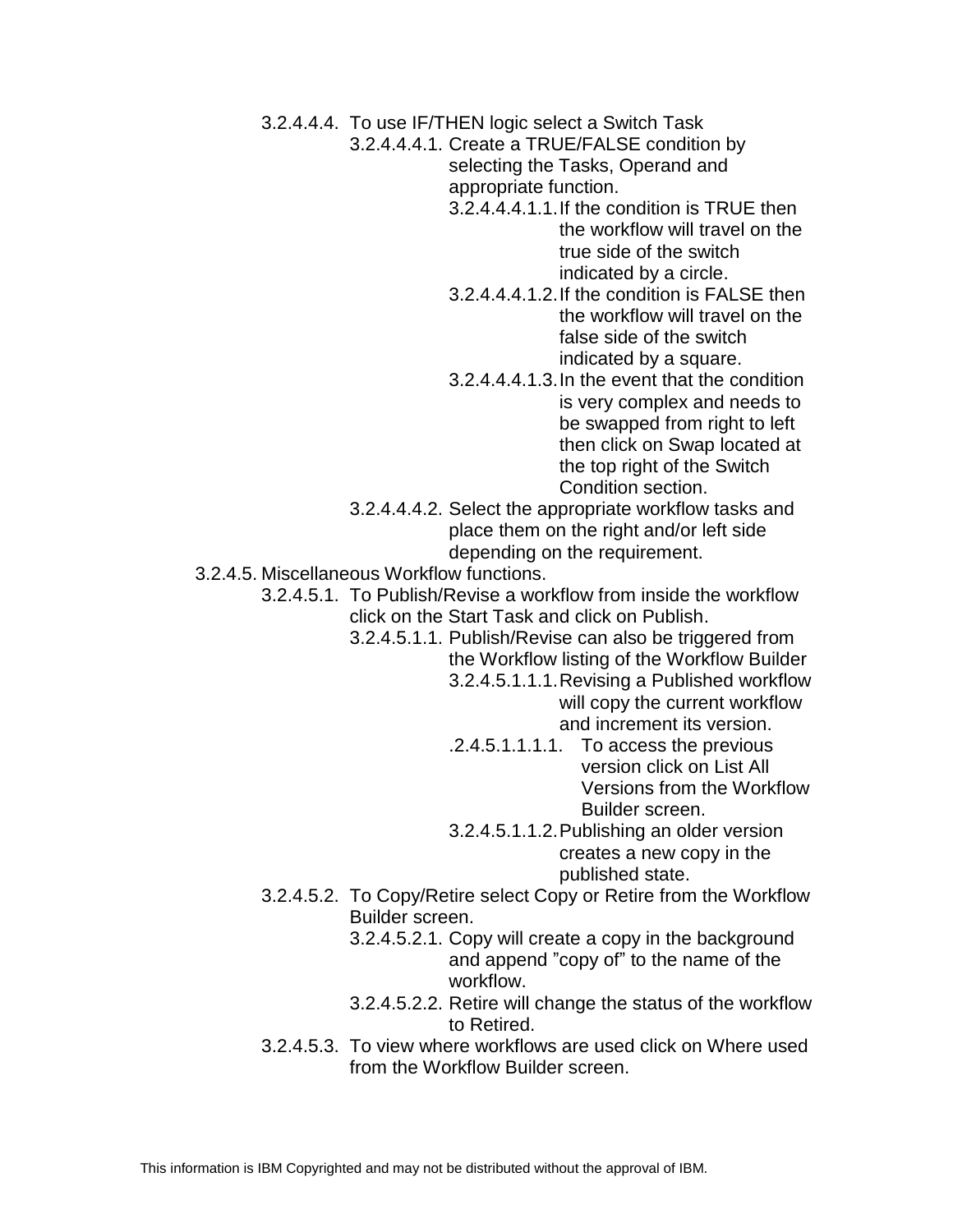- 3.2.4.5.4. To view instances of workflows that have ran click on List All Instances from the Workflow Builder screen.
- 3.2.4.5.5. To view active instances for workflows click on List Active Instances from the Workflow Builder screen.
- **3.3. Given that IBM TRIRIGA application and platform are installed, the user has an application builder license, review the design of helper objects so that the user is able to perform repeatable processes without the need to design new objects.**

- 3.3.1. Open the Data Modeler tool.
- 3.3.2. Hover over the Object Browser to expose the list of modules.
- 3.3.3. Click the folder for the triHelper module.
- 3.3.4. Open a business object in this module, such as triPatchHelper.
- 3.3.5. If this is not immediately visible, open the Field List, BO State Transition, and Association List. Notice that this is a simple business object design with very few fields, associations and a simple set of state transitions configured.
- 3.3.6. Open the Form Builder tool.
- 3.3.7. In the Module list, select triHelper.
- 3.3.8. Open a form in this module, such as triPatchHelper.
- 3.3.9. Open the state transition and layout tabs in this form to review the design. Notice that this is a simple form design which includes only the components necessary for a record of this type to be created, along with a state transition action necessary to fire the workflow needed to kick off the background process.
- 3.3.10. Open the Workflow Builder tool.
- 3.3.11. Review the list of asynchronous workflows configured to fire on a specific action, such as triCalculate or triProcess. This action is what is typically available on the helper object's form as the only available state transition action.
- **3.4. Given that IBM TRIRIGA application and platform are installed and the user has an application builder license, create a workflow with instance logging turned on so that each time the workflow is run a history or instance of the workflow is saved for investigative purposes.**

- 3.4.1. Open the Workflow Builder tool.
- 3.4.2. In left side pane, Click the plus sign next to the module name the workflow you wish to work with is in.
- 3.4.3. If the workflow you wish to work with is a module level workflow, click the child node labeled" -Any-".
- 3.4.4. If the workflow you wish to work with is against a specific business object, click the child node corresponding to the business object name.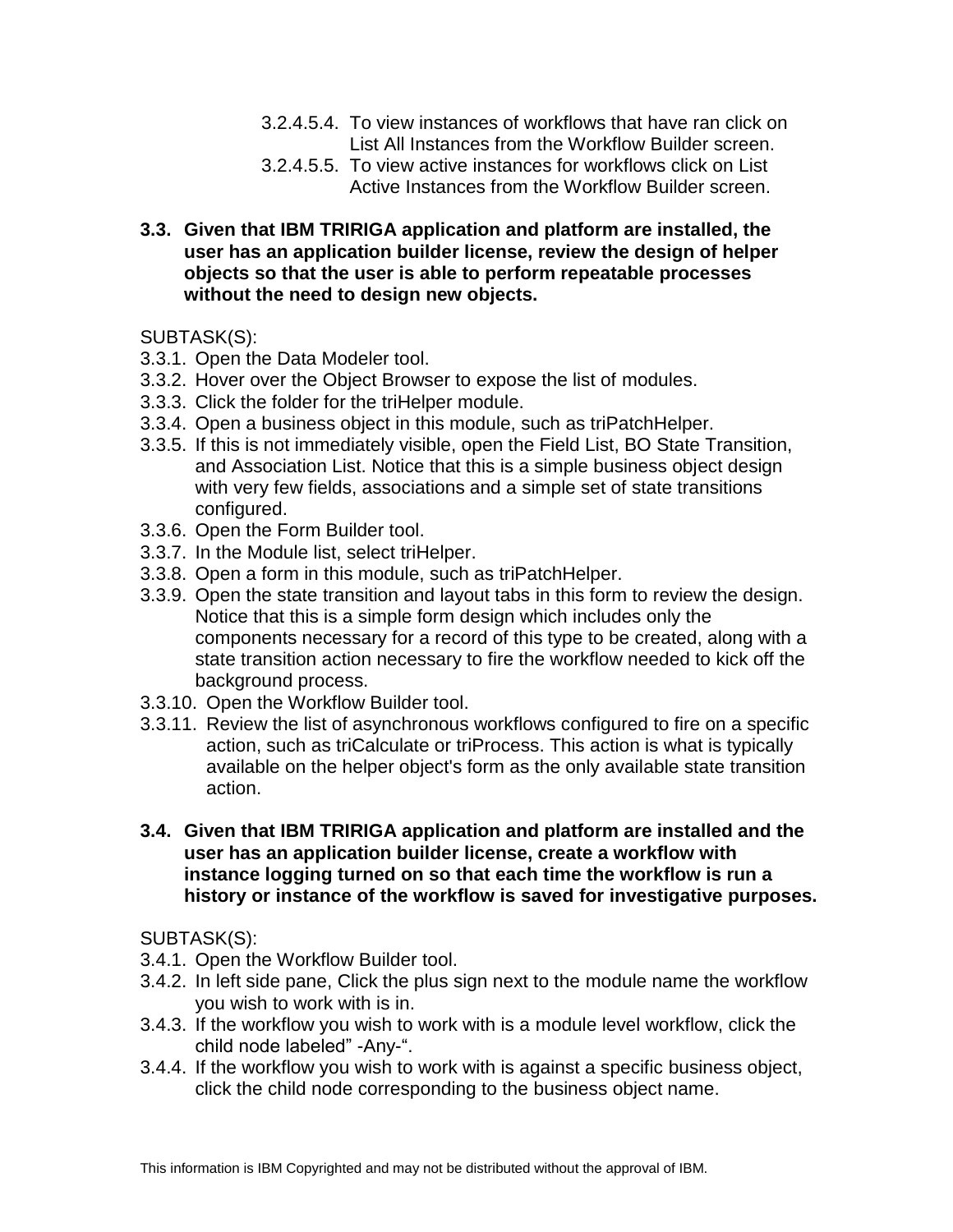- 3.4.5. In the large pane, find the WF you wish to work with and ensure that the workflow is in open and in Revision in Progress status.
- 3.4.6. Click on the Start Condition.
- 3.4.7. Find the Parameter labeled Save Workflow Instances,and Click the check box.
- 3.4.8. Click Publish.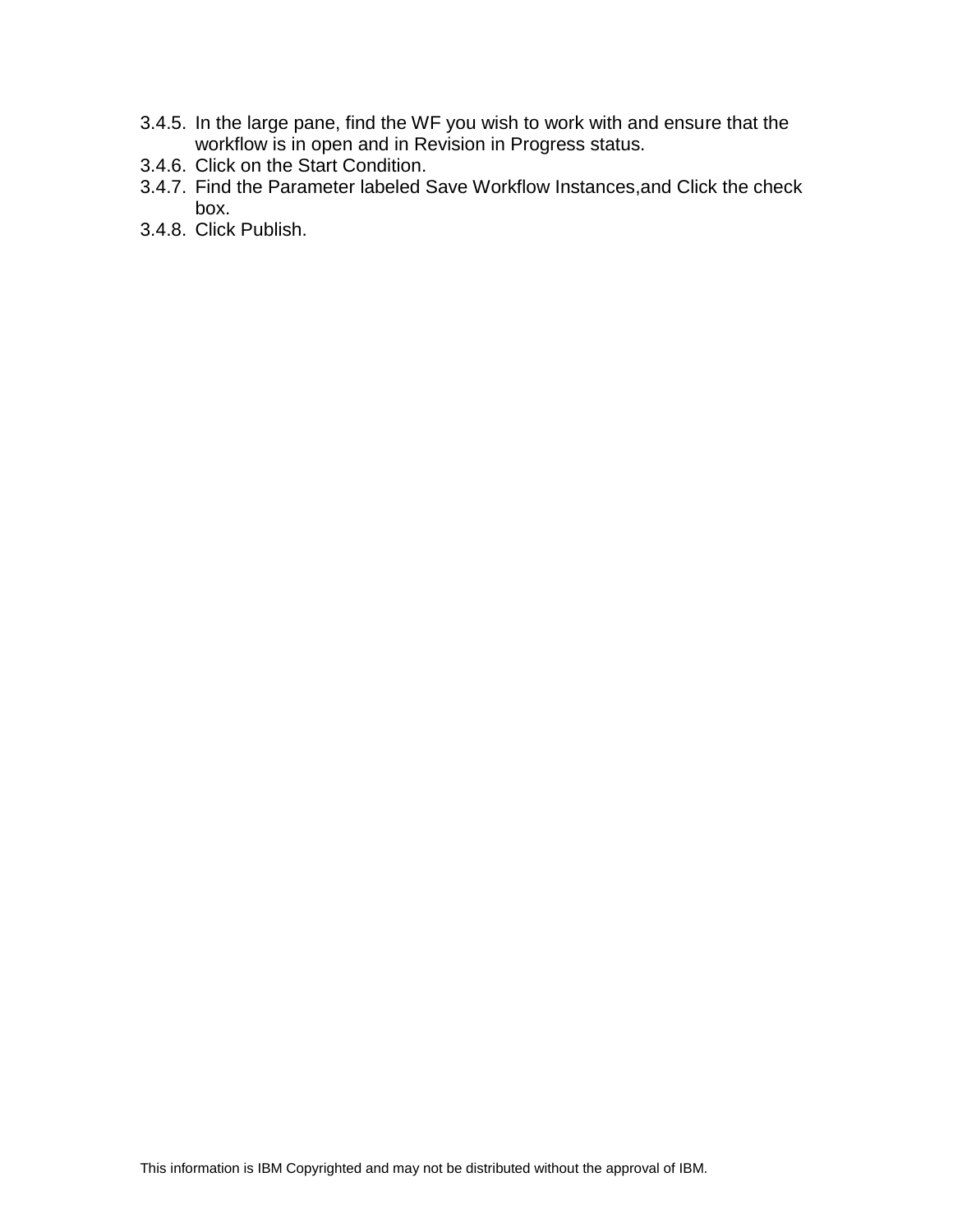# **Section 4 - Utilities**

**4.1. Given that IBM TRIRIGA application and platform are installed and the user has an application builder license, create an Object Migration Package in the Object Migration tool so that configurations can be ported from one environment to another.** 

## SUBTASK(S):

- 4.1.1. Click New Export Package.
- 4.1.2. Enter a Name for the Package \*required information.
- 4.1.3. Enter description.
- 4.1.4. Select Create Mode.
	- 4.1.4.1. Select Empty for smaller OM packages or those that you want to select individual Items for. (Recommended method in the **Application Building for IBM TRIRIGA Application Platform user manual.).**
	- 4.1.4.2. Select Full Package to create an OM package of the entire TRIRIGA Application. \*\*WARNING: This process will take a very long time to complete.
	- 4.1.4.3. Select By Date to allow the application itself to preloaded with object modified after a certain date (Some objects within the TRIRIGA application do NOT contain Modified By Dates, so this method is not recommended for use).

4.1.4.3.1. Select a date from the Date picker.

- 4.1.5. Click Create Package..
- 4.1.6. Find Objects required to be included in the Object Migration package.
- 4.1.7. Place check mark against all required objects.
- 4.1.8. Click Add Selected Objects..
- 4.1.9. Repeat as required for additional objects that have been added.
	- 4.1.9.1. Note: It is not recommended to add record data as record level associations are not maintained by the migration package.
- 4.1.10. Click Save.
- 4.1.11. Click Export.
- 4.1.12. Click Wait.
- 4.1.13. Click Save.
- **4.2. Given that IBM TRIRIGA application and platform are installed, the user has an application builder license, and a business object and form has been published, create a data integrator input file so that data can be loaded or updated within the TRIRIGA system.**

- 4.2.1. Open the Data Integrator tool.
- 4.2.2. Select the module, business object, and form of the type of data to be imported.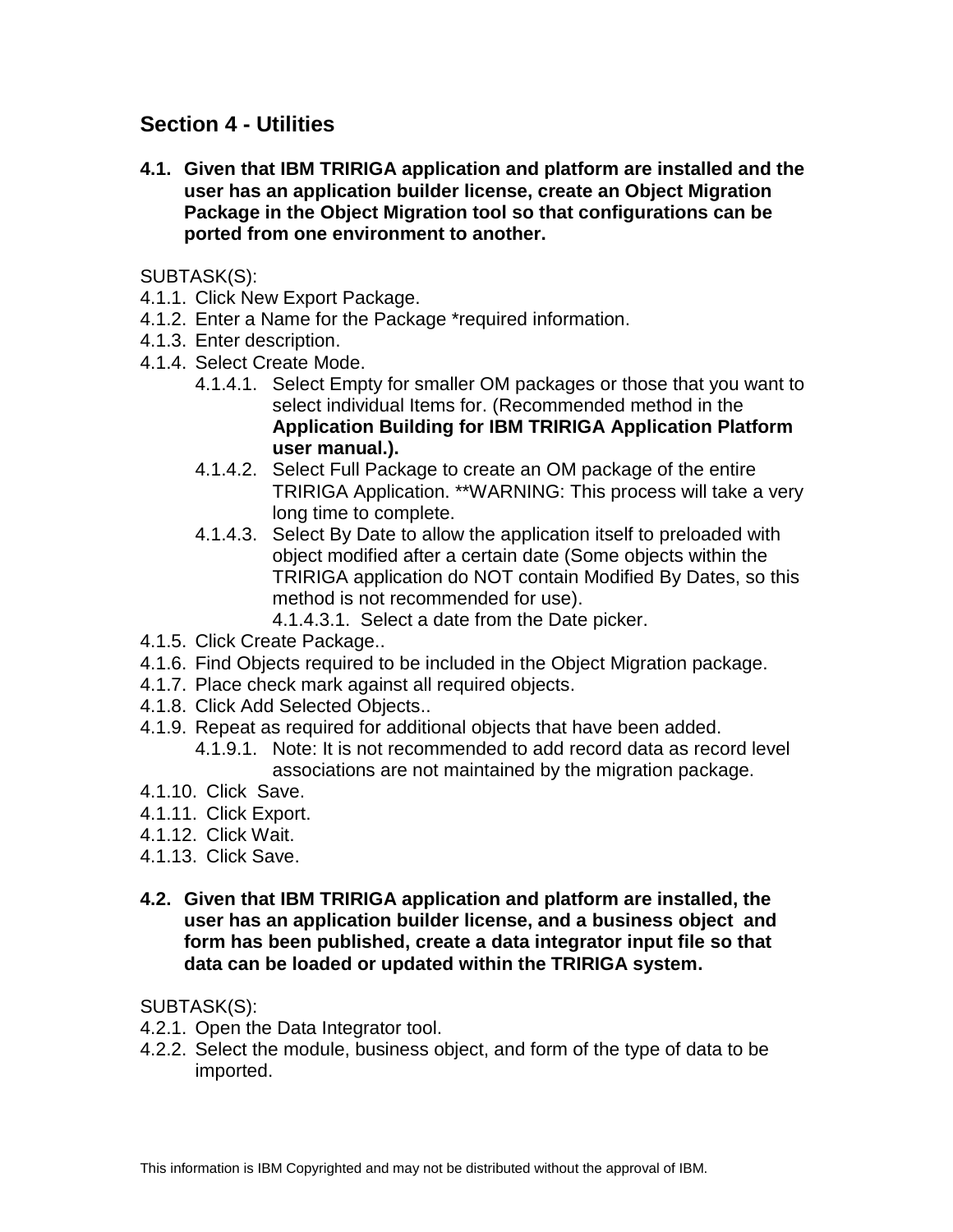- 4.2.3. Click the Create Header link. (Note: The other options matter in the import process, however do not impact the file header creation process.)
- 4.2.4. Within the pop-up window select each field that should be included in the import process and then click the Export link. Note the following considerations:
	- 4.2.4.1. Control number is normally not included as it will prevent the import process from updating records allowing only for the generating of new records.
	- 4.2.4.2. Fields in the Published Name should be the first fields listed if the DI process will be used to update records.
	- 4.2.4.3. Required fields should be included unless they are being address via an upload process associated workflow.
	- 4.2.4.4. Image fields may be included but will require pre-staging of the images in a known server file location for mapping within the DI file.
- 4.2.5. Save the created file.
- 4.2.6. Open the file in an editing program of choice. Spreadsheet programs generally make for the easiest modifications, despite the xls extention it is a tab delimited file.
- 4.2.7. The field headers have been created based on the selections made earlier. Data may now be placed under the headers. (Note: normal data validation will be bypassed by this process. For example, this allows for list values to be used that are not currently valid entries in the List setup. This allows the developer some flexibility in uploading the data with values that may have been previously retired. This also has the drawback of allowing corrupt data to be migrated.)
- 4.2.8. If the upload will be an associated upload then:
	- 4.2.8.1. An addition column with the word Associate should be added.
	- 4.2.8.2. Two blank rows should be added under the header row.
	- 4.2.8.3. Under the word Associate the value %%Module:BO%% should be placed to signify the module and BO from which the association will be made. For example %%triProject:triCapitalProject%%.
	- 4.2.8.4. Under that entry the association string used in the relationship should be entered also enclosed in the %% symbols, for example, %%Temporary%%.
	- 4.2.8.5. In the data section, the record name (published name) of the record the association will originate from will be recorded.
- 4.2.9. Some additional considerations when creating a DI file:
	- 4.2.9.1. Although fields can be populated and associated uploads can be done as noted in step 8, references cannot be created by the DI process. Any references would need to be created by a workflow hooked to the DI process.
	- 4.2.9.2. Workflows are also needed to do any data validation. Unlike Data Connect, Data Integrator does not have access to a temporary state, therefore the data will be pushed into the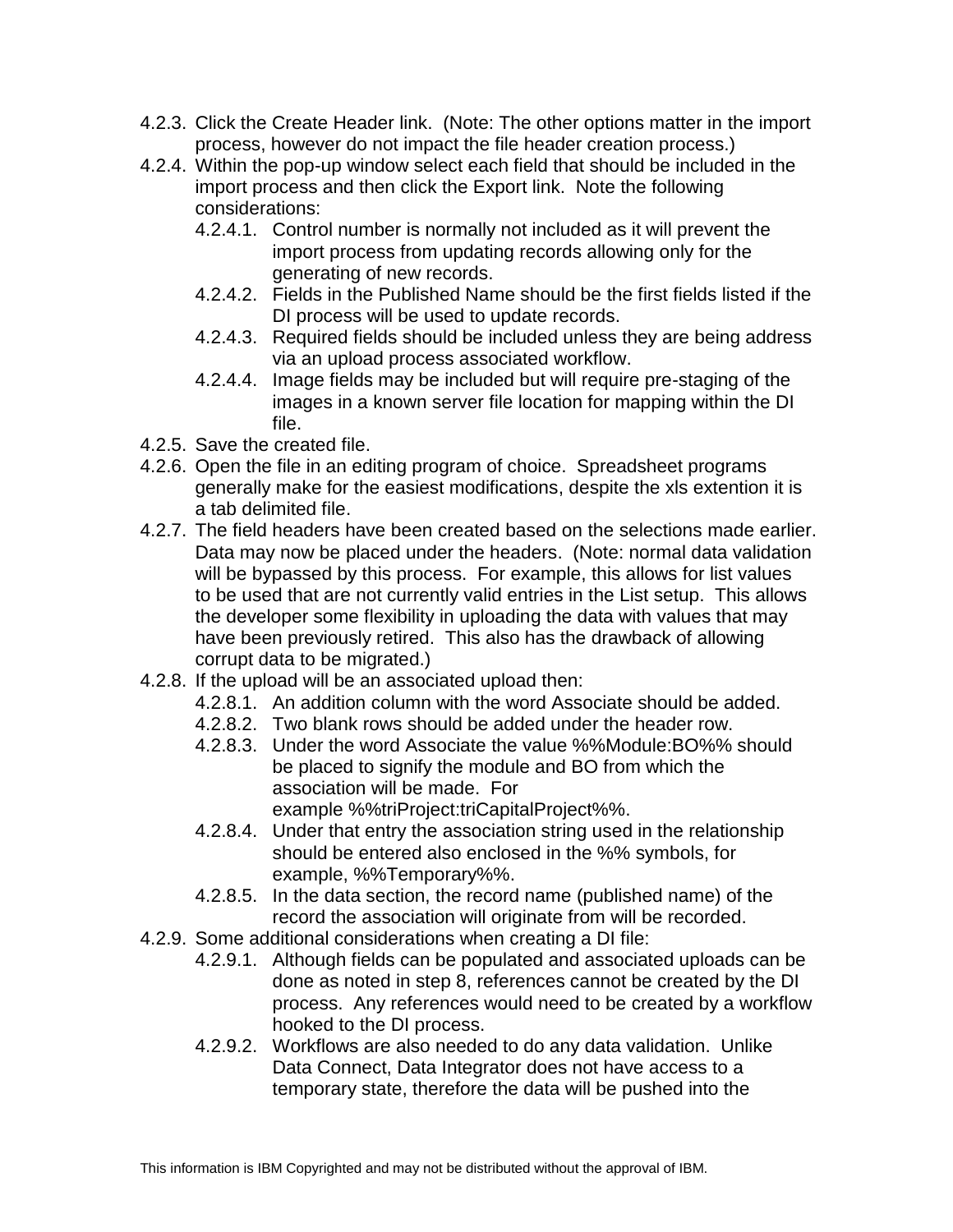system and the workflows need to manage the segregation of invalid records from an upload process.

- 4.2.10. Once the data has been populated into the DI file it must be saved as a tab-delimited, text file for use in the Data Integrator tool.
- **4.3. Given that IBM TRIRIGA application and platform are installed and the user has an application builder license, and the target object and fields of the DI file exist, import the DI file so that the specified DI file is processed and records are created or modified.**

SUBTASK(S):

- 4.3.1. Create the Data Integrator Input file.
	- 4.3.1.1. See task Create data integrator input file for details.
- 4.3.2. Open the Data Integrator Utility.
- 4.3.3. Set the module drop down to the module of the target business object of the DI file.
- 4.3.4. Set the business object drop down to the target business object of the DI file.
- 4.3.5. Set the Form drop down to the desired form for the target business object of the DI file.
- 4.3.6. Leave Import Type drop-down to its default of Add.
	- 4.3.6.1. NOTE: even though it says add, if a row contains values for a record's Publish Name fields that match an existing record, the other values in the row are used to update the record. Otherwise a new record is created.
- 4.3.7. Set the action drop down to the state transition that is to be triggered by the data load.
- 4.3.8. Leave the File Type drop down to its default of Tab Delimited (\*.txt).
- 4.3.9. Set the File Char Set drop down if required.
	- 4.3.9.1. NOTE: This needs to be set to the character set in which the file being imported was written.
- 4.3.10. Click Upload File.
- 4.3.11. Click OK.
- **4.4. Given that IBM TRIRIGA application and platform are installed, the user has access to the Document Manager, and proper permissions on the target folder to create a document record, import a document from your local file system so that the document is available for use in the TRIRIGA system.**

- 4.4.1. Open the Document Manager tool.
- 4.4.2. Navigate to the target folder by using the hierarchy tree in the Document Management section.
- 4.4.3. Select the text for the target folder you wish to work with.
- 4.4.4. If you wish to import a single document at a time, click New Document.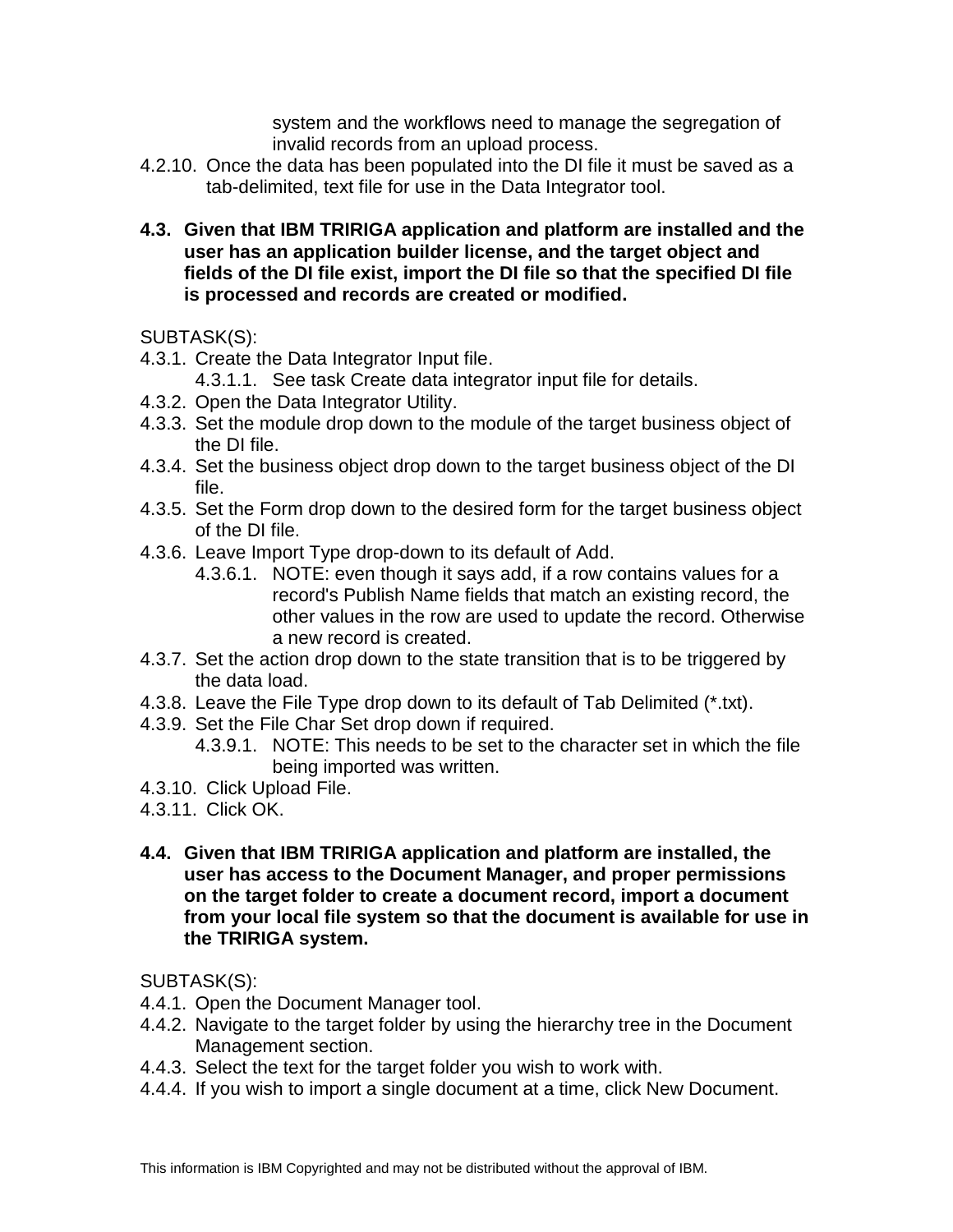- 4.4.4.1. Click Browse.
- 4.4.4.2. Navigate to the document you wish to import from your local file system.
- 4.4.4.3. Select the document file.
- 4.4.4.4. Click Open.
- 4.4.4.5. If necessary, modify the Document Name field.
- 4.4.4.6. If necessary, provide a value in the Document Number, Description, and/or Comment field(s).
- 4.4.4.7. Click Upload.
- 4.4.4.8. Wait for the confirmation of the upload process completion.
- 4.4.4.9. Click OK.
- 4.4.5. If you wish to import multiple documents at the same time, click Toggle Multifile to open the upload prompt window.
	- 4.4.5.1. Click Select Files.
	- 4.4.5.2. Navigate to the documents you wish to import from your local file system.
	- 4.4.5.3. Select the document files in a group by holding the Ctrl key while clicking on each file.
	- 4.4.5.4. Click Open.
	- 4.4.5.5. Repeat steps for all additional files you wish to upload.
	- 4.4.5.6. Click Upload.
	- 4.4.5.7. Wait for the confirmation of the upload process completion.
	- 4.4.5.8. Click OK.
	- 4.4.5.9. Click Toggle Multifile to close the upload prompt window.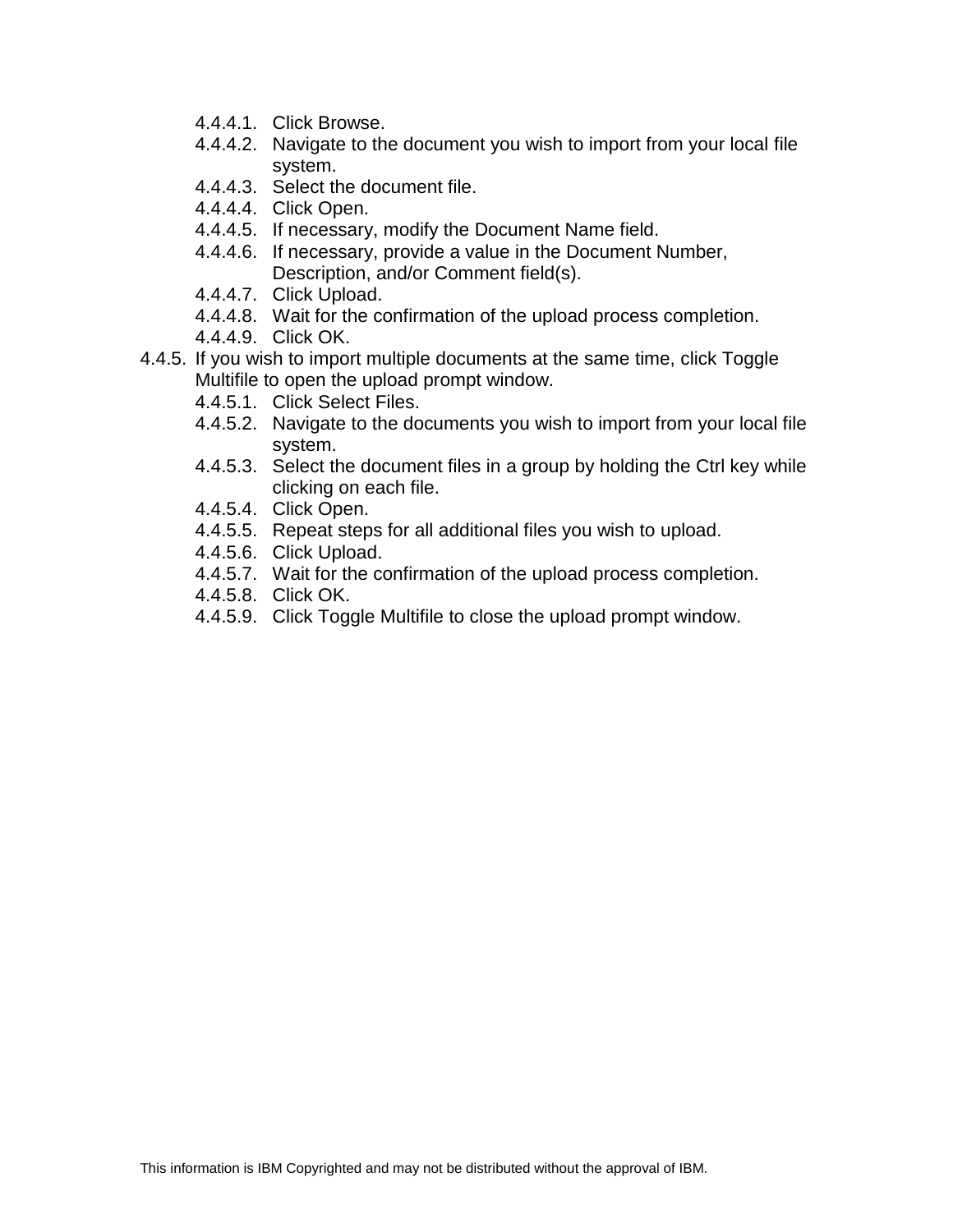# **Section 5 - Application Administration**

**5.1. Given that IBM TRIRIGA application and platform are installed, user with adequate security to access the Security Manager tool, configure a security group so that security group members have the desired level of access on a form's sections and actions.**

SUBTASK(S):

- 5.1.1. Open the Security Manager tool.
- 5.1.2. Open the security group to be modified. (Note: Do not make changes to the Admin group as it is not subject to the same security processing as the other groups.)
- 5.1.3. Set the following settings on the General tab.
	- 5.1.3.1. Set a value for System Organization if using organization level security.
	- 5.1.3.2. Set a value for System Geography if using geography level security.
- 5.1.4. Set the users that are members of the security group on the Members tab.
- 5.1.5. Set the appropriate access on the Access tab.
- 5.1.6. Save and close the security group in order for the changes to be preserved.
- **5.2. Given that IBM TRIRIGA application and platform are installed, the user is a part of the Admin group, and the user has access to Admin Console, use the Cache Manager to clear cache for various platform components.**

- 5.2.1. Log in to the Admin Console.
- 5.2.2. Go to the Cache Manager page.
- 5.2.3. Click the State Data action if you modify any state family.
- 5.2.4. Click the Security Scope action if you make changes to any geography, organization, or groups within groups.
- 5.2.5. Click the Workflows For Agent action to refresh the workflow templates for the agents if workflow templates have been modified.
- 5.2.6. Click the UOM Data link if you create a new UOM, edit an existing one, or delete a Measure.
- 5.2.7. Click the Portal Logo link if the dimensions for the portal logo has been modified.
- 5.2.8. Click the Query Cache link to refresh the Query Data if report templates have been modified.
- 5.2.9. Click the Object MetaData Cache link if the Object MetaData settings have been modified.
- 5.2.10. Click the Extended Formula Cache link if you modified any Extended Formulas.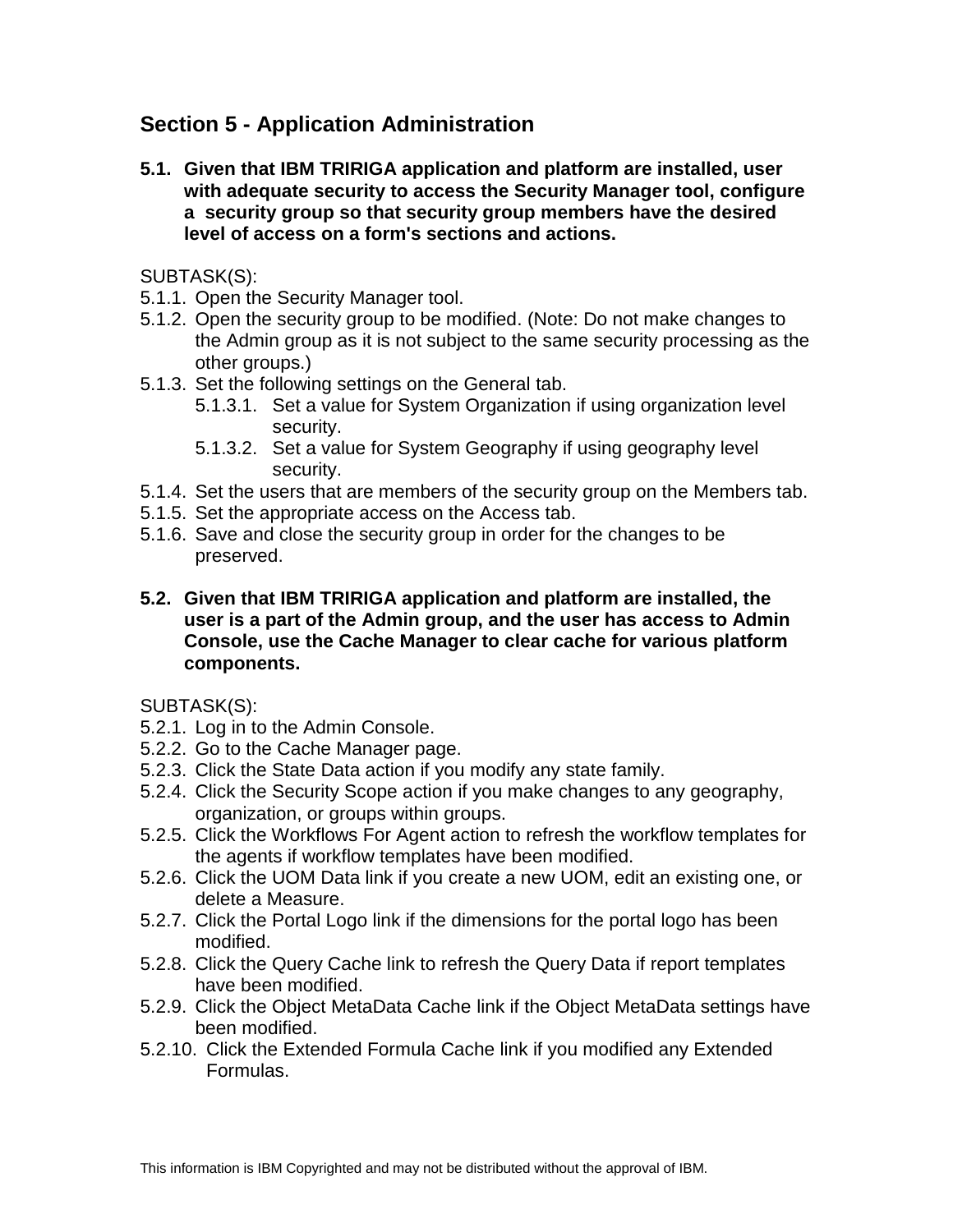- 5.2.11. Click the Password Type Cache if the Password Type settings have been modified.
- 5.2.12. Click the Hierarchy Tree Data link to refresh the hierarchy cache by clearing all trees in the hierarchy cache if there are changes to the hierarchy data structures. This will not rebuild any hierarchies.
- 5.2.13. Click the Hierarchy Tree Data with rebuild link if you wish to refresh the hierarchy cache by clearing all trees in the hierarchy cache, and rebuilding the hierarchies for geography, organization and location. This should be done as a troubleshooting step and only if directed to do so by IBM Support. Note, if these trees are large, this could take some time.
- 5.2.14. Click the Custom ClassLoader Data link if you wish to clear any cached Custom ClassLoader components and forces a refresh.
- 5.2.15. Click the All Caches (Global) link to refresh each cache globally across all active servers (does not include a full hierarchy rebuild). This occurs asynchronously and may take a minute to process.
- 5.2.16. Wait until the confirmation message appears to confirm that the cache in question has been flushed.
- **5.3. Given that IBM TRIRIGA application and platform are installed, the user has admin console access, monitor workflow from within the admin console so that Admin console user can utilize the admin console to monitor a variety of workflow activities which can be critical in evaluating workflow issues.**

- 5.3.1. Log in to the admin console.
- 5.3.2. Workflow monitoring activities that can be done within the admin console:
	- 5.3.2.1. WF Agent status and server(s) can be evaluated on the Agent Manager page.
	- 5.3.2.2. WF Agent maximum threads can be evaluated on the Threads Manager page.
	- 5.3.2.3. WF Agent user specific settings are found on the Workflow Agent Manager page.
	- 5.3.2.4. Scheduled event triggered workflows are triggered by which user is designated on the Workflow Agent Manager page.
	- 5.3.2.5. Workflow Instance recording can be toggle from the Workflow Agent Manager page.
	- 5.3.2.6. On the Workflow Events page you can view processing workflows by selecting the appropriate link to view Workflow events by:
		- 5.3.2.6.1. User
		- 5.3.2.6.2. Type of Event
		- 5.3.2.6.3. Type of Event by User
		- 5.3.2.6.4. Oldest Event in Queue
		- 5.3.2.6.5. Currently Executing Events